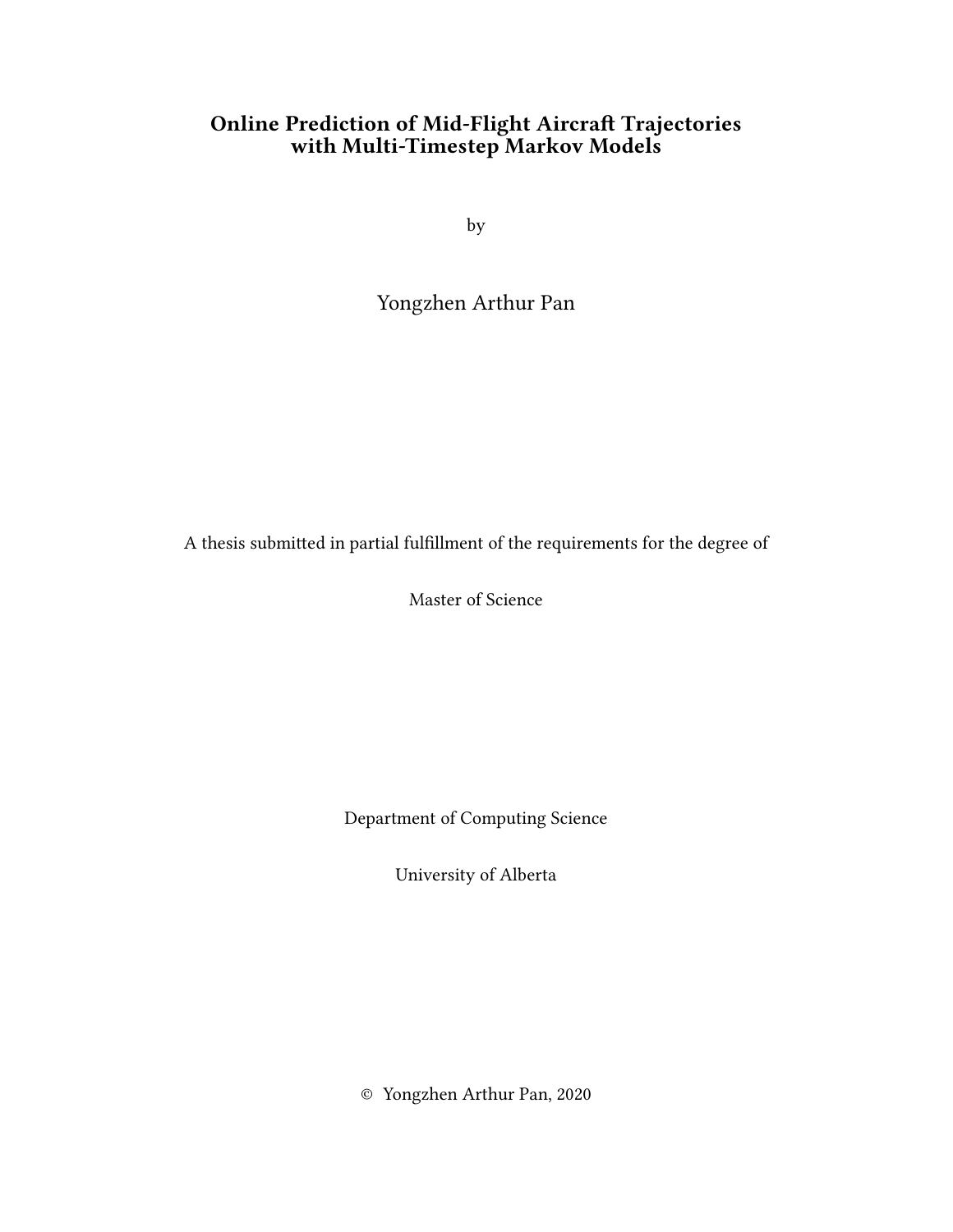# Abstract

Online trajectory prediction is central to the function of air traffic control of improving the flow of air traffic and preventing collisions, particularly considering the ever-increasing number of air travellers. In this thesis, we propose an approach to predict the mid-flight trajectory of an aircraft using models learned from historical trajectories. The main idea is based on Markov Models with transition probabilities for multiple timesteps, representing the location of aircraft as states and movement of aircraft over a certain number of minutes (*i.e.* timestep) as transition probabilities between states. Using our approach, one is able to make predictions of future positions of mid-flight aircraft for each minute up to twenty minutes into the future, and concatenate them to form the predicted trajectory of the aircraft for the next twenty minutes. We evaluated the effectiveness of the proposed approach using a dataset of historical trajectories over the USA. Using prediction accuracy metrics from the aviation domain, we demonstrated that our approach was able to make accurate predictions of future trajectories of mid-flight aircraft, achieving an improvement of 24.6% in horizontal error and 34.2% in vertical error over baseline models from conventional approaches, with each prediction requiring mere milliseconds to compute.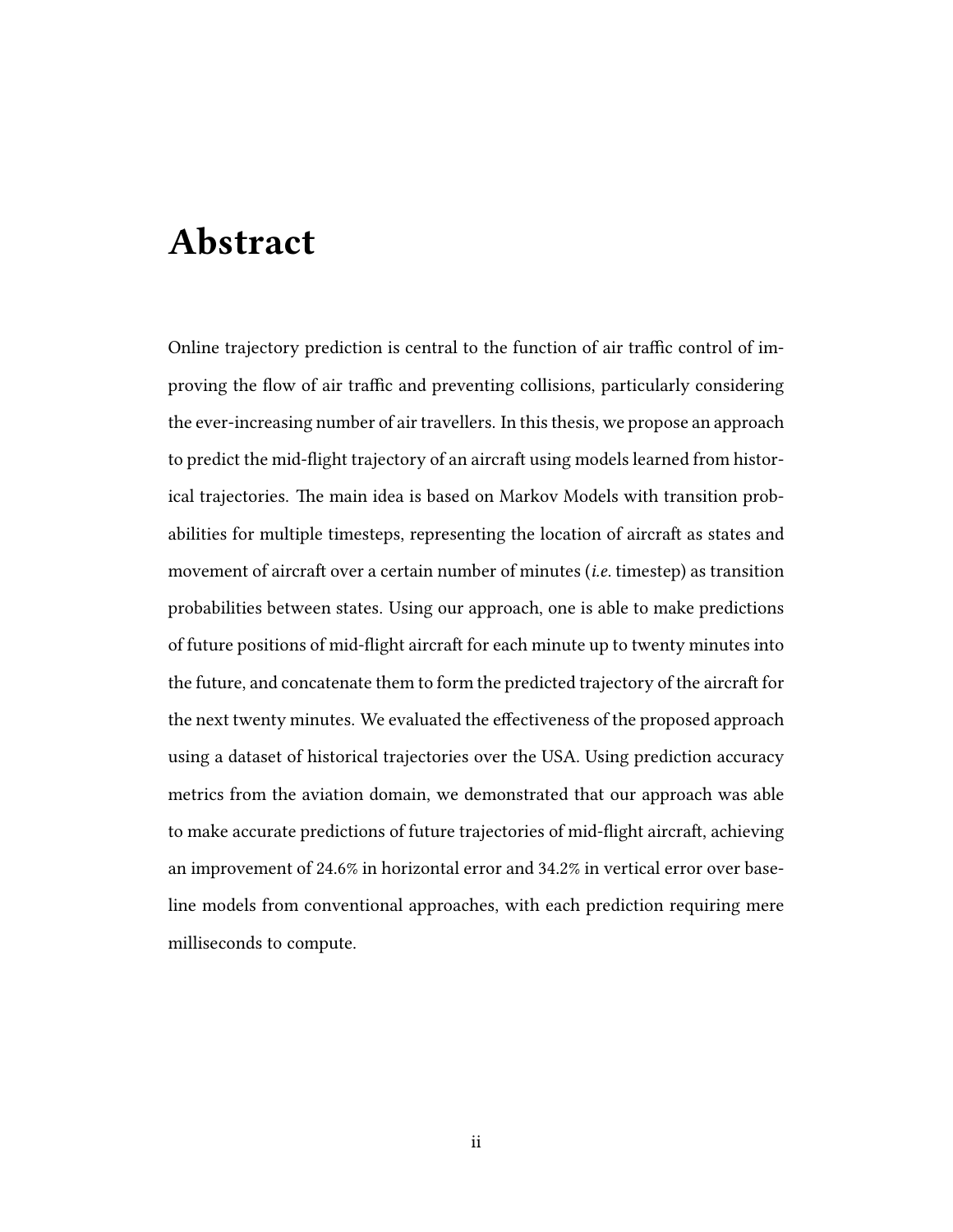# Preface

This thesis is an original work by Yongzhen Arthur Pan, completed under the guidance of Professor Mario A. Nascimento and Professor Joerg Sander. Chapter 3 and Sections 4.1, 5.1,  $\&$  5.3 have been published [34]. The remaining material are either new or have gone through major revisions, and may be submitted for future publications.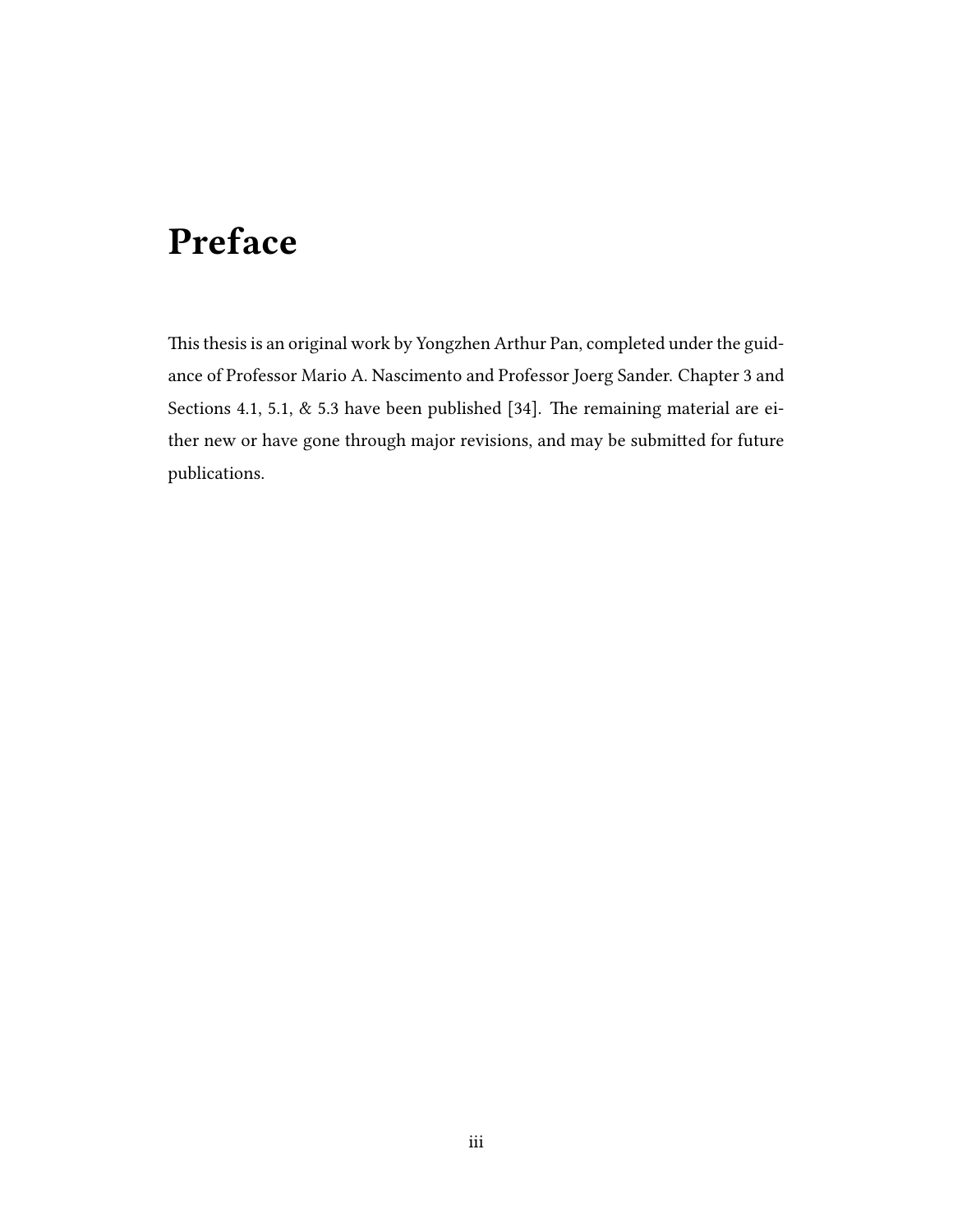# Acknowledgements

The work presented in this thesis would not have been possible without the encouragement and support of the people around me. I would like to take this opportunity to express my gratitude and appreciation to all who have made this thesis possible.

First and foremost, I am deeply grateful to Professor Mario A. Nascimento and Professor Joerg Sander, for accepting me as a student and for their tireless guidance throughout my research. They have opened the doors for me toward a world of possibilities and opportunities. I would also like to thank Professor Davood Rafiei for serving on my examining committee.

I am indebted to DSO National Laboratories (Singapore) for sponsoring my graduate studies, and to Dr. How Khee Yin for his support in my application. The sponsorship allayed any financial stress that I might face from pursuing graduate education while having to support my family at the same time. It also helped ensure that my research remain grounded in tackling the problems faced by my country and my people. I would also like to thank my various colleagues who have given me their help and advice at different times in my career.

I am blessed with loving family and friends from a plethora of countries and cultures; some of whom have made every gathering in Canada feel like a festival, some of whom eagerly look forward to my next visit to Japan, and some of whom longingly await my return home to Singapore.

Finally, I am thankful for having a devoted wife and a loving sister who have stood by me all these years.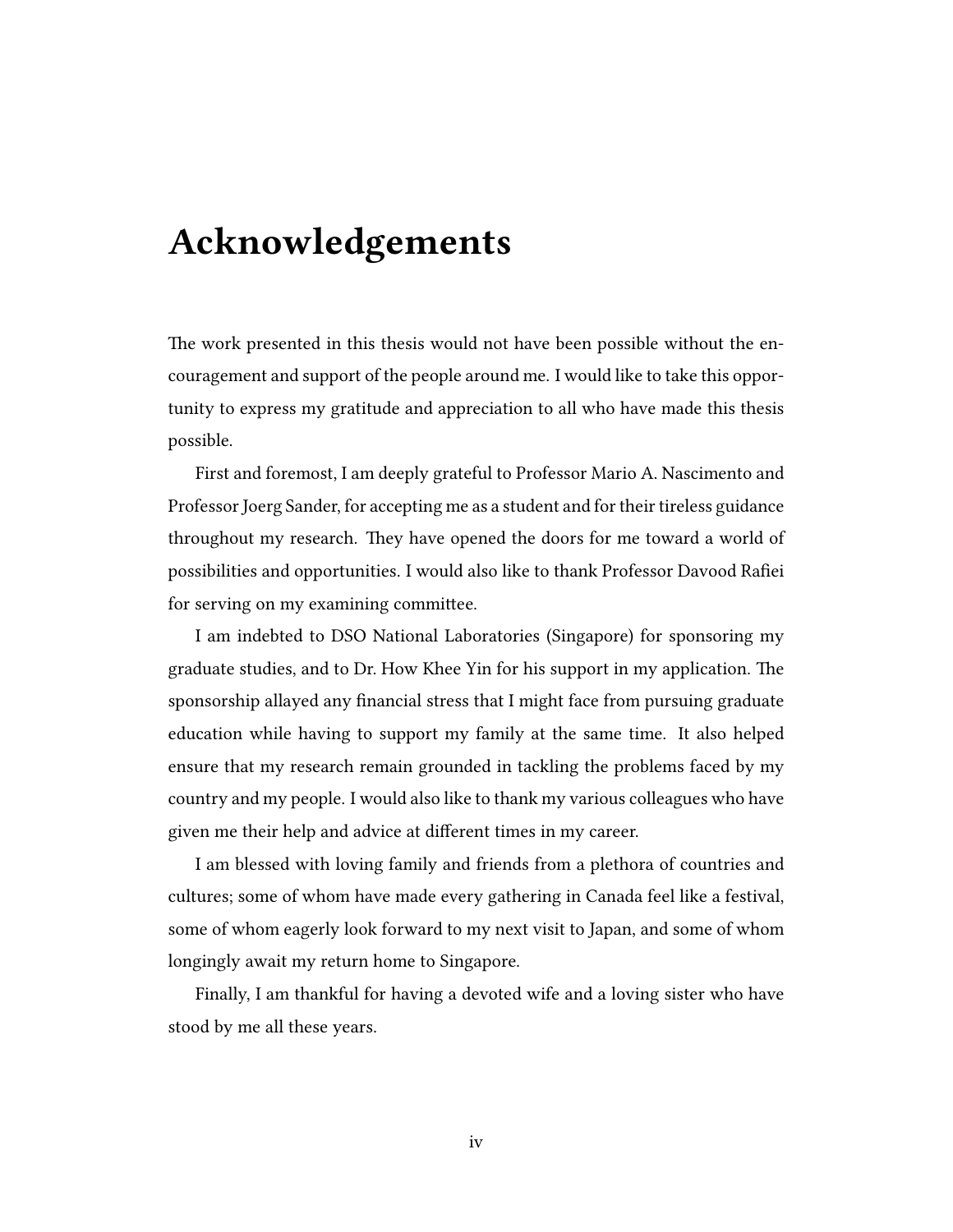# **Contents**

| $\mathbf{1}$     | 1.1<br>1.2<br>1.3                      | Introduction<br>$\mathbf{1}$<br>$\mathbf{1}$<br>3<br>$\overline{4}$                                                                                                                                                                                                                                                                                                                                                                                                                                                                                                                                                                          |
|------------------|----------------------------------------|----------------------------------------------------------------------------------------------------------------------------------------------------------------------------------------------------------------------------------------------------------------------------------------------------------------------------------------------------------------------------------------------------------------------------------------------------------------------------------------------------------------------------------------------------------------------------------------------------------------------------------------------|
| $\boldsymbol{2}$ | 2.1<br>2.2<br>2.3                      | $\overline{\mathbf{5}}$<br><b>Related Work</b><br>5<br>$\overline{7}$<br>9                                                                                                                                                                                                                                                                                                                                                                                                                                                                                                                                                                   |
| 3                | 3.1<br>3.2<br>3.3<br>3.4<br>3.5        | <b>Basic Definitions</b><br>14<br>14<br>15<br>16<br>17<br>18                                                                                                                                                                                                                                                                                                                                                                                                                                                                                                                                                                                 |
| 4                | 4.1<br>4.2<br>4.3<br>4.4<br>4.5        | <b>Prediction Models</b><br>19<br>19<br>Mapping the TP Problem to an HMM<br>20<br>22<br>Estimating Probabilities for the HMM<br>Decoding the HMM: Four Approaches<br>23<br>24<br>4.4.1<br>The Multi-Timestep Approach<br>25<br>4.4.2<br>The Constrained Viterbi Approach<br>25<br>4.4.3<br>The Constrained Multi-Timestep Approach<br>26<br>4.4.4<br>26<br>Using the Viterbi Approach<br>28<br>4.5.1<br>28<br>4.5.2<br>Using the Multi-Timestep Approach<br>Using the Constrained Viterbi Approach<br>28<br>4.5.3<br>Using the Constrained Multi-Timestep Approach<br>29<br>4.5.4<br>The Intuition Behind the Four Approaches<br>29<br>4.5.5 |
| 5                | 5.1<br>5.2<br>5.3<br>5.4<br>5.5<br>5.6 | <b>Experimental Evaluation</b><br>31<br>31<br>32<br>35<br>36<br>38<br>39<br>Comparison of Prediction Accuracy<br>Best Decoding Approach: Constrained Multi-Timestep<br>40<br>5.6.1<br>Best Training Approach: Year-based<br>45<br>5.6.2                                                                                                                                                                                                                                                                                                                                                                                                      |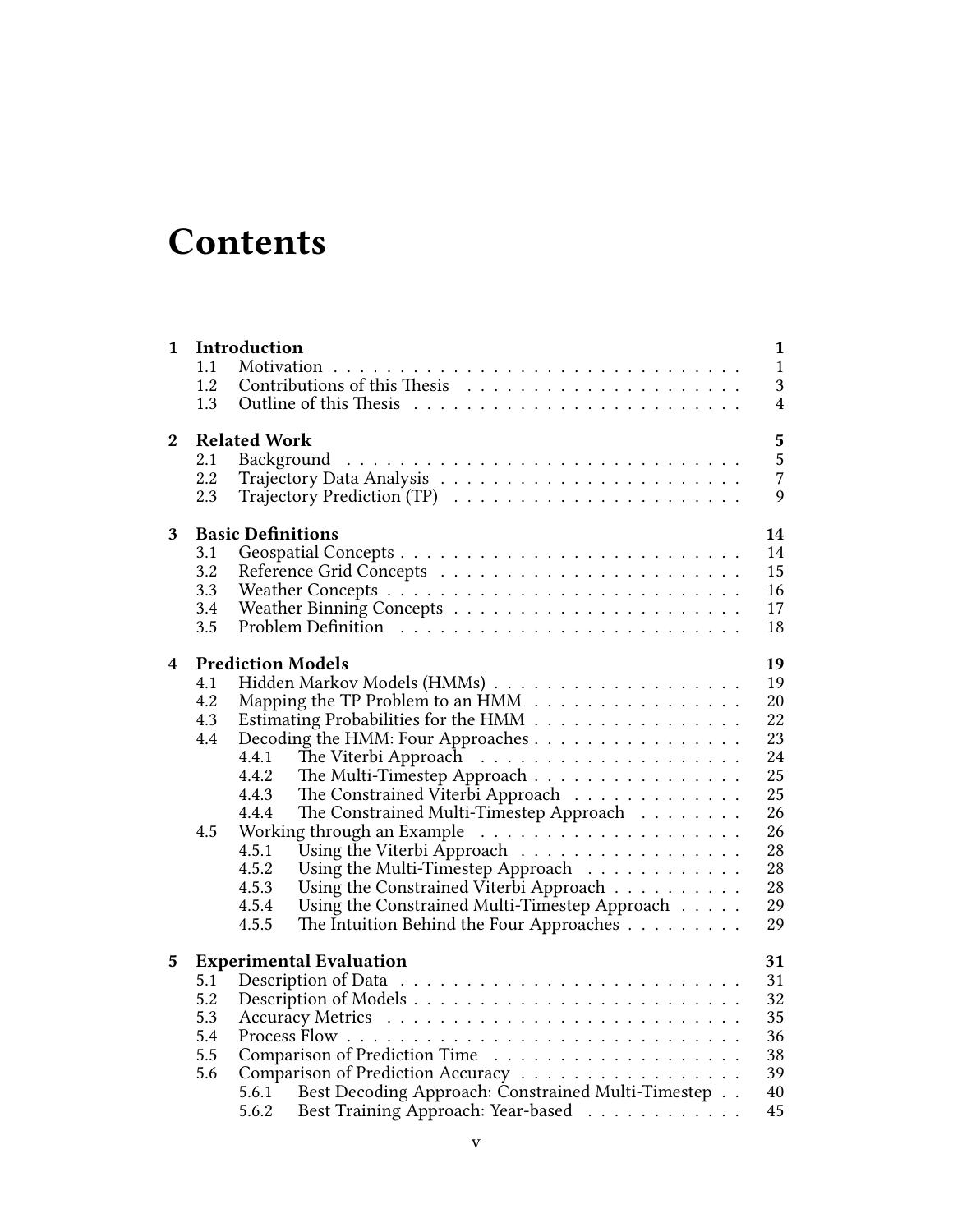|                   | 5.6.3 Comparison with Baseline Models: Markov Models are Ef- |           |
|-------------------|--------------------------------------------------------------|-----------|
|                   |                                                              |           |
|                   | 5.7 Using Different Weather Bin Intervals 54                 |           |
|                   |                                                              |           |
|                   | 6 Conclusion                                                 | 68<br>-68 |
| <b>References</b> |                                                              |           |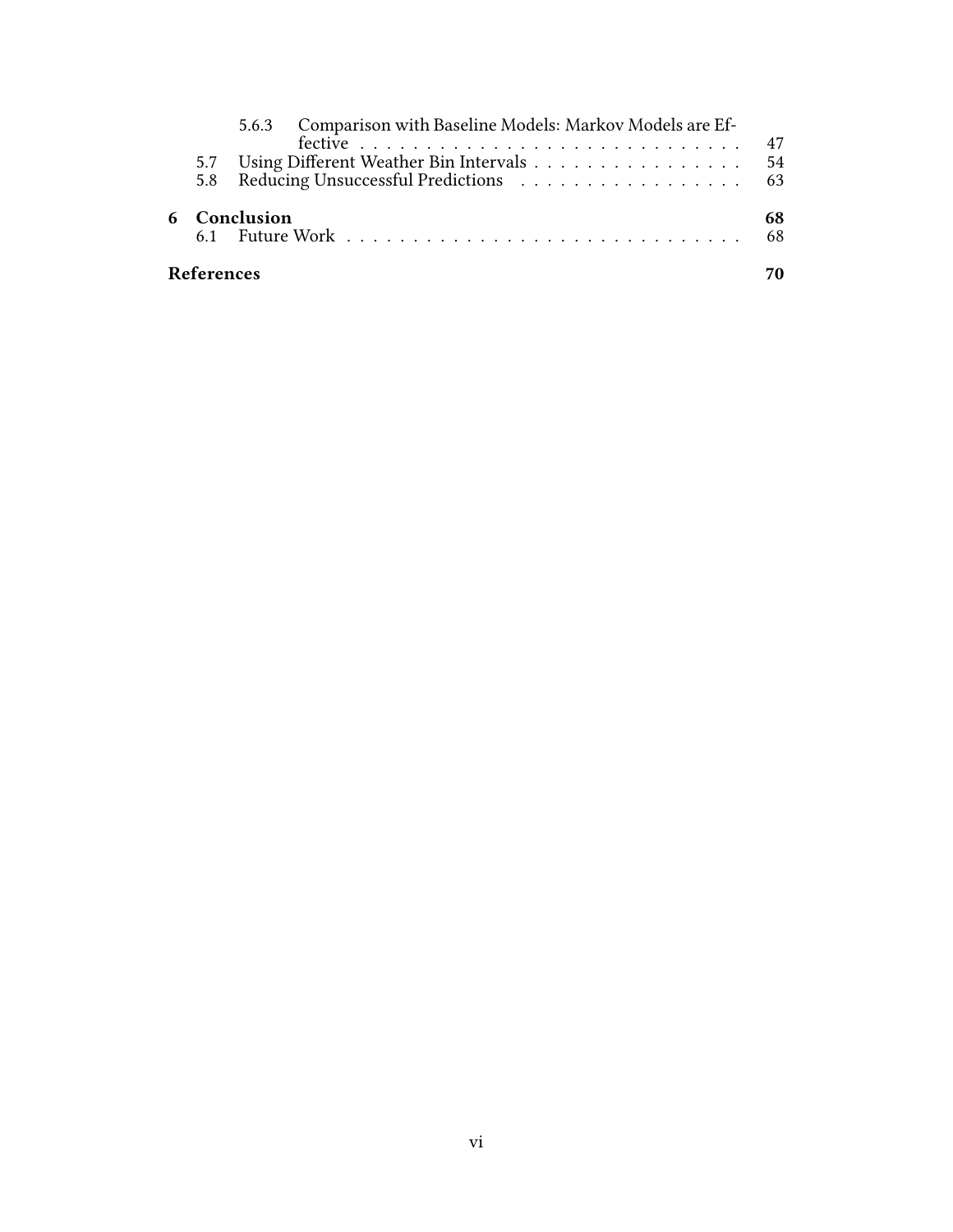# List of Tables

| 3.2 Bin intervals for specific humidity, temperature and wind speed .                                                                                                                     | - 18     |
|-------------------------------------------------------------------------------------------------------------------------------------------------------------------------------------------|----------|
| 5.1 Meta-data of flight routes used in the experiments 32<br>5.2 List of prediction models used in the experiments<br>5.3 Number of unsuccessful predictions before and after the change. | 34<br>65 |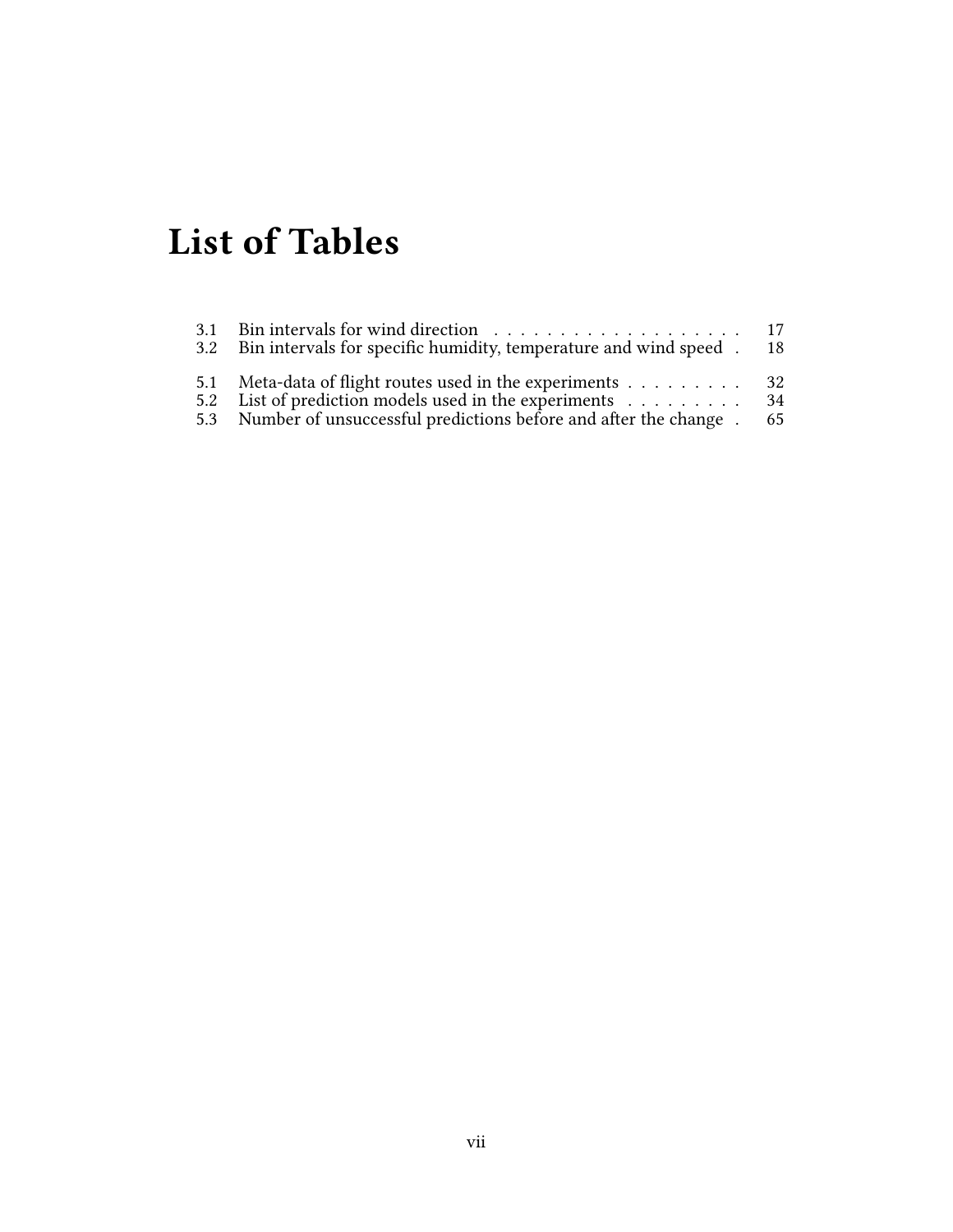# List of Figures

| 4.1  | An example with 11 states and their transition probabilities                                                                                   | 27 |
|------|------------------------------------------------------------------------------------------------------------------------------------------------|----|
| 4.2  | An example of the probability calculation for a state sequence                                                                                 | 30 |
| 5.1  | Number of trajectories for each month $\ldots \ldots \ldots \ldots$                                                                            | 33 |
| 5.2  |                                                                                                                                                | 36 |
| 5.3  | Average time per prediction taken by each model                                                                                                | 39 |
| 5.4  | OMMs with Month-based Training for All Decoding Approaches                                                                                     | 41 |
| 5.5  | OMMs with Year-based Training for All Decoding Approaches                                                                                      | 42 |
| 5.6  | HMMs with Month-based Training for All Decoding Approaches                                                                                     | 43 |
| 5.7  | HMMs with Year-based Training for All Decoding Approaches                                                                                      | 44 |
| 5.8  | OMMs vs. HMMs of the Constrained Multi-Timestep Approach for                                                                                   |    |
|      |                                                                                                                                                | 46 |
| 5.9  | The Best-Performing Model vs. the Baseline Models                                                                                              | 50 |
| 5.10 | Mean and standard deviation of intra-month horizontal error at                                                                                 |    |
|      |                                                                                                                                                | 51 |
| 5.11 | Mean and standard deviation of intra-month vertical error at look-                                                                             |    |
|      |                                                                                                                                                | 52 |
| 5.12 | Mean and standard deviation of overall horizontal and vertical er-                                                                             |    |
|      | rors at look-ahead time of 20 minutes                                                                                                          | 53 |
| 5.13 | OMM vs. HMMs of Different Bin Splits of the Viterbi Approach                                                                                   |    |
|      |                                                                                                                                                | 55 |
| 5.14 | OMM vs. HMMs of Different Bin Splits of the Viterbi Approach                                                                                   |    |
|      | with Year-based Training                                                                                                                       | 56 |
| 5.15 | OMM vs. HMMs of Different Bin Splits of the Constrained Viterbi                                                                                |    |
|      | Approach with Month-based Training                                                                                                             | 57 |
| 5.16 | OMM vs. HMMs of Different Bin Splits of the Constrained Viterbi                                                                                | 58 |
| 5.17 | Approach with Year-based Training                                                                                                              |    |
|      | OMM vs. HMMs of Different Bin Splits of the Multi-Timestep Ap-<br>proach with Month-based Training $\ldots \ldots \ldots \ldots \ldots \ldots$ | 59 |
| 5.18 | OMM vs. HMMs of Different Bin Splits of the Multi-Timestep Ap-                                                                                 |    |
|      |                                                                                                                                                | 60 |
| 5.19 | OMM vs. HMMs of Different Bin Splits of the Constrained Multi-                                                                                 |    |
|      | Timestep Approach with Month-based Training                                                                                                    | 61 |
| 5.20 | OMM vs. HMMs of Different Bin Splits of the Constrained Multi-                                                                                 |    |
|      | Timestep Approach with Year-based Training                                                                                                     | 62 |
| 5.21 | OMM vs. OMM+ of the Constrained Multi-Timestep Approach for                                                                                    |    |
|      |                                                                                                                                                | 66 |
| 5.22 | HMM vs. HMM+ of the Constrained Multi-Timestep Approach for                                                                                    |    |
|      |                                                                                                                                                | 67 |
|      |                                                                                                                                                |    |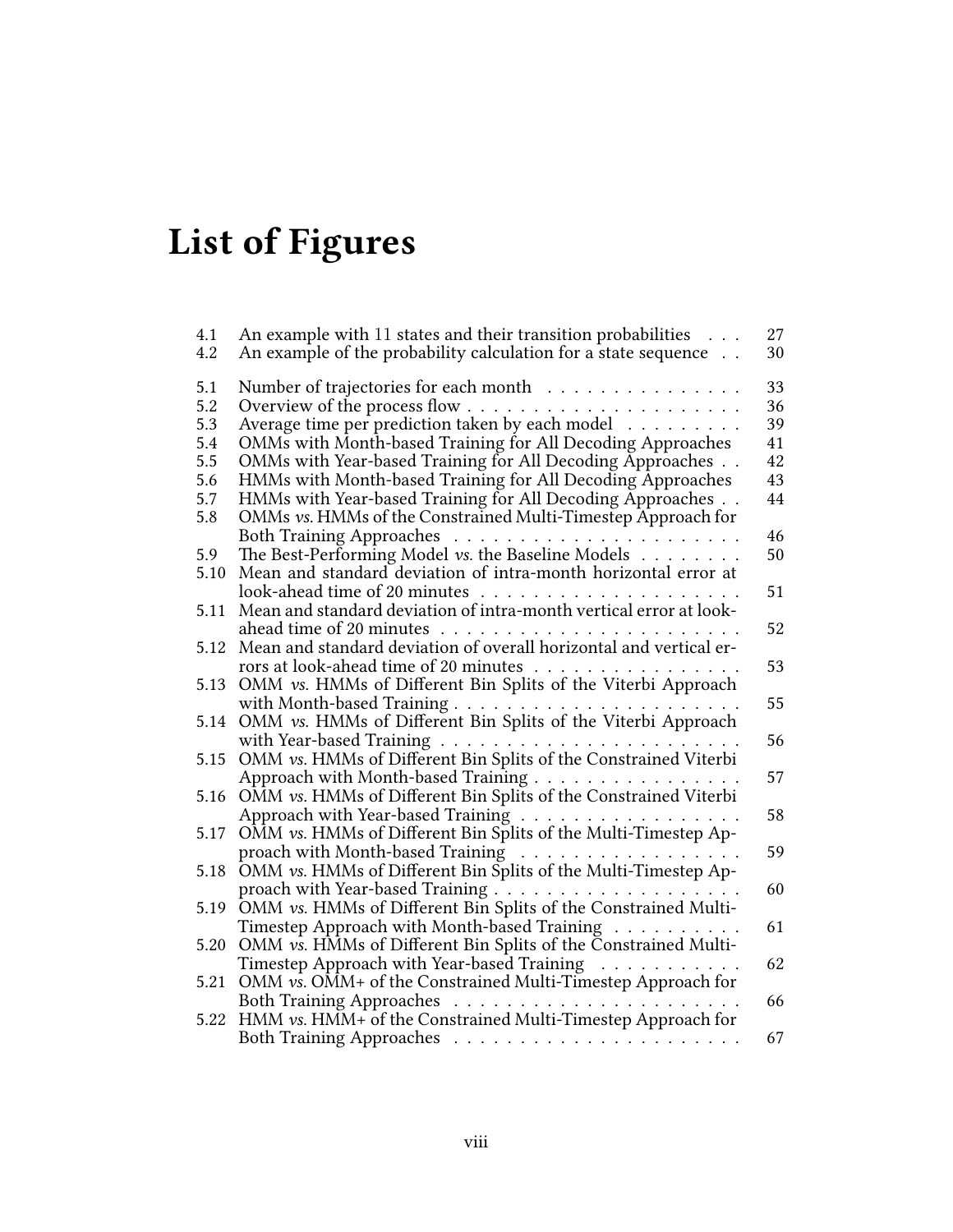# List of Abbreviations

| <b>IATA</b>    | <b>International Air Transport Association</b>                                     |
|----------------|------------------------------------------------------------------------------------|
| NextGen        | Next Generation Air Transportation System                                          |
| <b>FAA</b>     | Federal Aviation Administration                                                    |
| <b>NAS</b>     | National Airspace System                                                           |
| <b>SESAR</b>   | Single European Sky ATM Research                                                   |
| <b>ATM</b>     | Air Traffic Management                                                             |
| <b>ASM</b>     | Airspace Management                                                                |
| <b>ATS</b>     | Air Traffic Services                                                               |
| <b>ATFM</b>    | Air Traffic Flow Management                                                        |
| <b>ATC</b>     | Air Traffic Control                                                                |
| TP             | <b>Trajectory Prediction</b>                                                       |
| HMM            | Hidden Markov Model                                                                |
| <b>GNSS</b>    | Global Navigation Satellite System                                                 |
| <b>GPS</b>     | <b>Global Positioning System</b>                                                   |
| <b>PBN</b>     | Performance-Based Navigation                                                       |
| <b>TBO</b>     | Trajectory-Based Operations                                                        |
| <b>PCA</b>     | <b>Principal Component Analysis</b>                                                |
| <b>STAR</b>    | <b>Standard Terminal Arrival Route</b>                                             |
| <b>HDBSCAN</b> | Hierarchical Density-Based Spatial Clustering of Applications with<br><b>Noise</b> |
| <b>MM</b>      | Markov Model                                                                       |
| <b>RNN</b>     | <b>Recurrent Neural Network</b>                                                    |
| $ADS-B$        | Automatic Dependent Surveillance-Broadcast                                         |
| WGS84          | World Geodetic System 84                                                           |
| RAP            | Rapid Refresh weather forecasting system                                           |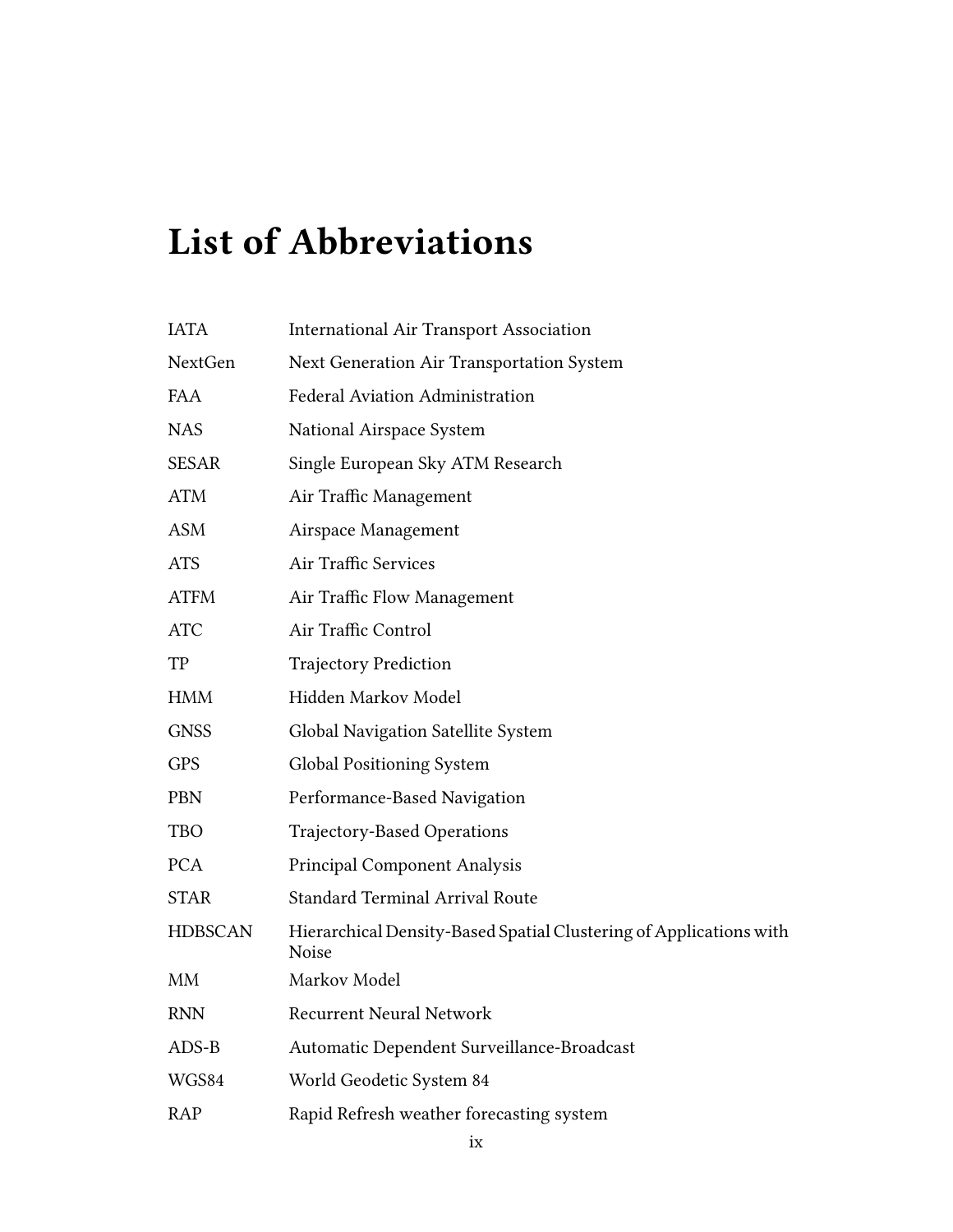| <b>NOAA</b>  | National Oceanic and Atmospheric Administration |
|--------------|-------------------------------------------------|
| <b>CONUS</b> | <b>Continental United States</b>                |
| <b>LGA</b>   | IATA code for LaGuardia Airport                 |
| <b>ORD</b>   | IATA code for Chicago O'Hare Airport            |
| <b>BOS</b>   | IATA code for Boston Logan Airport              |
| <b>KBM</b>   | Kinematics-Based Model                          |
| <b>MTM</b>   | Median Trajectory Model                         |
| <b>DTW</b>   | <b>Dynamic Time Warping</b>                     |
| <b>OMM</b>   | Observed Markov Model                           |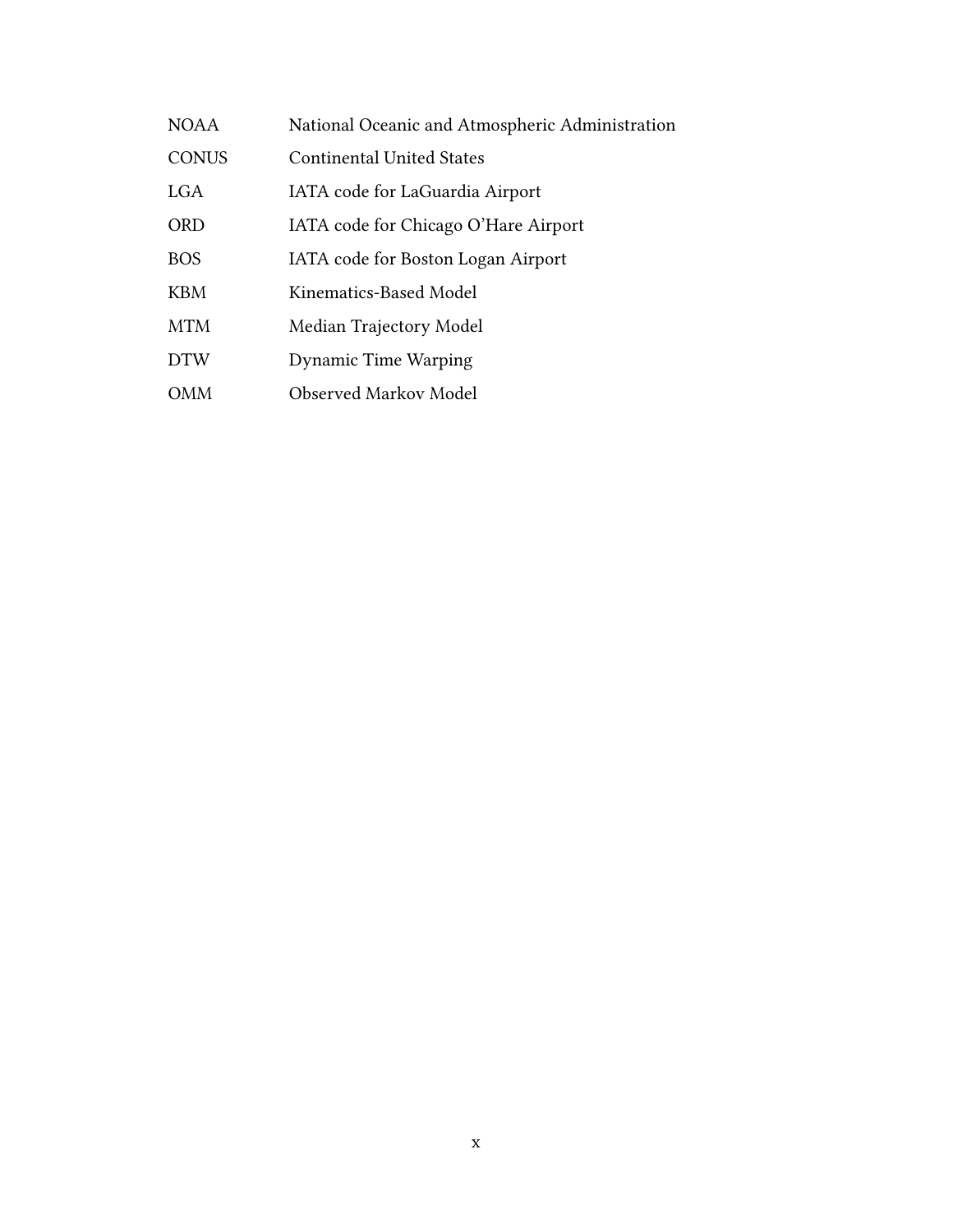# List of Symbols

| g p                     | A geographical position consisting of latitude, longitude, and al-<br>titude              |
|-------------------------|-------------------------------------------------------------------------------------------|
|                         |                                                                                           |
| ts                      | A timestamp                                                                               |
| pos                     | A positional update of an aircraft, consisting of a geographical                          |
|                         | position and a timestamp                                                                  |
| Trj                     | A raw trajectory of an aircraft, consisting of a finite sequence of<br>positional updates |
| Trj                     | An aligned trajectory                                                                     |
|                         |                                                                                           |
| rp                      | A reference position in our 3-dimensional reference grid                                  |
| gc                      | A grid cube centered upon a reference position                                            |
| $ref(\cdot)$            | Function that maps a grid cube to its reference point, e.g.<br>$ref(gc) = rp$             |
| G                       | The set of all grid cubes                                                                 |
| WV                      | A weather vector at a particular time in a particular grid cube                           |
|                         | consisting specific humidity, temperature, wind speed, and wind                           |
|                         | direction                                                                                 |
| sh                      | Specific humidity                                                                         |
| tk                      | Temperature (in Kelvins)                                                                  |
| <b>WS</b>               | Wind speed                                                                                |
| wd                      | Wind direction                                                                            |
| wb                      | A discrete bin vector mapped from a weather vector                                        |
| $bin(\cdot)$            | Function that maps a weather vector to its bin vector, e.g.                               |
|                         | $bin(wv) = wb$                                                                            |
| W                       | The set of all possible bin vectors                                                       |
| $\boldsymbol{N}$        | The number of possible states in a MM (Markov Model)                                      |
| ${\cal S}$              | The set of all possible states in a MM; set elements have a one-                          |
|                         | to-one correspondence with those in set $G$                                               |
| $s_i$ or $s_j$ or $s_l$ | A particular state in a MM, <i>i.e.</i> $s_i \in S$ or $s_j \in S$ or $s_l \in S$         |
| $a_t(\cdot,\cdot)$      | The transition probability from one state to another state in a MM                        |
|                         | after $t$ minutes, e.g. $a_t(s_i,s_j);$ the time taken for the transition, $t$            |
|                         | minutes, is also called a 'timestep'                                                      |
| $\overline{M}$          | The number of possible observations in an HMM (Hidden                                     |
|                         | Markov Model)                                                                             |
| $\mathcal U$            | The set of all possible observations in an HMM; set elements have                         |
|                         | a one-to-one correspondence with those in set $W$                                         |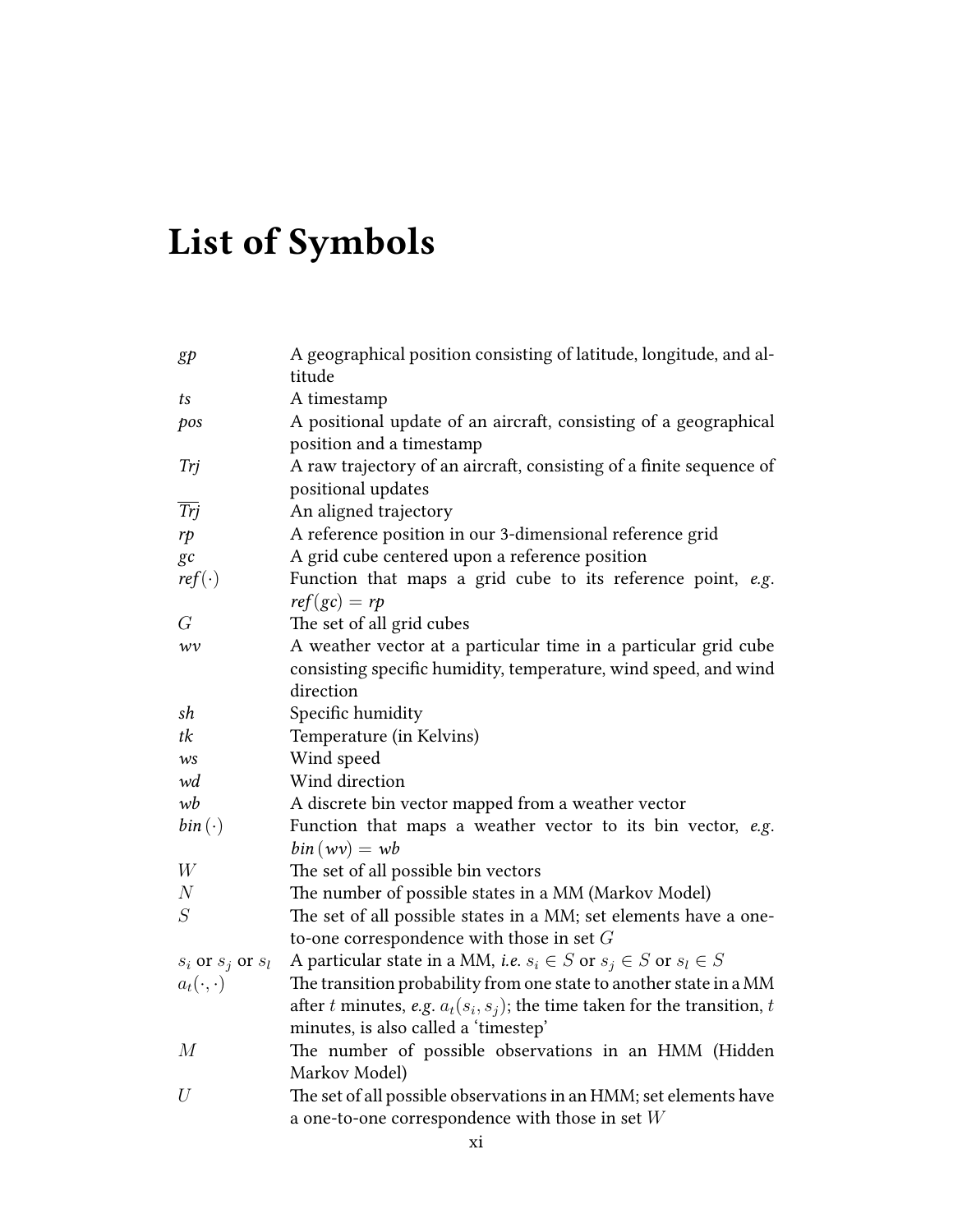| $u_k$            | A particular observation in an HMM, <i>i.e.</i> $u_k \in U$                    |
|------------------|--------------------------------------------------------------------------------|
| $b(\cdot,\cdot)$ | The emission probability of an observation at a state in an HMM,               |
|                  | e.g. $b(s_i, u_k)$                                                             |
| L                | The look-ahead time, which is set at 20 minutes for this thesis,               |
|                  | <i>i.e.</i> future positions of an aircraft are predicted for each minute      |
|                  | into the future, up to the look-ahead time of 20 minutes                       |
| $ts_{now}$       | The current timestamp of a particular prediction for our pro-                  |
|                  | posed models, <i>i.e.</i> the 'starting' timestamp that corresponds to         |
|                  | $t=0$ in a generic MM                                                          |
| $q_{ts_{now}}$   | The input start state of our proposed models, belonging to the                 |
|                  | set of possible states <i>S</i> , <i>i.e.</i> $q_{ts_{now}} \in S$             |
| $\theta$         | An observation matrix of size $N \times L$ , consisting of the observa-        |
|                  | tions for each of the $N$ states over the next $L$ minutes                     |
| $o_{j,t}$        | The observation in state $s_i$ at timestamp $ts_{now} + t$ , $t \in [1, L]$ ,  |
|                  | belonging to the set of possible observations U, i.e. $o_{j,t} \in U$          |
| $q_{ts_{now}+t}$ | The most probable state at timestamp $ts_{now} + t$ , based on a pre-          |
|                  | diction model                                                                  |
| $vt_t(\cdot)$    | The Viterbi probability for a state at timestamp $ts_{now} + t$ , e.g.         |
|                  | $vt_t(s_i)$                                                                    |
| $bt_t(\cdot)$    | The Viterbi backtrace for a state at timestamp $ts_{now}+t$ , e.g. $bt_t(s_i)$ |
| $\Gamma(\cdot)$  | Function that maps a state to its neighbouring states, e.g. $\Gamma(s_i)$      |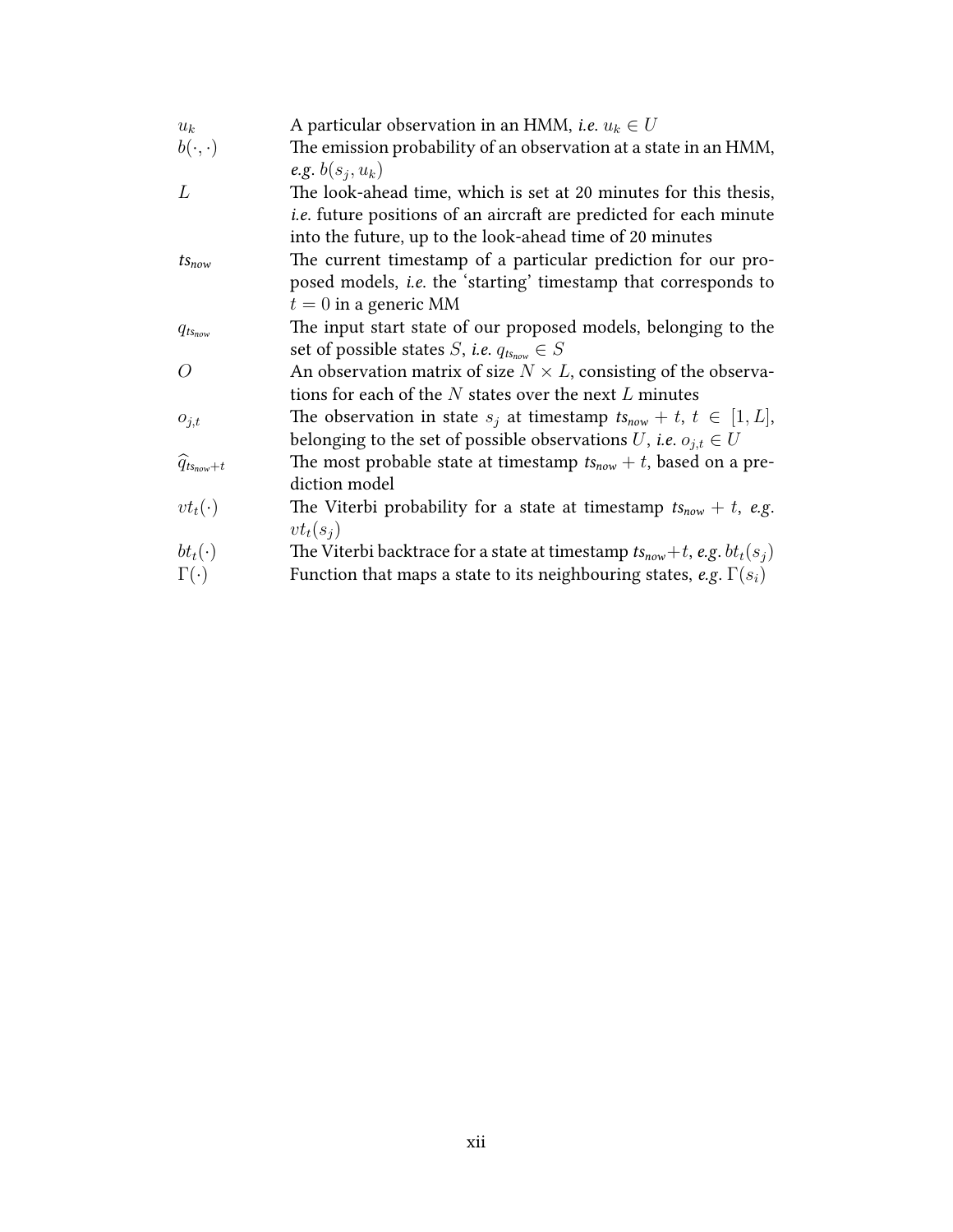# Chapter 1 Introduction

This chapter introduces the problem we are attempting to solve, and highlights the key contributions that we have achieved. A brief outline of the remaining chapters of this thesis is also provided.

## 1.1 Motivation

The International Air Transport Association (IATA) reported that worldwide annual air passenger numbers reached a new height of 4.1 billion passengers in 2017, representing an increase of 7.3% from 2016, and an additional 280 million flights [17]. Based on growth projection, the IATA predicts that air passenger numbers could double to 8.2 billion by 2037 [16]. This could lead to a potential infrastructure crisis: airports and infrastructure operators will not be able to handle the demand based on the current rate of growth, hence governments and operators need to plan for infrastructure upgrades well in advance.

In order to mitigate this crisis, civil aviation authorities, air navigation service providers, and commercial airlines are participating in ongoing modernization projects that aim to improve computer systems and infrastructure used for air transportation. In the United States, a multi-decade effort called the Next Generation Air Transportation System (NextGen) project is led by the Federal Aviation Administration (FAA) in improving the overall capacity, performance, efficiency, and predictability throughout the National Airspace System (NAS) [10]. In Europe, parallel to the NextGen project, a trans-national initiative of the European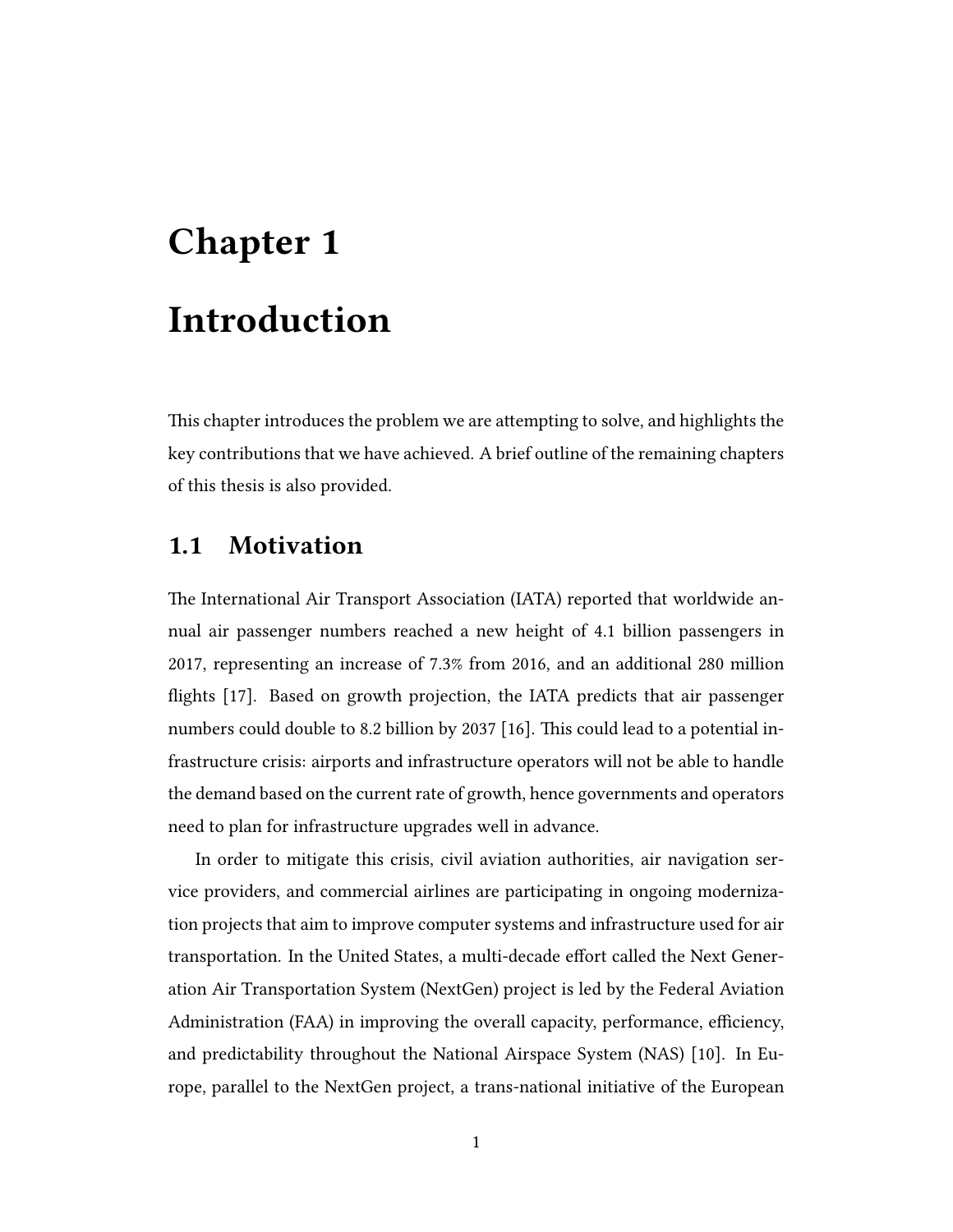Commission called the Single European Sky ATM Research (SESAR) has the goal of improving Air Traffic Management (ATM) for the European airspace [39].

Air Traffic Management (ATM) encompasses a wide range of operational systems that assist aircraft to take-off from a departure airport, fly through an airspace, and land at an arrival airport, in a safe and efficient manner. ATM systems can be sub-divided into many areas, such as Airspace Management (ASM), Air Traffic Services (ATS), Air Traffic Flow Management (ATFM), and Air Traffic Control (ATC) [18]. In particular, Air Traffic Control (ATC) is a service provided by groundbased air traffic controllers to direct aircraft through an airspace while maintaining safe separation from other aircraft or obstacles and ensuring the safe and orderly flow of air traffic [28]. As the increase in global air traffic brings about more aircraft flying in the air at any point in time, air traffic controllers around the world face the challenge of having to direct them to safely navigate an increasingly congested airspace.

Trajectory Prediction (TP) systems are used by ATC to calculate the likely paths of aircraft currently flying in the air (*i.e.* mid-flight aircraft) over a time horizon into the future (i.e. look-ahead time), which aids air traffic controllers in identifying potential bottlenecks in the airspace or potential breaches in the safe separation of aircraft. Traditionally, TP systems use the current state  $-$  such as position, velocity and acceleration parameters – and intent – according to the filed flight plan – of an aircraft to extrapolate its trajectory over the next 10 to 20 minutes [15]. The prediction accuracy of such approaches may be affected by unexpected changes in aircraft intent (such as a temporary change in altitude to maintain safe separation from another aircraft), unknown aircraft specifications (based on the cargo load on the aircraft), or external factors (such as strong winds or congestion, in the airspace or at the destination airport) [15].

Recent advancements in computing research have made it possible to learn probabilistic models from historical data to be used for prediction. In this thesis, we explore this approach by building Markov Models from historical trajectory data to be used for the online prediction of mid-flight aircraft trajectories, with the aim of improving prediction accuracy in real-time TP systems. By providing timely pre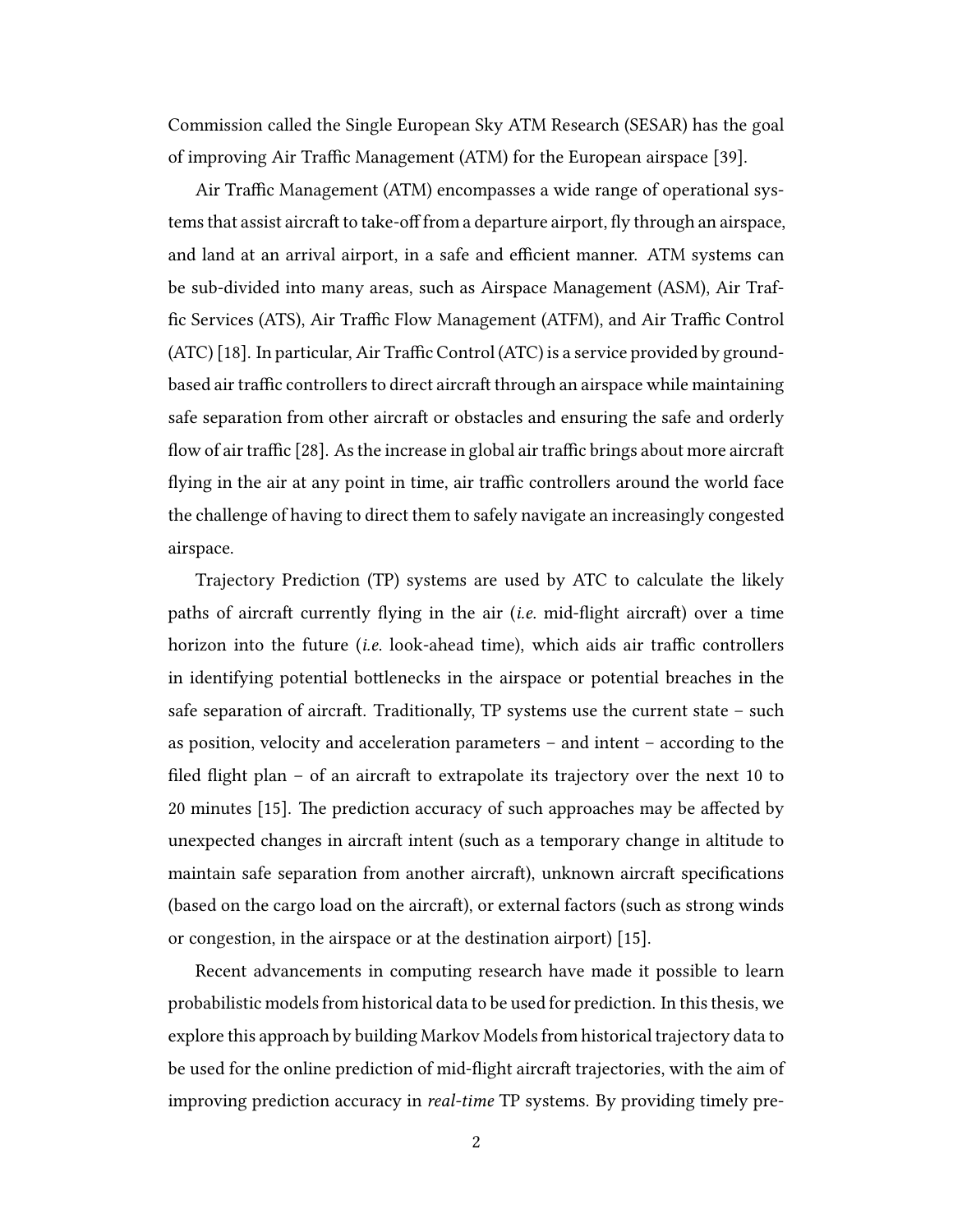dictions of mid-flight aircraft trajectories that are more accurate than predictions made using the traditional approach particularly over longer look-ahead times, our models can reduce the chances for errors made by air traffic controllers due to heavy workload or fatigue when directing a high volume of air traffic through a congested airspace. The output predictions of our models can also be used by downstream ATC applications to pin-point areas within the airspace that may become congested, or to automatically detect and resolve conflicts in the predicted trajectories that may result in mid-air collisions [2].

## 1.2 Contributions of this Thesis

In order to use Hidden Markov Models (HMMs) for Trajectory Prediction (TP), we need to map aircraft positions and weather observations into discrete states of the model. First, we divide the geographical volume of interest into discrete, evenly spaced grid cubes. Each hidden state represents the presence of the aircraft of interest in a corresponding grid cube, and each observation produced at a hidden state represents the aircraft experiencing a particular weather condition in the corresponding grid cube. Then, we train models from historical trajectories, based on utilizing transition probabilities of multiple timesteps from 1 to 20 minutes. The current position of the aircraft is used as the input start state for each model to predict the most likely positions of the aircraft for each one of the next 20 minutes, and the concatenation of the predicted positions form the predicted trajectory of the aircraft, in the air, for the next 20 minutes.

The contributions of this thesis to the area of Online Aircraft Trajectory Prediction can be summarized as follows:

- We mapped basic concepts for the Trajectory Prediction problem onto Hidden Markov Models that are able to incorporate local weather information, and proposed the use of Multi-Timestep Markov Models to overcome the inherent limitation of Markov Models in that there is no explicit representation of time duration in each state.
- We used more than 16,000 historical trajectories over a continuous time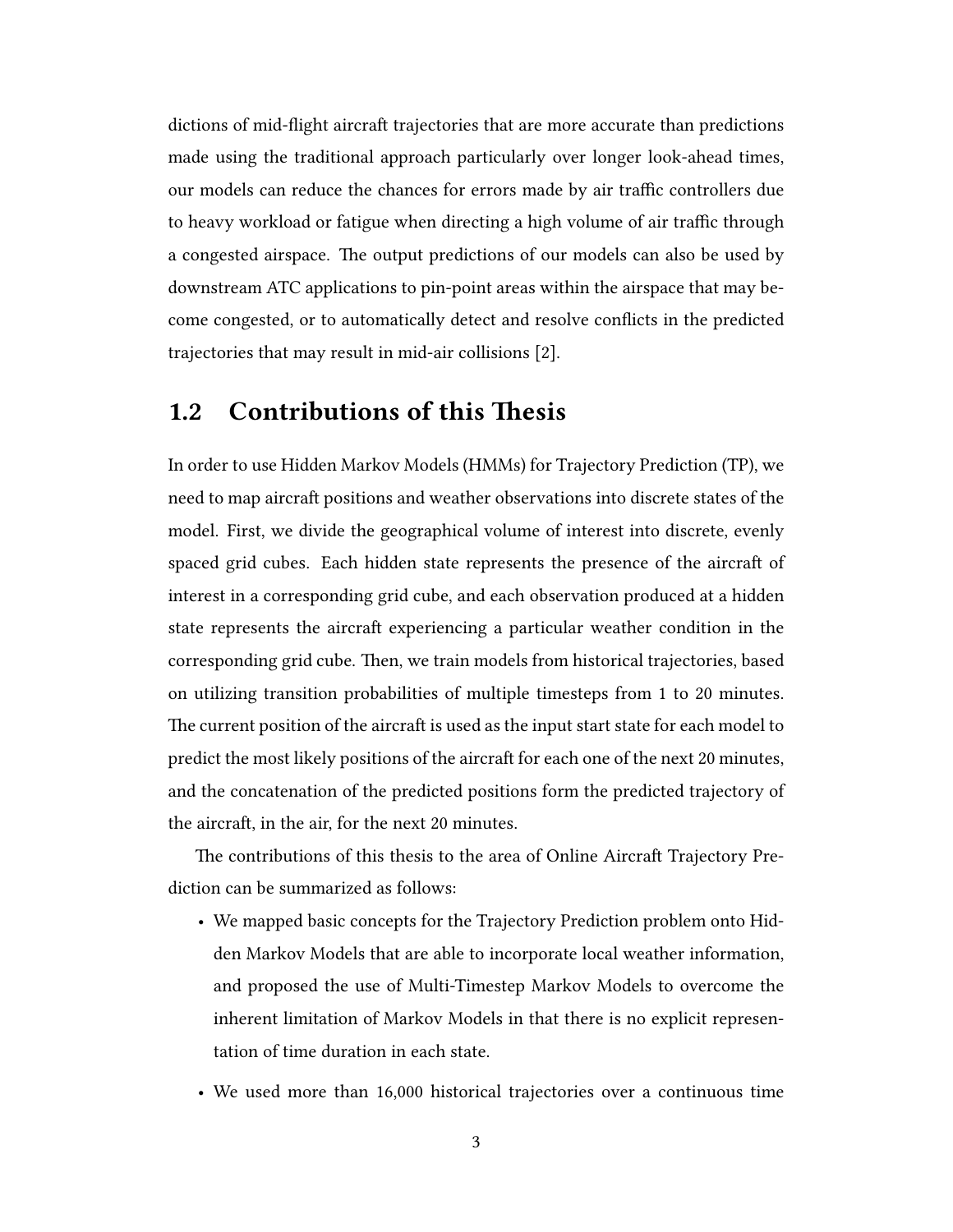span of 2 years for experimental evaluation, consisting of flights between LaGuardia Airport and Chicago O'Hare Airport (which is among the top 20 busiest domestic routes in 2017 [31]), as well as flights between Boston Logan Airport and Chicago O'Hare Airport.

• We applied relevant prediction metrics from the aviation domain [15] for a comprehensive experimental evaluation of multiple prediction models of various configurations. Our best-performing model, called the Constrained Multi-Timestep Markov Model, achieved highly accurate predictions of midflight aircraft trajectories, with an improvement of 24.6% in horizontal error and 34.2% in vertical error over the best-performing baseline model at the look-ahead time of 20 minutes for the busiest flight route.

## 1.3 Outline of this Thesis

The rest of this thesis is organized as follows. Chapter 2 gives an overview of related work, followed by some basic concept definitions and the problem definition in Chapter 3. Chapter 4 provides the theoretical basis of our proposed models, while the experimental evaluation of their effectiveness is presented in Chapter 5. Chapter 6 concludes this thesis with a brief summary and discussion of future work.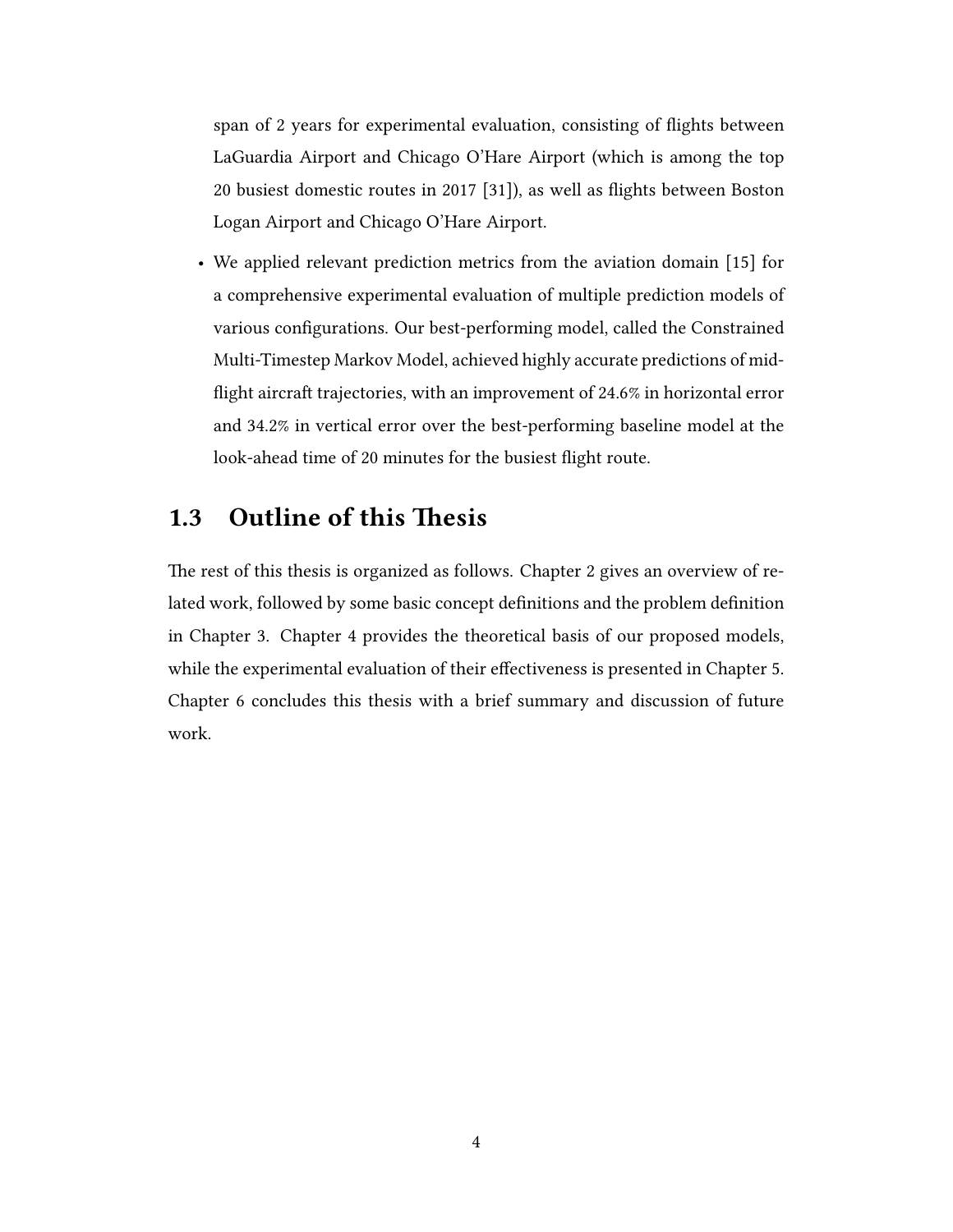# Chapter 2 Related Work

This chapter summarizes the research that has been done on aircraft trajectory data, specifically in the analysis of aircraft trajectories through clustering, and in the prediction of aircraft trajectories.

# 2.1 Background

e deployment of Global Navigation Satellite Systems (GNSSs), such as the Global Positioning System (GPS) and Galileo (by the European Union), has enabled the use of geo-location data for a wide variety of purposes, including navigation and orientation (e.g. in transportation, sports, and recreation), surveying and mapping (e.g. in construction, geology, and archaelogy), military operations, and even social network services [35, 42]. Furthermore, the rapid proliferation of GNSS-enabled devices, coupled with advancements in computer storage and processing capabilities, have made it possible to collect large amounts of geo-location data generated by moving objects – such as people, vehicles, animals, and natural phenomena – to be stored for further analysis. In particular, trajectory data, formed by concatenating recorded positions of a moving object in chronological order, represents the path travelled by the moving object over time, and contains important information that can provide valuable insights into the behavior and habits of a moving object [45].

Trajectory data can be broadly classified into two categories: objects moving within a land transportation network, such as cars, buses, and trains, and objects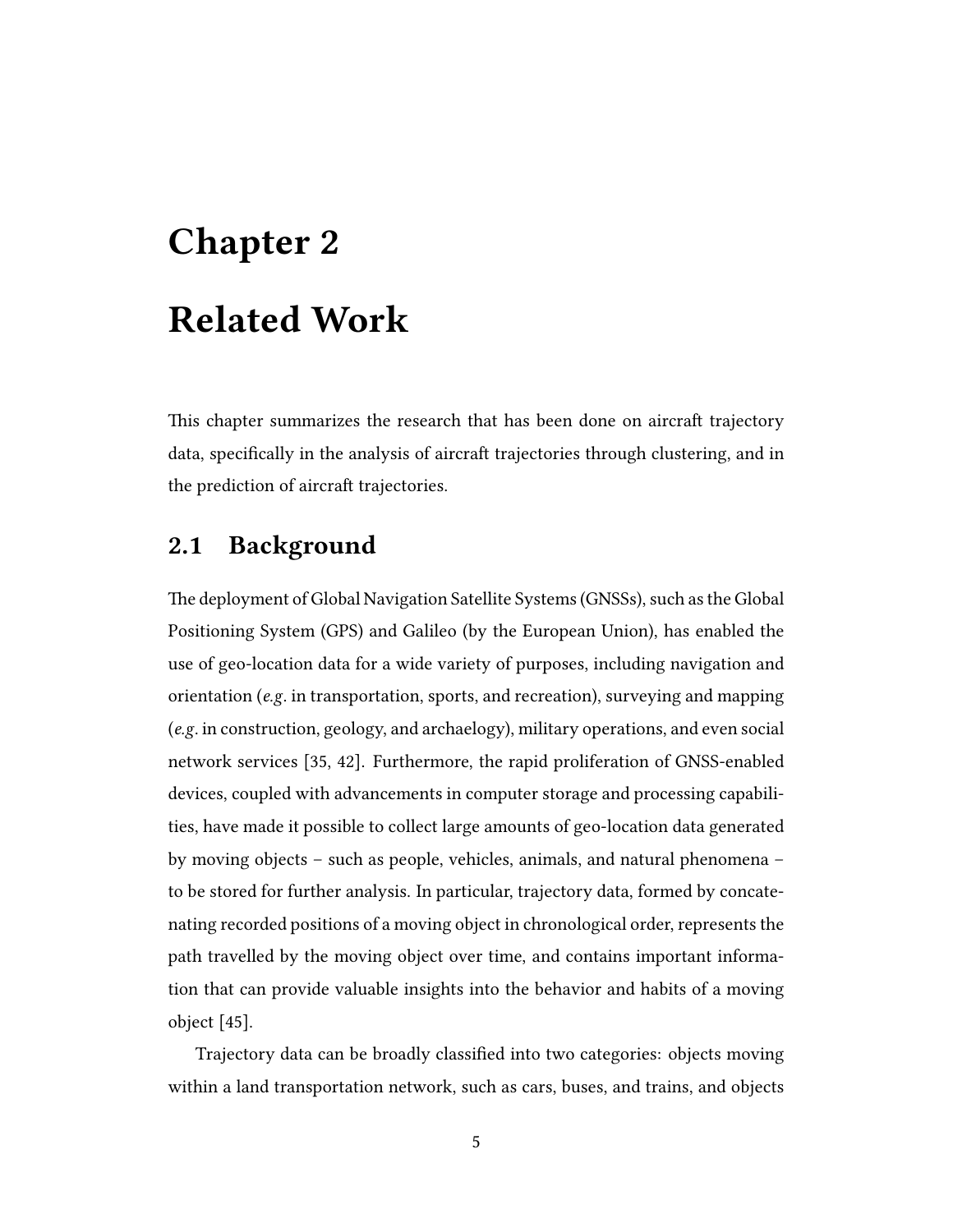moving in a free and open space (usually in the sky or at sea), such as aircraft, ships, and animals. The first category, trajectory data of land transport vehicles, has been widely explored in recent years because of the wide-spread adoption of map navigation applications (e.g. Google Maps, Waze) and ride-share services (e.g. Uber, Lyft). In this category, the road (or rail) network is typically represented as a graph, in which road intersections correspond to nodes and road segments correspond to edges [46]; alternatively, some approaches may use a graph where points or areas of interest correspond to nodes, while the commutes between these points or areas correspond to edges [46]. The trajectories of vehicles are then matched with nodes and edges in the graph in order to identify travel patterns, assess traffic conditions, or detect traffic anomalies [46].

The second category, trajectory data of objects moving in open spaces, can also make use of a graph-matching approach when the semantics of certain locations or regions in the open space can be exploited, such as through the use of way-points, intersections, or areas of activity in the open space. However, such semantics may not always be available, and it is subject to changes due to the dynamic nature of navigation in open spaces: unlike land transportation where the entire road or rail network that vehicles travel on have to be constructed, the path of travel in an open space is not strictly restricted to fixed paths within a network. Indeed, flight paths and procedures used to be limited by and planned according to the physical locations of ground-based navigation aids, but with the implementation of Performance-Based Navigation (PBN) and Trajectory-Based Operations (TBO) enabling point-to-point travel (in order to increase airspace capacity and fuel efficiency, in the context of NextGen and SESAR)  $[11, 19]$ , aircraft are now travelling on more flexible and varied paths than ever before. Thus, the challenge that this category of trajectory data presents, is that techniques are required to process positional data drawn from a much larger, three-dimensional geographical space with little or evolving semantics, as compared to up to two dimensions for most applications for land transportation. We focus on the literature for moving object trajectory data in open spaces in the following sections.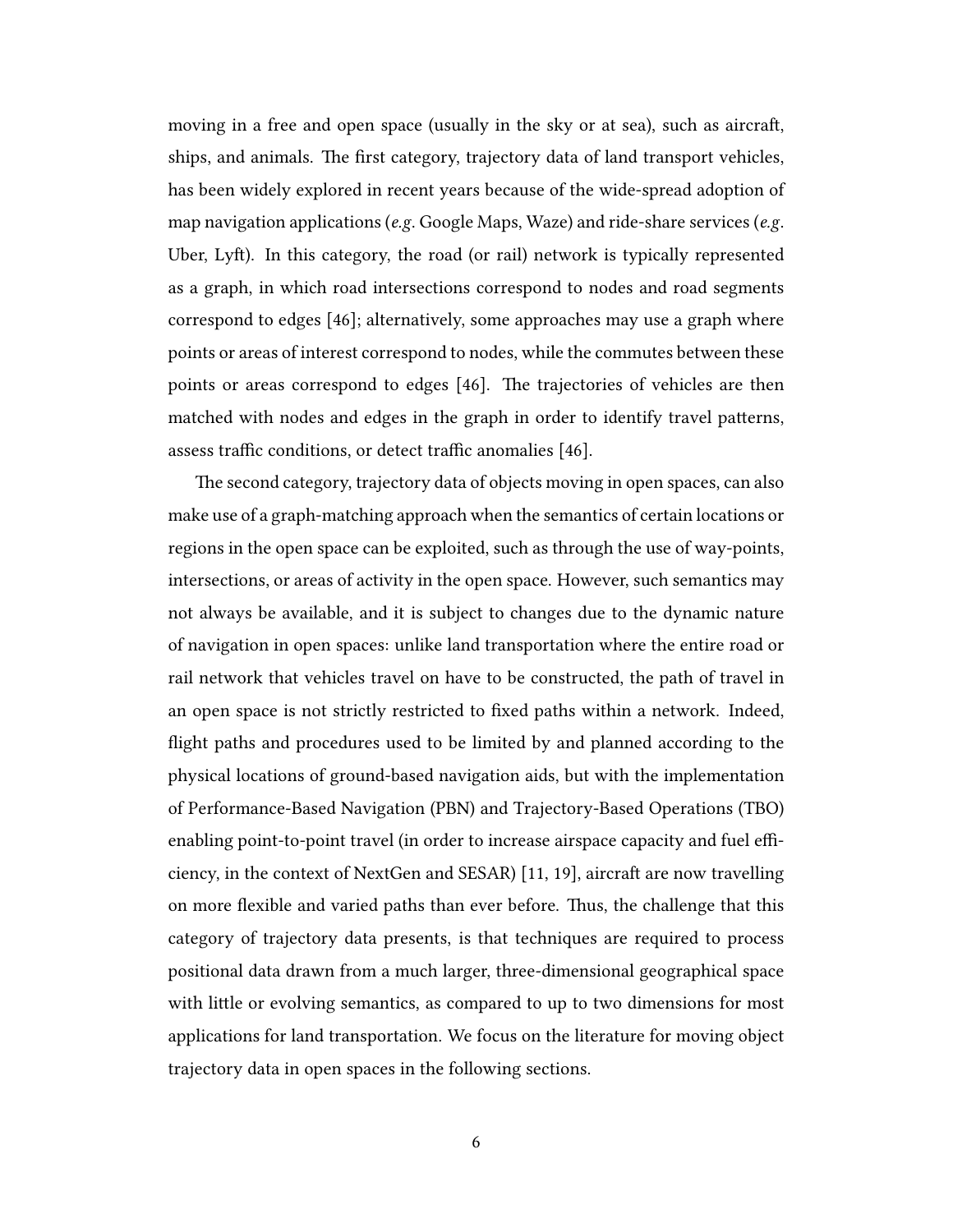# 2.2 Trajectory Data Analysis

Literature on the analysis of trajectory data typically follow a discriminative approach by identifying clusters of trajectories [6, 13, 32], sub-trajectories [3], or significant positions along trajectories [13, 32].

Gariel, Srivastava, & Feron [13] proposed two methods for finding clusters of trajectories to be used in airspace monitoring. The first method was based on clustering trajectories that have turning points at the same locations (i.e. waypoints), while the second method was based on clustering trajectories that have similar principal components after undergoing re-sampling, dimensionality augmentation, and PCA (Principal Component Analysis). Clustering results were validated by showing the cluster centroids (i.e. average trajectories) to air traffic controllers, who were able to identify all the STARs (Standard Terminal Arrival Routes) among the clusters. The clusters were then applied to real-time airspace monitoring, where the distance of the position of an aircraft to the nearest trajectory cluster was used as the anomaly score, and those with the highest anomaly scores were deemed to be deviating from typical flight paths. It was reported that for the first method, many trajectories were considered outliers as they do not fly over the discovered way-points, while for the second method, 19.5% of the trajectories were considered outliers as their principal components do not belong in a cluster. There was neither a measure for, nor an analysis of the effectiveness of using the centroids of trajectory clusters for airspace monitoring.

Basora, Morio, & Mailhot [6] and Olive & Morio [32] presented trajectory clustering methods for the analysis of air traffic flows around airports. Both methods used the Ramus-Douglas-Peucker algorithm to simplify trajectories, removing redundant positions (typically along straight parts of a trajectory) while keeping only significant positions (typically along curved parts of a trajectory). The method proposed by Basora, Morio, & Mailhot [6] for clustering trajectories was based on HDBSCAN (Hierarchical Density-Based Spatial Clustering of Applications with Noise) and two distance functions between trajectories: Euclidean Distance and Symmetrized Segment-Path Distance. A centroid for each trajectory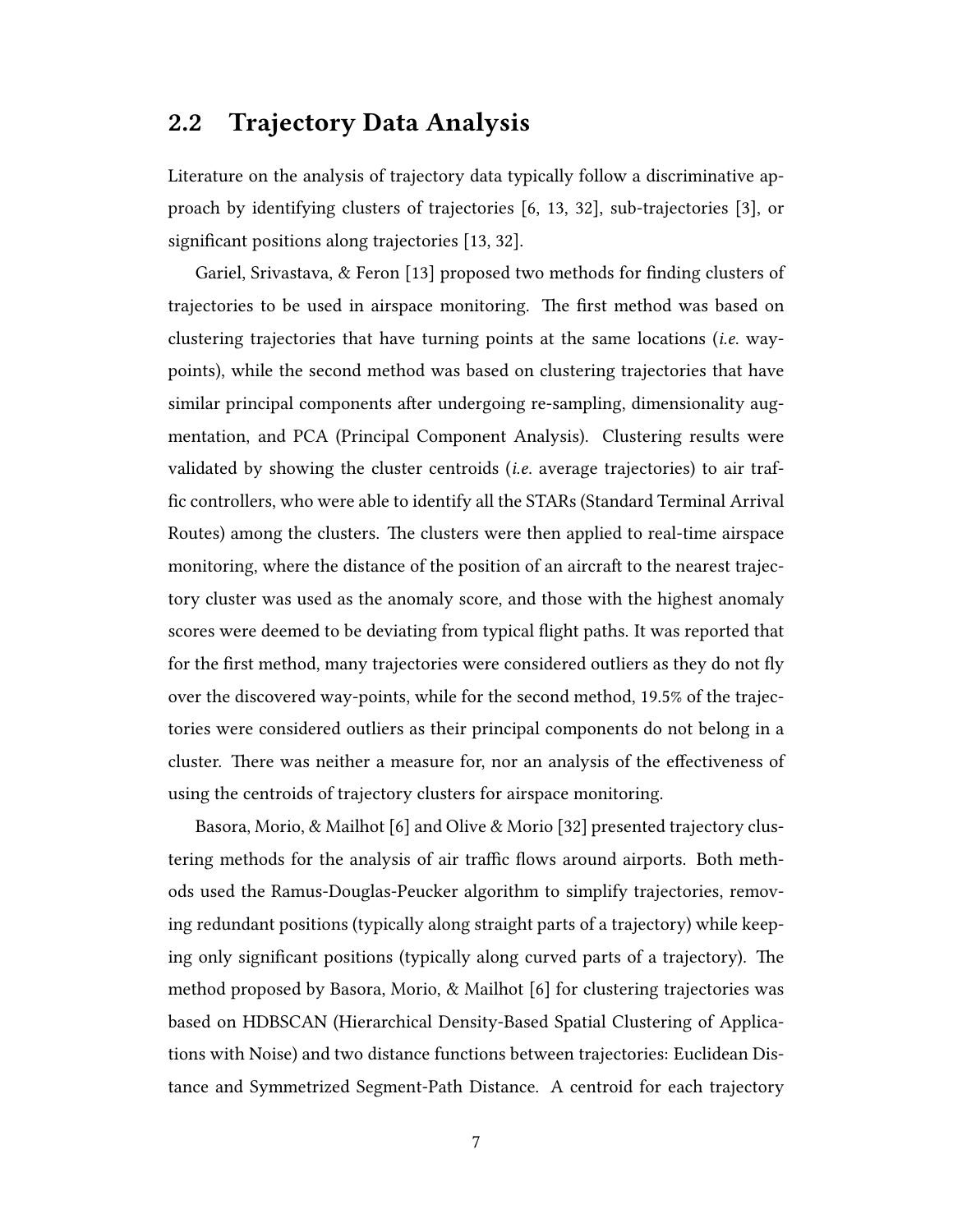cluster was determined by choosing the trajectory that had the minimal sum of distances to other trajectories within the cluster. For evaluation, the cluster centroids were compared qualitatively to existing flight routes, though it was reported that 32% and 25% of the trajectories (for each distance function used, respectively) were outliers, and would require further analysis. The method proposed by Olive & Morio [32] for clustering trajectories was based on clustering and sequencing their significant positions. Using the clusters of significant positions, each trajectory was converted into a sequence of significant positions. A tree was formed where each node represents a cluster of significant positions, while a parent-child relationship in the tree represents the trajectory segments flying over the child node, followed by the parent node. Each sequence of nodes from a leaf node (i.e. the first position of detection) in the tree to the root node (i.e. the airport) was considered a pattern, and the trajectories that fly over the sequence of nodes denoted by a pattern were considered one cluster. It was reported that 30% of the trajectories were outliers, consisting mostly of incomplete trajectories and trajectories with holding patterns (*e.g.* aircraft flying in a circular path due to congestion at the destination airport).

The use of trajectory clusters (and their cluster representatives) for predicting the future trajectory of a moving object can be done as follows. Based on the past trajectory of the moving object until the current point in time, first find the cluster that the moving object belongs in. Then, retrieve the cluster representative, and find the position on the representative that is nearest to the most recent position of the moving object. The trajectory of the representative from this position onwards can be considered a prediction of the future trajectory of the moving object. However, the large proportions of outliers reported in the literature aforementioned, as well as the dynamic nature of trajectory data as explained earlier, seem to suggest that clustering may not be the best approach for grouping trajectories together, because the well-separation of clusters is not guaranteed and trajectories do not fall squarely within a single cluster. Ayhan & Samet [3] took a different approach to trajectory data analysis: instead of using all trajectories of aircraft flying through a region of interest, only the trajectories of aircraft flying a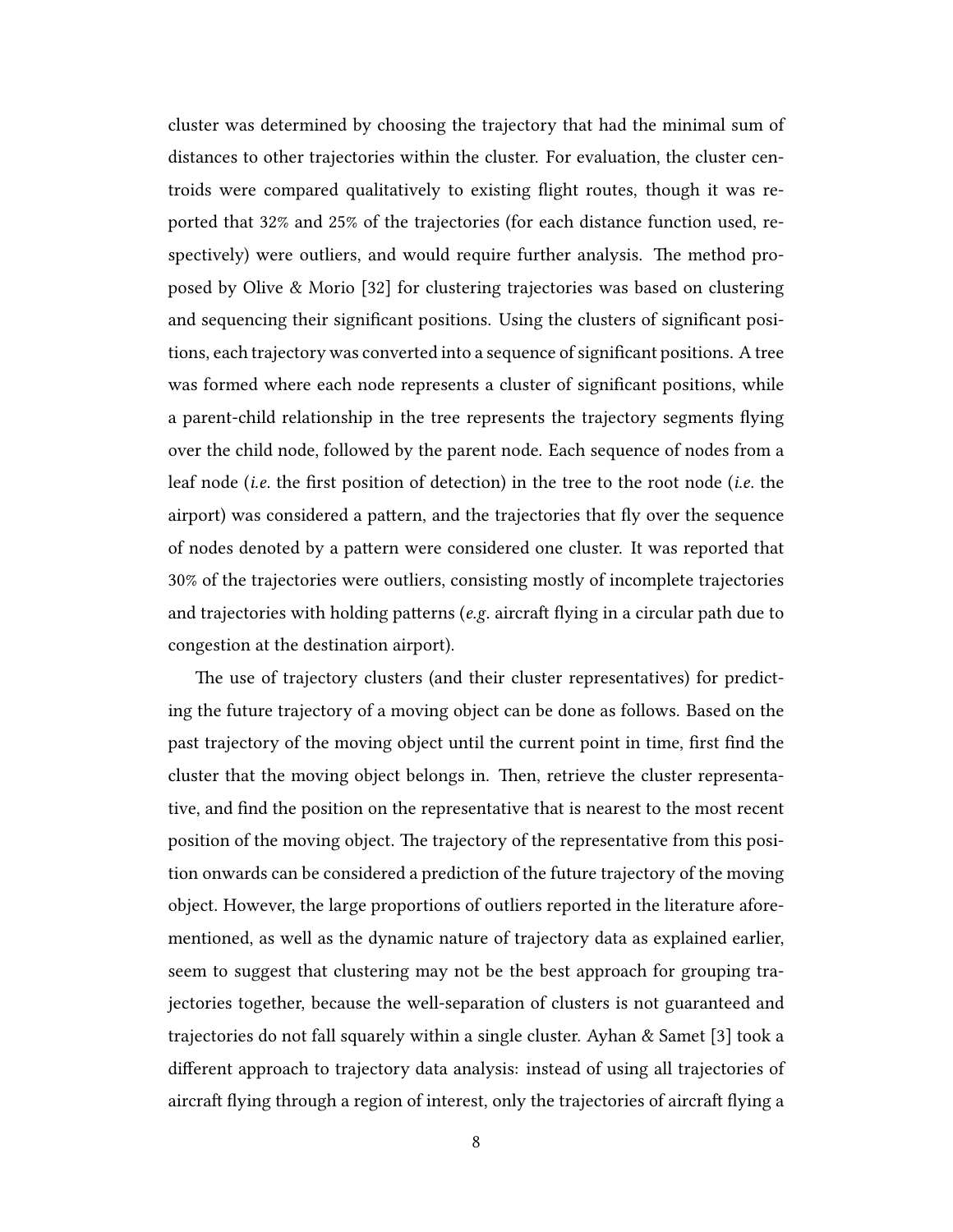specific flight route (i.e. from a particular departure airport to a particular arrival airport) were used for clustering. This approach of selecting a sub-population of trajectories that fly a specific flight route removes the need to cluster trajectories of all aircraft flying in the airspace (and having most of them flying on different routes), and thus changes the approach for data analysis from a region-specific one to a route-specific one that focuses on finding the representative trajectory for a particular flight route. Positions along the input trajectories were first divided into three phases of flight: climb, en-route, and descent. k-means clustering was performed for each of the phases to obtain clusters of positions along the trajectories. The centroids of the clusters were then joined together to find the representative trajectory for the flight route. Although using only the trajectories for a specific flight route was a good approach for the problem, only one representative trajectory was generated, and the fact that different flights may take different paths from the departure airport to the arrival airport was ignored.

## 2.3 Trajectory Prediction (TP)

Research into the accurate prediction of aircraft trajectories has been active for at least 50 years [8]. Benoit, Storey, & Swierstra (1975) [8] outlined a family of 3 approaches for predicting the vertical component (*i.e.* altitude) during the climbing and descending phases of flight. The most basic approach assumes that the rate of climb/descent of the aircraft will remain constant, and makes the prediction by extrapolating the current position of the aircraft linearly into the future based on the recorded rate of change of altitude over time between the two latest positions of the aircraft. On top of radar positional data, the second approach incorporates the climb/descent performance data of each individual aircraft, while the third approach also includes air temperature and take-off mass into calculating the trajectory of an aircraft. Though the experimental evaluation was conducted on a wide range of 13 aircraft (most of which have now been replaced by newer models/variants), it was limited to the climb phase from 10,000 up to 30,000 feet, and ignored the horizontal dimension.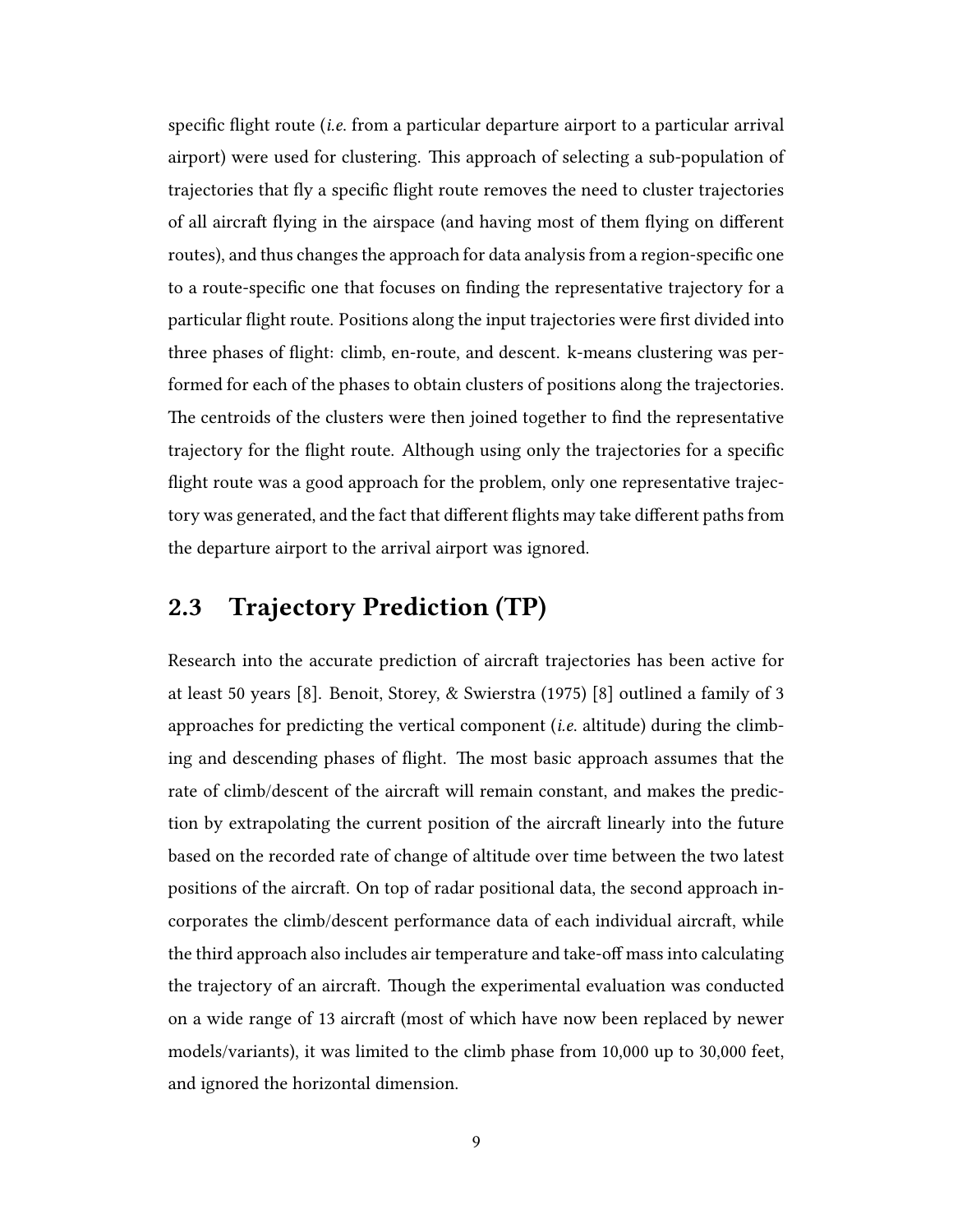Trajectory prediction methods can be divided into nominal, worst-case, and probabilistic techniques [24, 44]. Nominal techniques, such as those described in the previous paragraph, project a single trajectory (i.e. a nominal trajectory) of an aircraft into the future based on its current state information ( $e.g.$  velocity) without considering uncertainties, but only work for very short predictions and for trajectories that are very predictable [24]. Worst-case techniques consider multiple possible maneuvers that an aircraft can make based on its capabilities, but cause a high false alarm rate in conflict detection, making them difficult to use [24]. Probabilistic techniques seek to strike a balance between the simplistic nominal approach and the conservative worst-case approach by modeling uncertainties so that the probabilities of possible future trajectories can be calculated and ranked  $[24]$ . The probabilistic approach is thus the most general one: using a probabilistic model, the nominal approach corresponds to the case in which the aircraft is predicted to follow a (maximum likelihood) trajectory with probability of one, while the worse-case approach corresponds to the case in which the aircraft will follow a set of predicted trajectories with equal likelihood. Recent literature has been focused on probabilistic techniques. Particularly, models that are learned from historical data – such as Markov Models (MMs) [4, 12, 25] and Recurrent Neural Networks (RNNs) [38] – have gained considerable interest because of their effectiveness in modeling sequences for language processing [22, 23]. Moreover, the rapid development of sensor systems (such as GNSSs) used to provide geo-location data is making it more feasible to build such models, as they often require large amounts of training data. For example, the recent deployment of space-based Automatic Dependent Surveillance-Broadcast (ADS-B) [29] extends the coverage of air traffic information to the remaining 70% of the world's airspace (remote, polar and oceanic regions) that traditional ground-based ADS-B receivers are unable to cover [1]. In this thesis, we focus on the use of Markov Models for Trajectory Prediction, and leave Recurrent Neural Networks for future exploration and comparison after we are able to gather more training data.

Ayhan & Samet [4] proposed the use of Hidden Markov Models (HMMs) for Trajectory Prediction by considering the airspace as a 3D grid network, where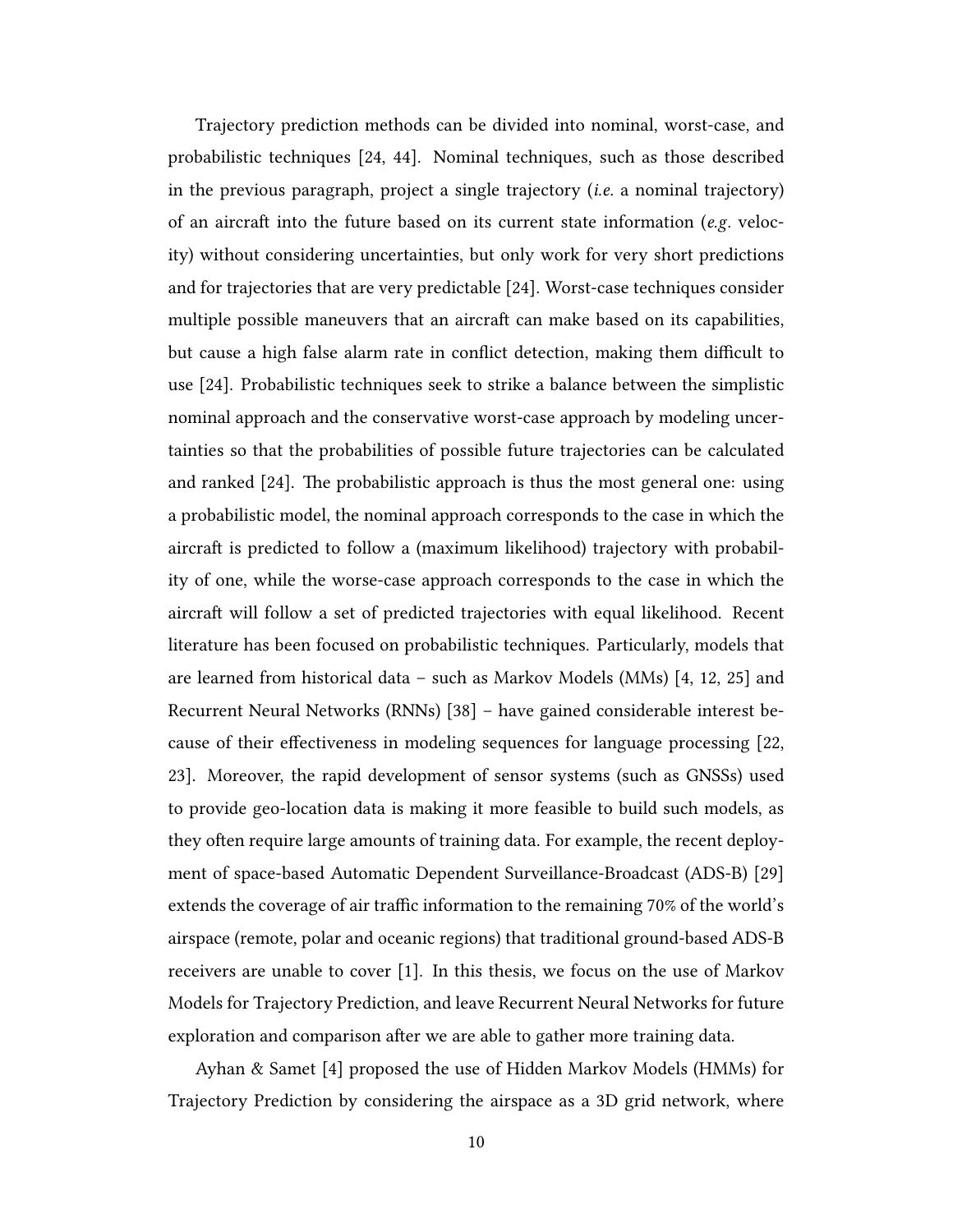each point in the grid is the location of a weather observation (i.e. a vector of weather parameter values for temperature, wind speed, and wind direction). By building hypothetical cubes around these grid points, the airspace becomes a set of spatio-temporal data cubes. Each historical trajectory was aligned with the grid to be converted into a sequence of spatio-temporal data cubes, and each weather parameter value for each cube – temperature, wind speed, and wind direction – was assigned a bucket based on pre-defined intervals for each parameter, with 6, 5, and 8 possible buckets respectively. An HMM was built where states correspond to grid points, a transition probability represents the probability of an aircraft transitioning from one state to another along its aligned trajectory, an emission probability represents the probability of a set of weather parameters being observed at a particular state, and an initial probability represents the probability of an aligned trajectory beginning at a particular state. Experimental evaluation was performed by drawing 23 test trajectories with replacement from the 474 historical trajectories. Using the date of a test trajectory and the median flight duration of 78 minutes, each historical trajectory was treated as if it was flown on the same day as the test trajectory, to obtain a total of 474 sequences of 78 weather observations. Centroid weather observations for each of the 78 time instances were joined together [5] to form a single input observation sequence for the HMM, and were then passed through the Viterbi algorithm [22] to find the most likely sequence of hidden states, representing the sequence of spatio-temporal data cubes that form the prediction of the test trajectory.

As the approach proposed by Ayhan & Samet [4] was intended to be used for a *pre-flight prediction of the complete aircraft trajectory from take-off to landing, it* has the following weaknesses when applied for the online prediction of *mid-flight* aircraft trajectories:

#### • Predicted trajectories always follow the median flight path

Based on the median flight duration of 78 minutes, the input to the HMM was a sequence of 78 weather observations, and the output was a sequence of 78 spatio-temporal data cubes representing the locations that the aircra should be in for each minute of the flight. The flights for the same route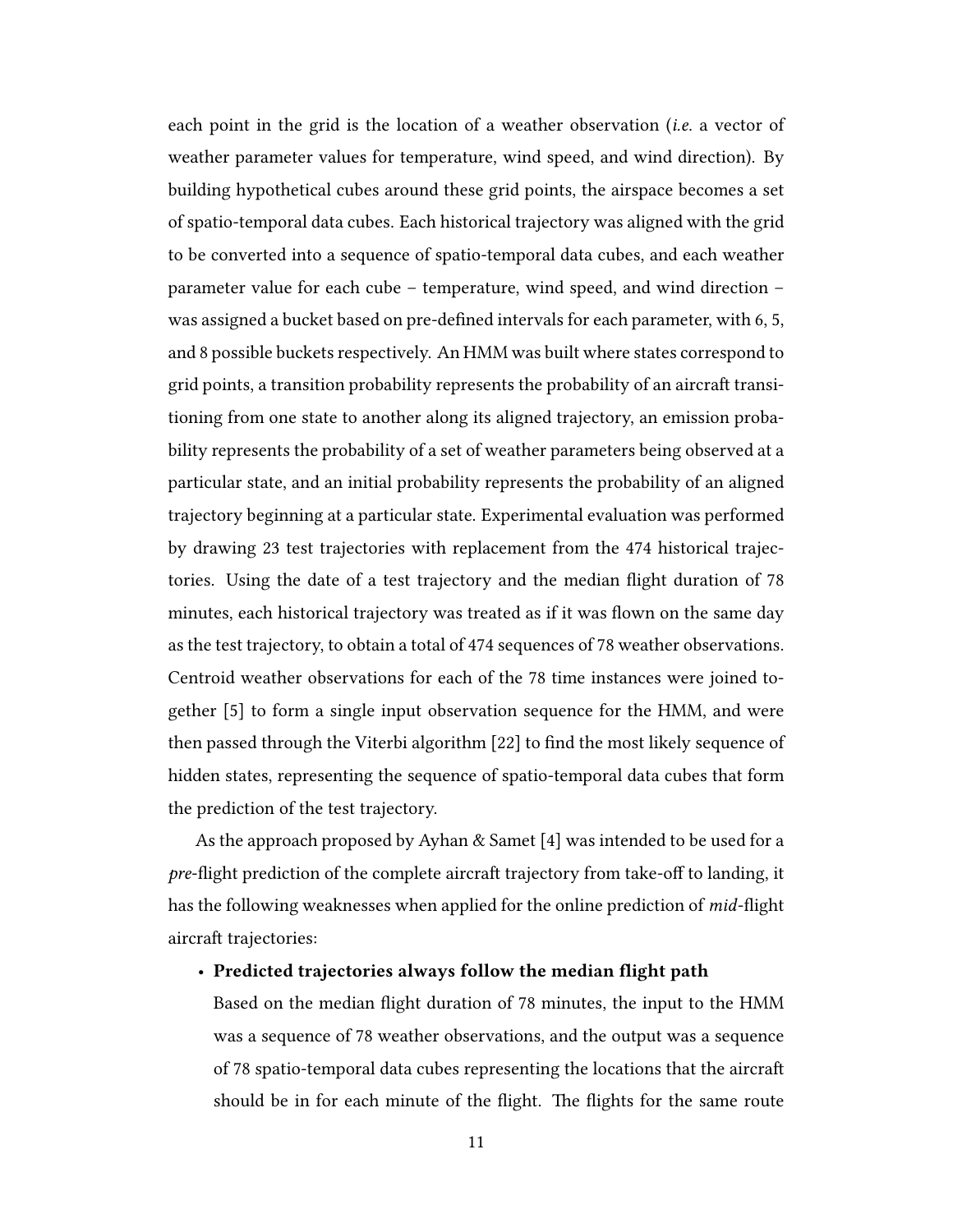typically follow the same flight plan, detailing the most direct path from the departure airport to the arrival airport. Because of this, there is an overrepresentation of trajectories in the spatio-temporal data cubes that lie along this median flight path, resulting in large transition probabilities for state transitions along this path in the HMM. Also, the emission probabilities for each state are learned according to the historical distribution of weather parameter buckets in its corresponding spatio-temporal data cube. As the distributions of weather parameter buckets are specific to each data cube (especially for temperature parameter), the weather observations chosen for the input observation sequence are likely to have large emission probabilities for the states corresponding to the data cubes in which they are observed, and smaller or zero emission probabilities for other states. The proposed approach of joining the centroid weather observations of the 474 sequences of 78 weather observations will almost always generate the sequence of 78 weather observations that is observed along the median flight path, and because of the large transition and emission probabilities pertaining to this sequence of weather observations, the predicted trajectory will almost always be a sequence of 78 spatio-temporal data cubes along the same median flight path, which is not useful at all as it has already been described in the flight plan. Moreover, the assumption that the predicted trajectory is a sequence of 78 spatio-temporal data cubes contradicts the authors' claim that the proposed approach is able to providing accurate arrival metering: what it actually does is to make a prediction of the flight duration based on the median duration of all historical flights, without considering any environmental factors that could result in a delay of the flight.

#### • Predicted trajectories do not improve offline flight planning

The approach was proposed with the aim of improving flight planning by calculating the optimal path for a flight trajectory, taking into account the weather parameters along possible flight trajectories for the current day of the flight. However, finding the optimal flight path of a single aircraft, without taking into consideration the other aircraft flying in the vicinity or pos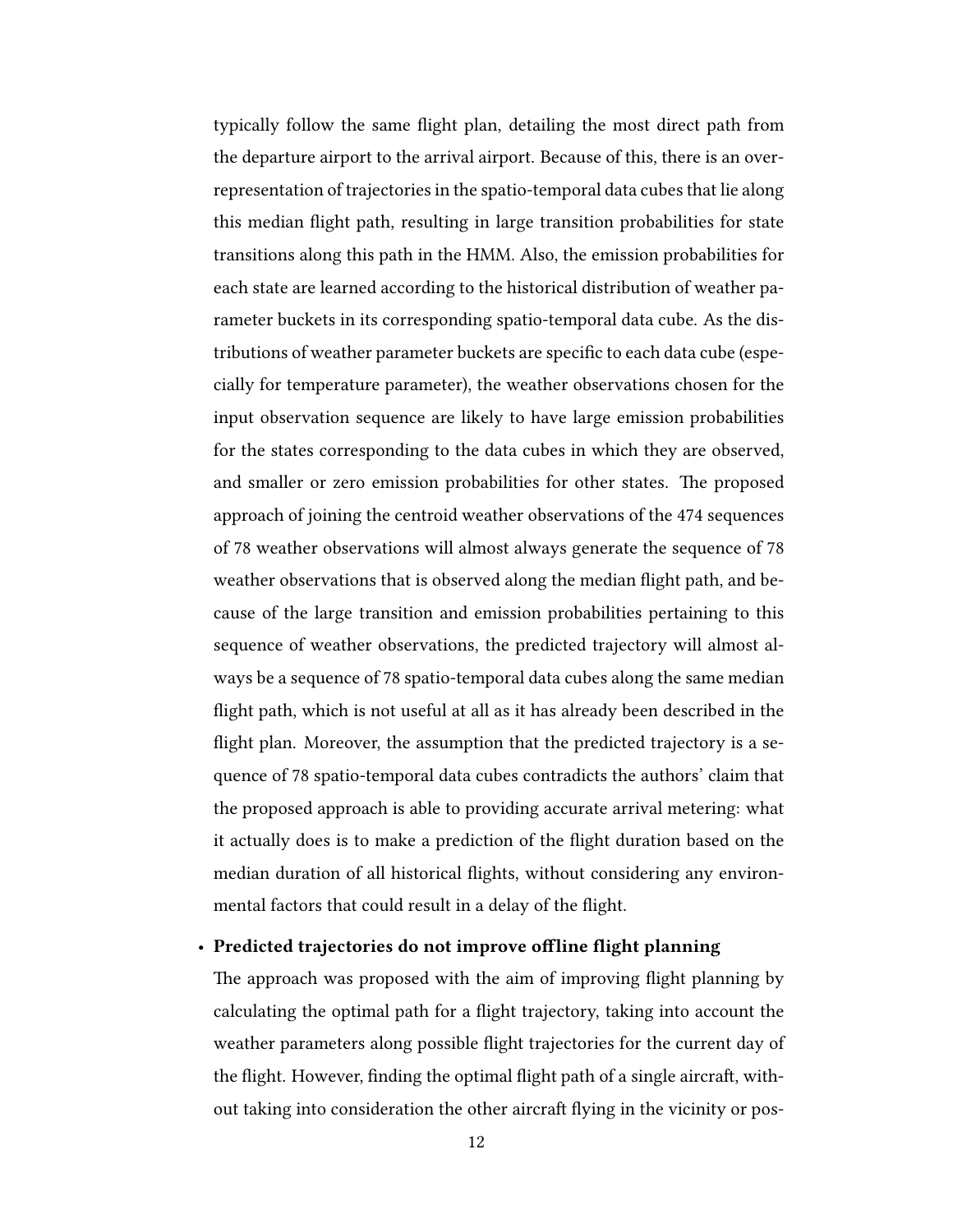sible congestion at the arrival airport, is akin to performing optimization without constraints: during its flight, the aircraft is bound to end up in conflict with another aircraft or face a congested airport at the destination, and be subjected to adjustment or re-routing by ATC. This is why the flight plan only provides a brief description of the flight path for the aircraft, and leaves it to the pilot to follow the instructions issued by ATC during the actual flight. Moreover, the output is a spatial trajectory that does not provide any suggestion of air-speed or heading: it does not provide instructions to the pilot on what speed or flight level to fly the aircraft at, and when or where to turn.

#### • Predicted trajectories cannot be used for online monitoring

The proposed approach predicts the trajectory of an aircraft only once, before it takes off from the departure airport. This is different from online trajectory prediction, where predictions are made at regular intervals for as long as the aircraft is in the air. Even though the authors claimed that "the proposed solution can be adapted for both tactical and strategic trajectory prediction" [4], the adaptation to an online solution (i.e. tactical/online trajectory prediction) is not straight-forward. For adaptation, the HMM could be extended such that a set of initial probabilities is learned for each minute into the flight, then, the trajectory of an aircraft that has been flying for e.g. 15 minutes can be predicted by starting at the initial probabilities for the  $15<sup>th</sup>$ minute. However, without incorporating the current position of the aircraft into the modeling of the HMM, the predicted trajectory may not necessarily begin from the current position of the aircraft.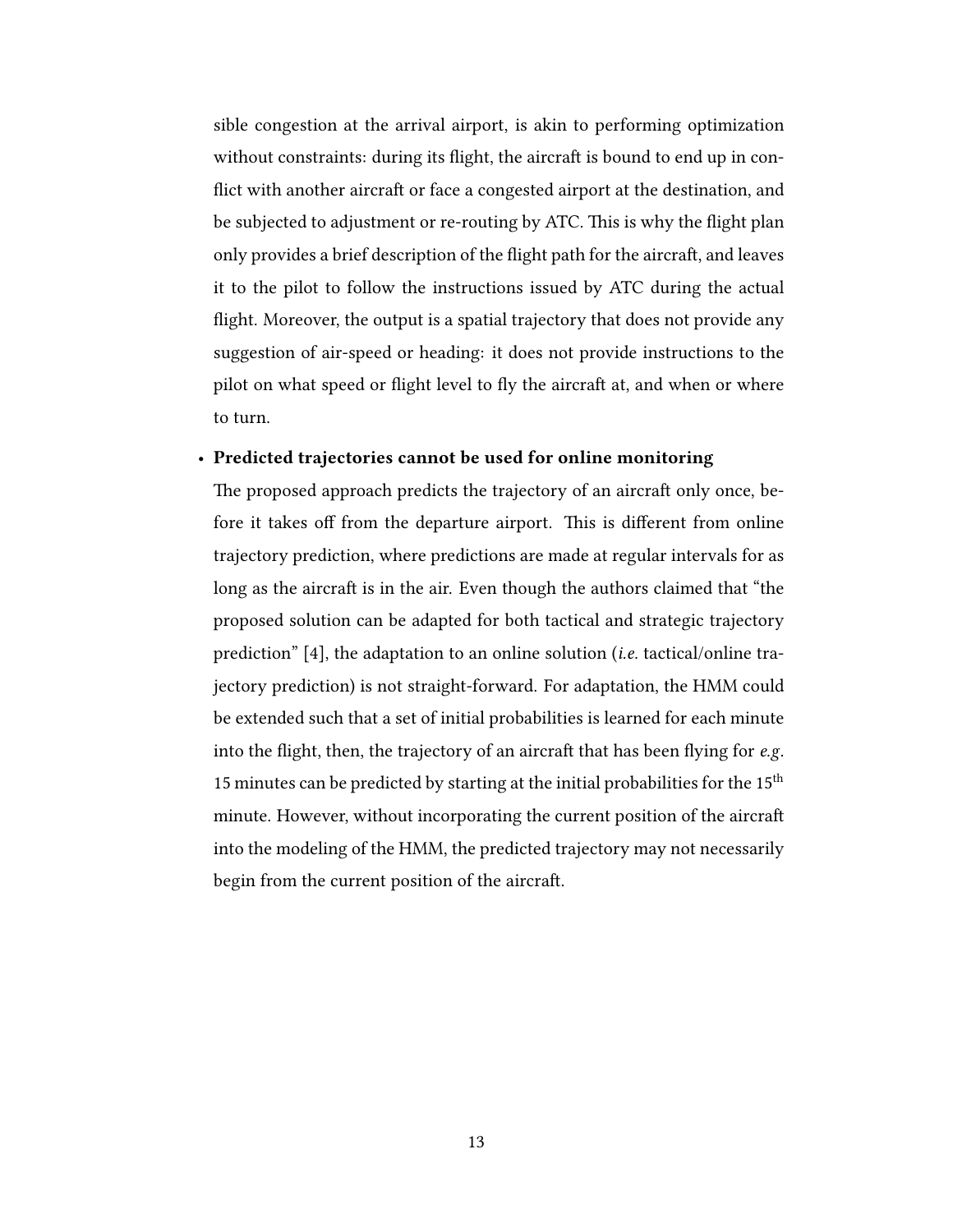# Chapter 3 Basic Definitions

This chapter defines the basic concepts that are used for the rest of this paper, and introduces the problem definition. Because of the shared application domain, the definitions contain some similarities with those in Ayhan & Samet [4].

# 3.1 Geospatial Concepts

The World Geodetic System 84 (WGS84) defines a standard coordinate system for the Earth, serving as a reference for the Global Positioning System (GPS), a global navigation satellite system that provides accurate positional and time information to people or objects equipped with GPS receivers anywhere near the surface of the Earth.

Definition 3.1. Based on the WGS84 standard, a geographical position gp near the surface of the Earth can be represented using 3 coordinates,

$$
gp = (latitude, longitude, altitude).
$$

**Definition 3.2.** A **positional update** pos, provided by a GPS receiver, represents the geographical position  $gp$  of a particular aircraft at a particular timestamp ts,

$$
pos = (gp, ts).
$$

**Definition 3.3.** The *continuous* sequence of positions that form the exact path of travel of an aircraft can be called an original trajectory. As the original trajectory can be infinitely long and immeasurable, we use an approximate representation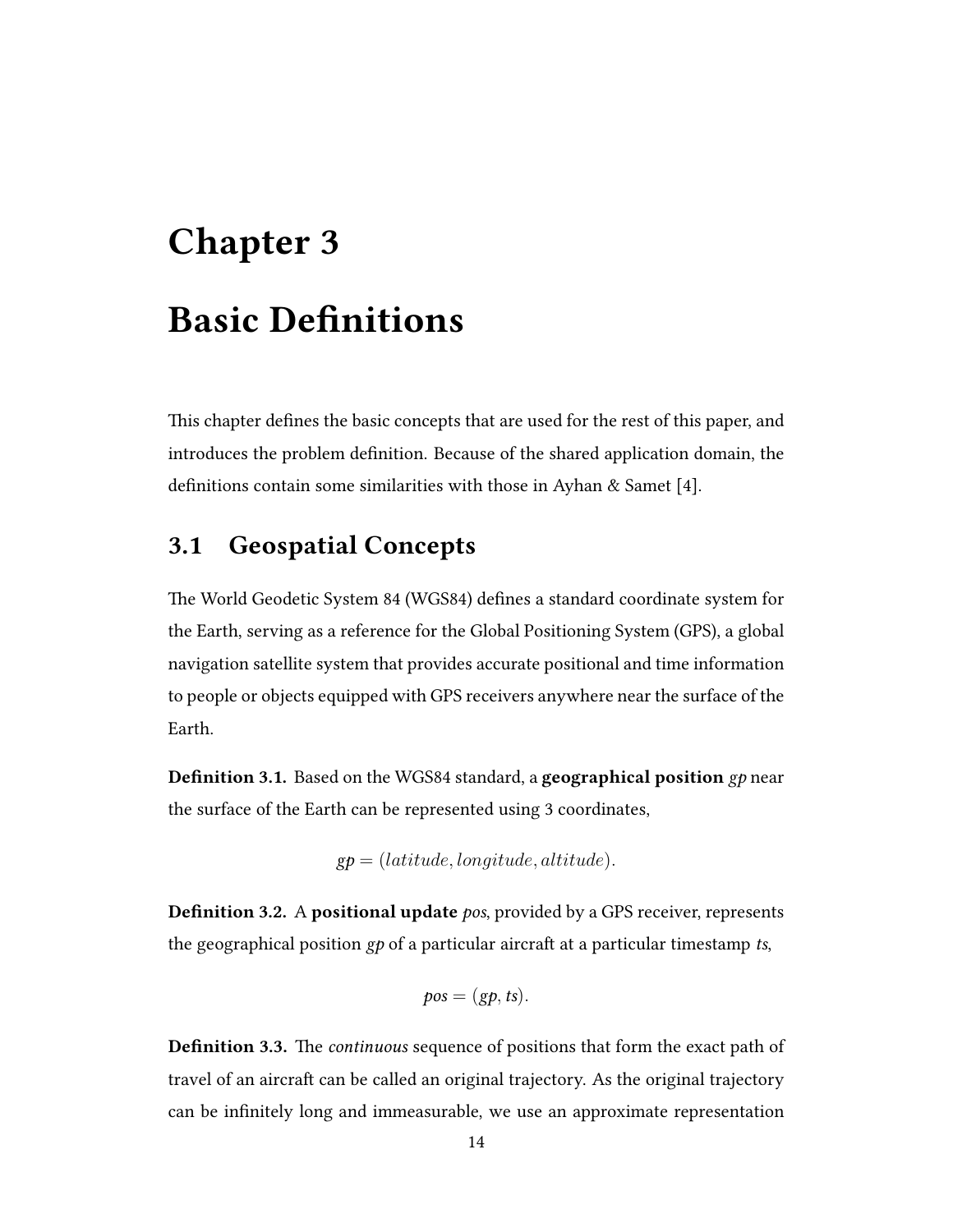of it, called a raw trajectory. A raw trajectory  $Tr_{ac}$  is a finite sequence of positional updates of a particular aircraft  $ac$ , captured over a sequence of timestamps in increasing order,

$$
Trj_{ac} = (pos_1, \ldots, pos_n), n \in \mathbb{Z}^+, n \ge 2,
$$

where each position is

$$
pos_i = (gp_i, ts_i), \forall i \in [1, n].
$$

## 3.2 Reference Grid Concepts

There is an infinite number of possible representations of geographical positions over the continuous geographical coordinates latitude, longitude and altitude. In order to simplify the space of possible representations to a discrete and finite set, we perform a mapping of geographical positions to standard reference points in a reference grid. Further to this, to enable the use of weather data in our work, we use the 2-dimensional reference grid of the Rapid Refresh (RAP) weather forecasting system by the National Oceanic and Atmospheric Administration (NOAA) [7]. Under this mapping, geographical positions over the whole continental United States (CONUS) are first projected to local coordinates using the Lambert Conformal Conic Projection [40], before being mapped to a 2-dimensional reference point in the planar reference grid. For the vertical dimension, RAP uses 50 vertical levels following a sigma coordinate system [7], which is problematic for our purposes as the vertical levels are not uniformly separated and the values for all 50 levels vary depending on the current surface pressure at the reference point in the grid. Therefore, we use the standard in aviation  $[9]$  to divide the vertical dimension into uniformly spaced intervals based on pressure altitude<sup>1</sup>. Weather parameters for each altitude interval follow that of the RAP vertical level closest to the center of the interval.

<sup>1</sup>Pressure altitude, though expressed in feet, is a measurement of atmospheric pressure at a certain height, and conversion of units between millibars and feet can be done using a formula published by NOAA [27].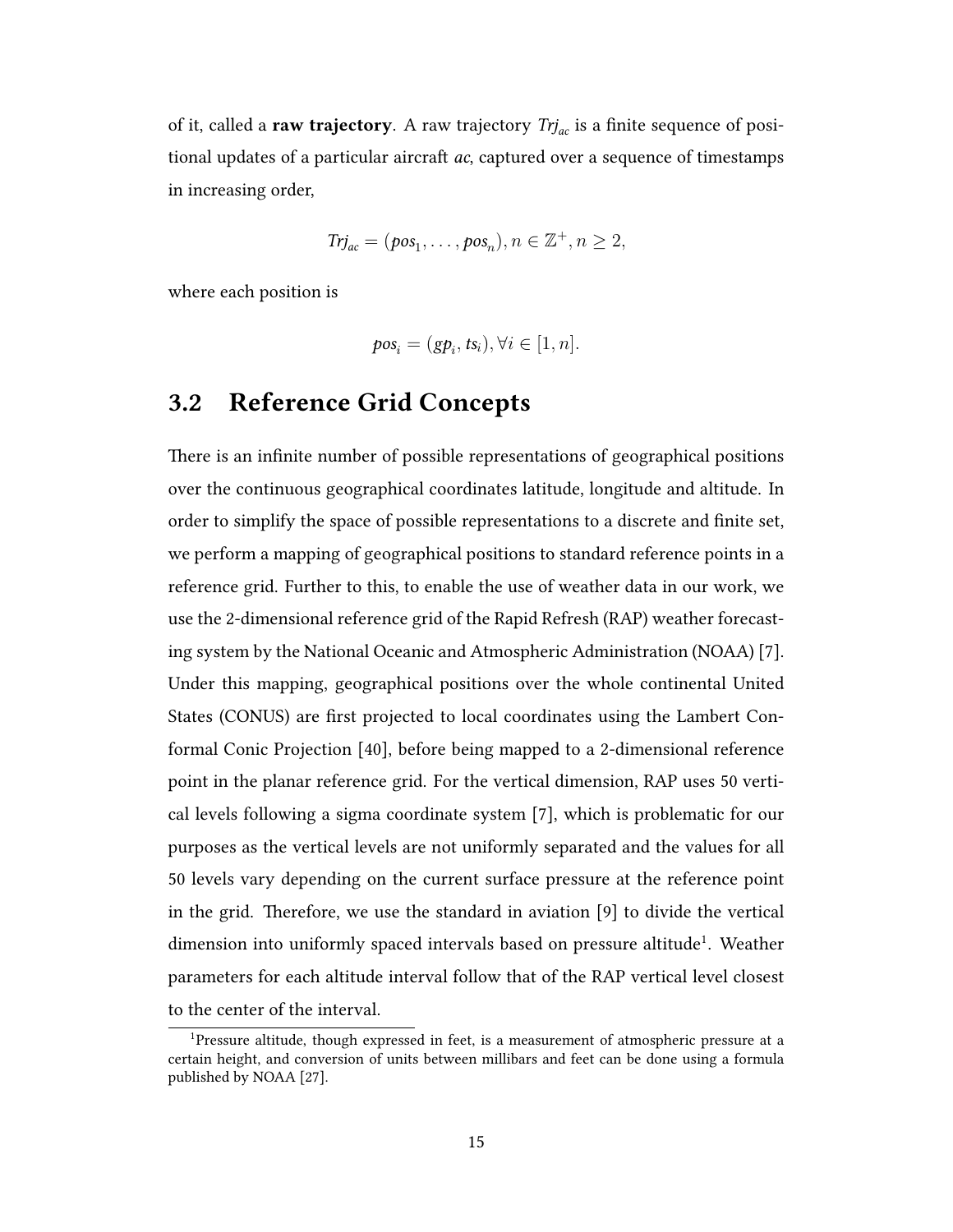Our 3-dimensional reference grid is consequently a 3-dimensional array of geographical positions,

$$
rp = (rp\_latitude, rp\_longitude, rp\_altitude),
$$

spaced 13.545 km apart in a 451  $\times$  337 configuration in the horizontal plane and spaced 2000 ft apart over 22 levels in the vertical dimension. The geographical volume of interest has thus been divided into discrete, evenly spaced volumes. Each volume, called a grid cube gc, is represented by a corresponding reference point rp at its center.

Given the reference grid, a raw trajectory Trj can be transformed into an aligned trajectory Trj, by replacing the geographical position of each positional update in the raw trajectory with the reference point closest to it.

In what follows, we refer to the reference point  $rp$  representing a grid cube  $gc$ as  $rp = ref(gc)$ . We also refer to the set of all grid cubes as G.

# 3.3 Weather Concepts

RAP is an hourly updated weather forecasting system that provides a locationspecific forecast of hourly weather conditions up to the next 19 hours<sup>2</sup> [7]. Due to the accumulation of errors in numerically computing the interactions of environmental variables over time, the accuracy of weather forecasting decreases as the forecast hour into the future increases [43]. As the aim of our work is to examine the effect of current weather conditions on the trajectory of an aircraft, we will be using only the forecast of weather conditions for the current hour.

**Definition 3.4.** A weather vector  $w_{dy,hr,gc}$ , describing the weather condition in a particular grid cube gc at a particular hour hr of a day<sup>3</sup> dy, consists of 4 weather parameters, namely specific humidity  $sh_{dy,hr,gc}$ , temperature (Kelvins)  $tk_{dy,hr,gc}$ , wind

 $2F$ or the current hour and 18 hours into the future.

 $3$ We use the terms day and date interchangeably.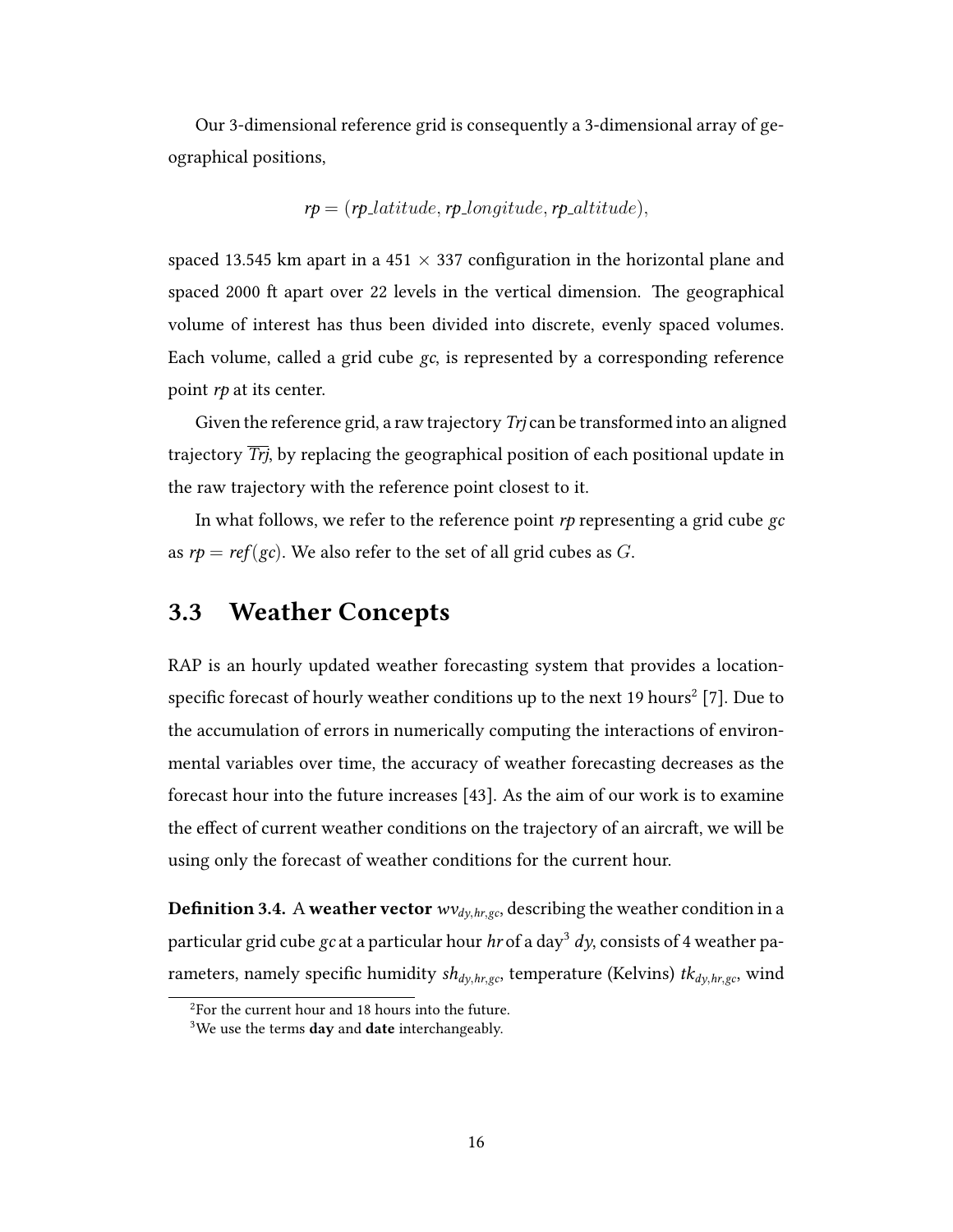speed  $ws_{dy,hr,gc}$  and wind direction  $wd_{dy,hr,gc}$ ,

$$
wv_{dy,hr,gc} = \begin{bmatrix} sh_{dy,hr,gc} \\ tk_{dy,hr,gc} \\ ws_{dy,hr,gc} \\ wd_{dy,hr,gc} \end{bmatrix}.
$$

Given a timestamp ts, we also write  $wv_{ts,gc}$  as a shortcut for  $wv_{date(ts),hour(ts),gc}$ .

## 3.4 Weather Binning Concepts

We adopt a binning approach for discretizing weather vectors, such that each continuous weather vector wv can be mapped to a corresponding vector of discrete bin values wb to be represented in a Markov Model. Because of the varying distributions of the weather parameters over different grid cubes, each grid cube requires a different set of bin intervals for each of the weather parameters. The wind direction parameter has a circular distribution, and is best divided using the 4 cardinal directions (north, south, east, west), giving a total of 4 bin intervals of 90 degrees each, as shown in Table 3.1. As for the parameters specific humidity, temperature, and wind speed, we bin them such that values representing extreme weather conditions fall into different bins from values representing common weather conditions. We first obtain mean and standard deviation values for each parameter in each grid cube  $gc \in G$ , which we then use to determine 3 bin intervals by splitting the range of values at the first standard deviation from their means, as shown in Table 3.2.

In what follows, we refer to the bin vector wb mapped from a weather vector wv as  $wb = bin (wv)$ . We also refer to the set of all possible bin vectors as W.

| Bin intervals for wind direction (wd), in degrees |                                      |  |
|---------------------------------------------------|--------------------------------------|--|
| Bin no.                                           | Interval                             |  |
|                                                   | $315(=-45) < \omega d \leq 45$       |  |
|                                                   | $45 < \omega d < 135$                |  |
| 3                                                 | $135 < \mathsf{wd} \leq 225$         |  |
|                                                   | $225 < \mathsf{wd} \leq 315 (= -45)$ |  |

Table 3.1: Bin intervals for wind direction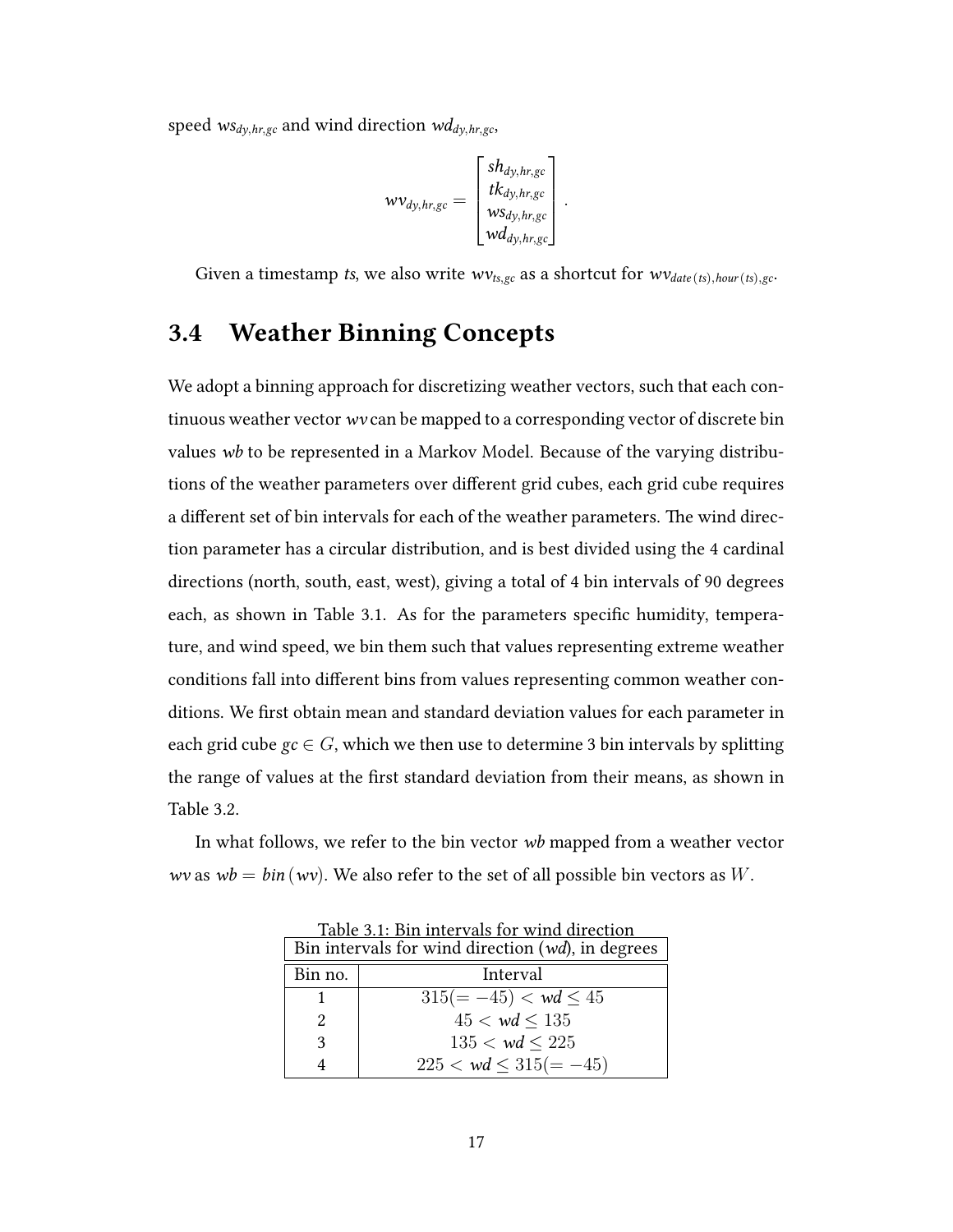|         | Bin intervals for specific humidity (sh) in each grid cube $\mathfrak{gc} \in G$ ,           |  |  |
|---------|----------------------------------------------------------------------------------------------|--|--|
|         | same calculations apply for temperature $(tk)$ and wind speed $(ws)$                         |  |  |
| Bin no. | Interval                                                                                     |  |  |
|         | $\left(\mu_{sh,gc} - \sigma_{sh,gc}\right) < sh < \left(\mu_{sh,gc} + \sigma_{sh,gc}\right)$ |  |  |
|         | $sh \geq (\mu_{sh,gc} + \sigma_{sh,gc}) \ sh \leq (\mu_{sh,gc} - \sigma_{sh,gc})$            |  |  |
|         |                                                                                              |  |  |

Table 3.2: Bin intervals for specific humidity, temperature and wind speed

# 3.5 Problem Definition

The Online Trajectory Prediction (TP) Problem. Given a set of  $D$  historical trajectories  $\{Trj_1,...,Trj_D\}$  of flights between two airports, as well as the trajectory of an aircraft currently on its journey since its departure timestamp  $ts_{dep}$ until the current timestamp  $\mathit{ts_{now}, i.e.}\ (pos_{\mathit{ts_{dep}}, \dots, pos_{\mathit{ts_{now}}}),$  our goal is to predict the most probable trajectory of the aircraft for the next  $L$  minutes, i.e.  $(\widehat{pos}_{ts_{now+1}},...,\widehat{pos}_{ts_{now+L}})$ . The time L is called the look-ahead time<sup>4</sup>. Also, we note that this is for mid-flight, online predictions, which are bound to be more useful in ATC applications than pre-flight predictions.

<sup>4</sup>Most conflict detection applications are interested in a look-ahead time of ten to twenty minutes [15].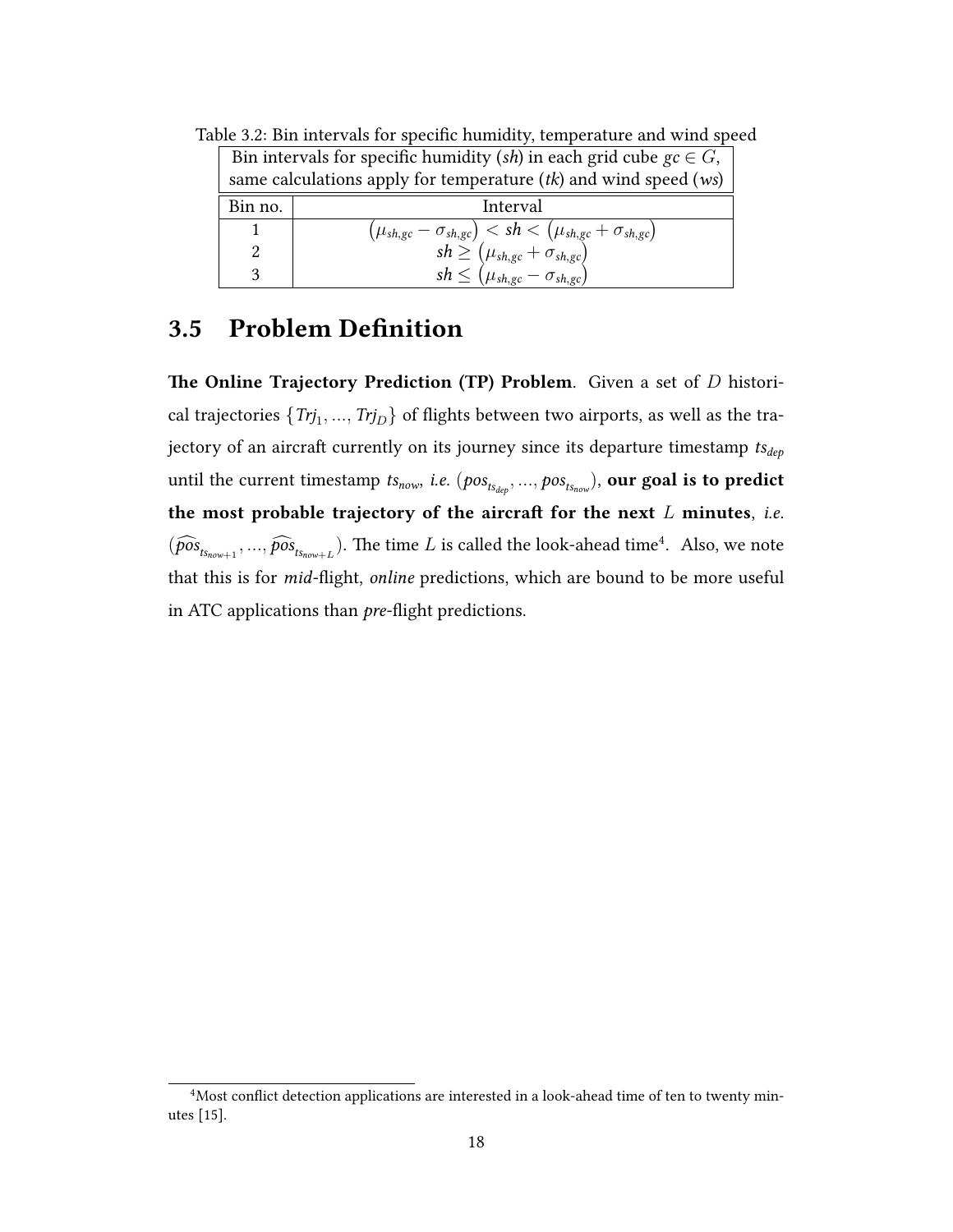# Chapter 4 Prediction Models

This chapter provides the theoretical foundation of the prediction models. It gives an overview of Hidden Markov Models (HMMs), followed by the mapping of the TP problem to an HMM. It then presents the formulae for the estimation of probabilities in the HMM, followed by four proposed approaches for HMM decoding to obtain the predicted trajectory. It concludes with an illustration of how the four proposed approaches work, using a single example.

## 4.1 Hidden Markov Models (HMMs)

An HMM is specified by the following components:

- A set of N **possible states**,  $S = \{s_1, \ldots, s_N\}.$
- A transition probability matrix,

$$
A = \begin{bmatrix} a(s_1, s_1) & \dots & a(s_1, s_N) \\ \vdots & \ddots & \vdots \\ a(s_N, s_1) & \dots & a(s_N, s_N) \end{bmatrix},
$$

where each value  $a(s_i,s_j)$  represents the probability of state  $s_i$  transitioning to state  $s_j$ , such that  $\sum_{s_j \in S} a(s_i, s_j) = 1, \forall s_i \in S$ .

- A set of M possible observations,  $U = \{u_1, \ldots, u_M\}$ .
- An emission probability matrix,

$$
B = \begin{bmatrix} b(s_1, u_1) & \dots & b(s_1, u_M) \\ \vdots & \ddots & \vdots \\ b(s_N, u_1) & \dots & b(s_N, u_M) \end{bmatrix},
$$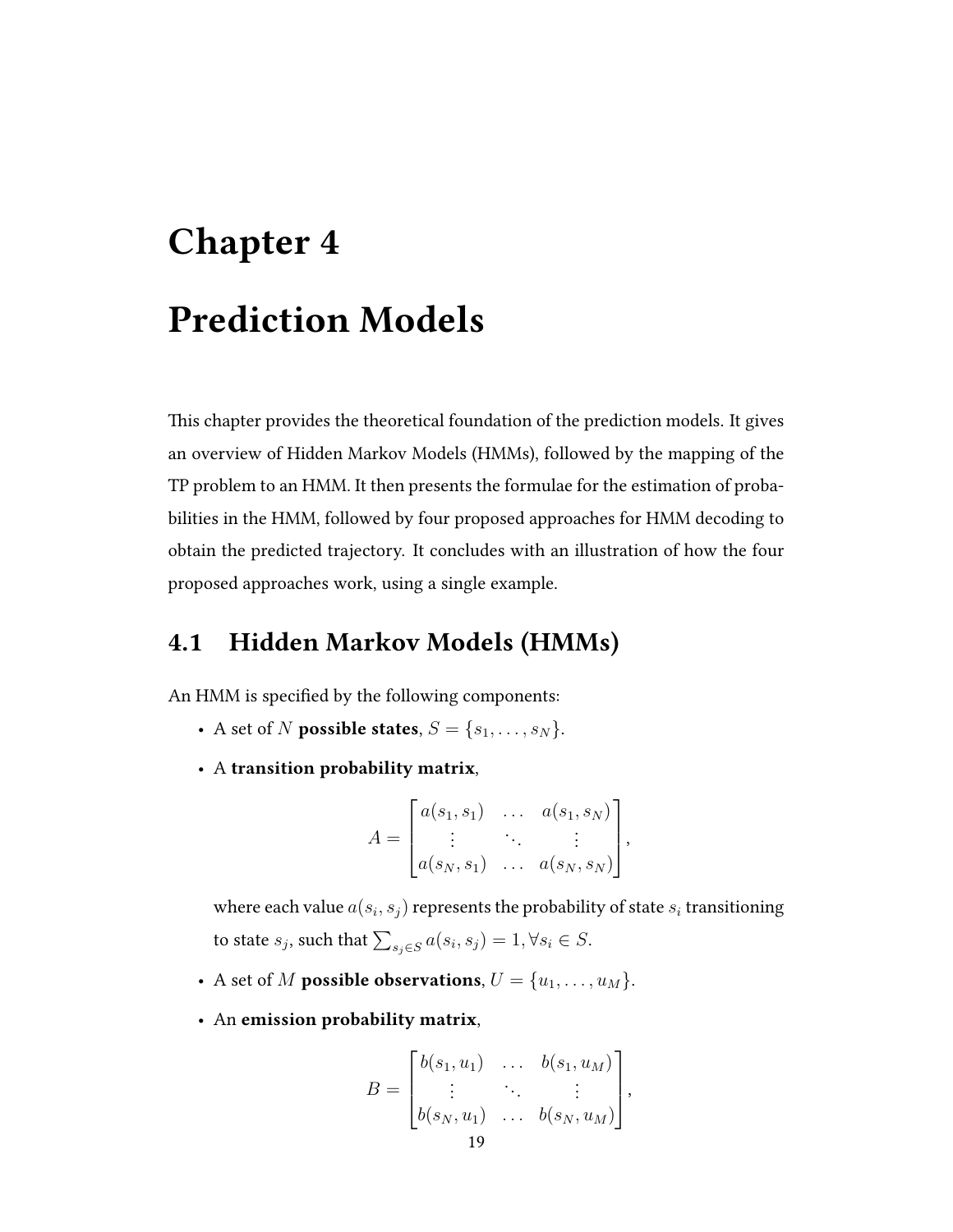where each value  $b(s_j,u_k)$  represents the probability of state  $s_j$  producing observation  $u_k$ , such that  $\sum_{u_k \in U} b(s_j, u_k) = 1, \forall s_j \in S$ .

• Special start and end states,  $s_0$  and  $s_E$ , respectively, that are not associated with observations, with transition probabilities out of the start state  $a(s_0, s_1), \ldots, a(s_0, s_N)$ , as well as transition probabilities into the end state  $a(s_1, s_E), \ldots, a(s_N, s_E).$ 

HMMs have to address three fundamental problems: Likelihood Computation, Decoding, and Learning [22]. For these problems, the input to the model is an observation sequence  $O = (o_1, \ldots, o_T)$ , *i.e.* a sample sequence of T observations, such that  $o_t \in U, \forall t \in [1, T]$ .

In the HMM Decoding Problem, the Viterbi algorithm [22] is commonly used to find the **most probable hidden state sequence**  $\widehat{Q} = (\widehat{q}_1, \ldots, \widehat{q}_T )$  for a given input observation sequence, *i.e.* the most probable sequence of  $T$  hidden states based on an input observation sequence *O*, such that  $\hat{q}_t \in S, \forall t \in [1, T]$ .

## 4.2 Mapping the TP Problem to an HMM

We can model a particular flight route by probabilities of state changes in a Markov Model, based on historical trajectories of the flight route across the geographical space. We can then predict the most probable trajectory of the flight by finding the most probable state sequence, using the Markov Model, through the following mapping:

- The set of **possible states** S corresponds to the set of grid cubes  $G$ , each of which is represented by a reference point. Since there are  $451 \times 337 \times 22 =$ 3, 343, 714 reference points, we have a total of  $N = 3,343,714$  possible states. A state  $s_i \in S$  is said to be true for a particular aircraft at a particular time, when the aircraft is in the corresponding grid cube  $gc_i \in G$  at that time.
- The transition probability  $a_t(s_i, s_j)$  represents the probability of the aircraft moving from grid cube  $gc_i$ , corresponding to  $s_i$ , to grid cube  $gc_j$ , corresponding to  $s_j$ , after  $t$  minutes.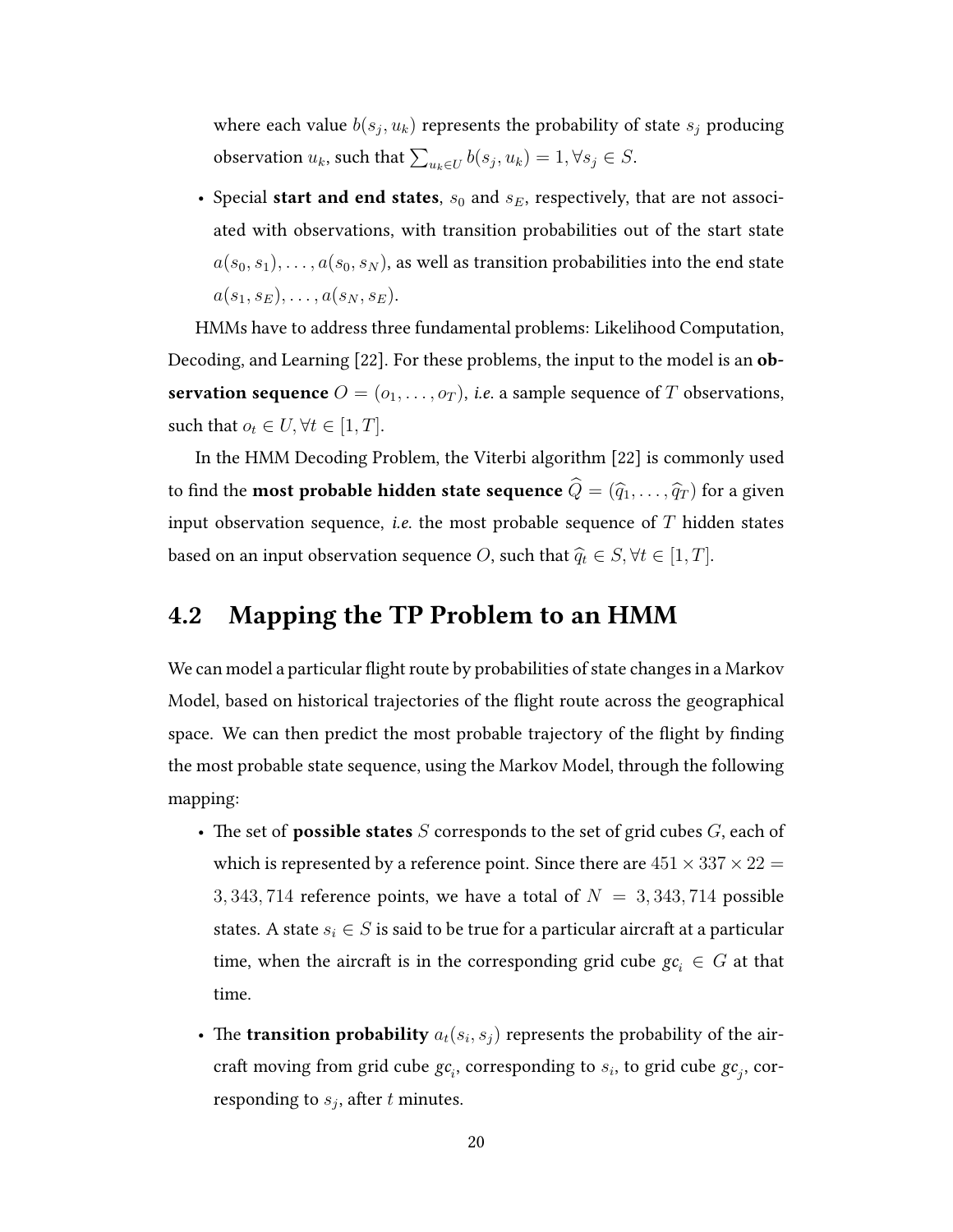We have extended our model from a simple Markov Model by adding the subscript t in the transition probability, which we call a **timestep**. For example,  $t = 3$ means a timestep of 3 minutes. This is intended as a work-around for an inherent limitation of HMMs in that there is no explicit representation of the time duration in each state [20], to allow us to utilize the temporal dimension in trajectory data for building our prediction models.

Also, by extending to a Hidden Markov Model consisting of states which are partially observable through observations, we can incorporate the influence of weather conditions on the trajectory of the aircraft by treating weather vectors as observations produced as the aircraft transitions through the hidden states:

- The set of **possible observations**  $U$  corresponds to the set of bin vectors  $W$ , each representing an interval of possible weather vectors. Since there are  $4\times$  $3 \times 3 \times 3 = 108$  bins, we have a total of  $M = 108$  possible observations. An observation  $u_k \in U$  is said to be true for a particular aircraft in a particular state  $s_i$  at a particular time, when the aircraft is in the corresponding grid cube  $\mathit{gc}_j$  at that time, and is experiencing the weather condition represented by wv that falls into the corresponding bin vector  $\mathit{bin}(wv) = w\mathit{b}_k \in W$ .
- The **emission probability**  $b(s_j, u_k)$  represents the probability of an aircraft experiencing a weather condition that falls into bin vector  $wb_k$ , corresponding to  $u_k$ , when the aircraft is in grid cube  $\mathit{gc}_j$ , corresponding to  $s_j$ .

We also need to determine the start and end states in the HMM for the TP problem. Based on the problem definition, predictions shall be made anytime during the flight of the aircraft, with the implication that the start state should represent the current location of the aircraft. Because of this, the start state in our model is not a special state, but rather, a state belonging to the set of possible states,  $s_i \in S, i \in [1, N].$  We write  $q_{t_{\mathit{Show}}} = s_i$ , to indicate and "select" the start state as the state at the current timestamp  $ts_{now}$ . For a given timestep t, transition probabilities out of the start state follow those for state  $s_i$ , *i.e.*  $a_t(s_i,s_1),\ldots,a_t(s_i,s_N).$  The end state in our model is a special state  $s_E$  that is not in the set of possible states S. Since there is no reason to prefer any particular state to be the last state in the predicted hidden state sequence (*i.e*. the state before the special end state  $s_E$ ), we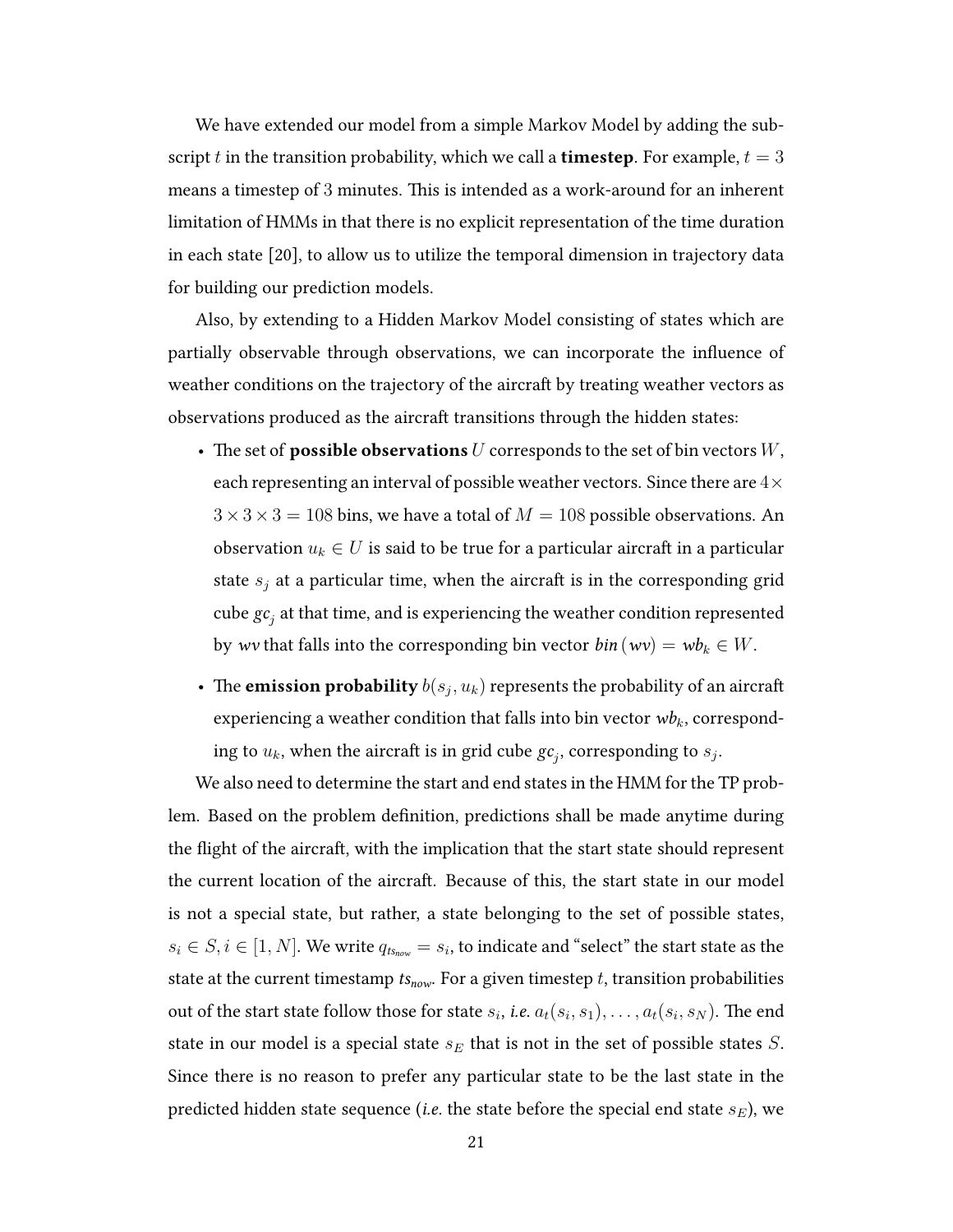omit transition probabilities into the end state, and also the end state itself, from our model.

In summary, given look-ahead time L, and assuming we have learned (see the following section) the emission probability matrix and the transition probability matrices for each minute t into the future up to the look-ahead time (*i.e.*  $\forall t \in$  $[1, L]$ , we have the following input and output to our model:

- Input: start state  $q_{ts_{now}}$  and observation matrix O of size  $N \times L$ . Instead of taking an observation sequence, our model takes as input the start state  $q_{t s_{\textit{now}}} \in S$  at the current timestamp  $t s_{\textit{now}},$  its corresponding grid cube  $g c_{t s_{\textit{now}}}$ , as well as the weather conditions observed in all  $N$  grid cubes for the following L minutes,  $O = [o_{j,t}], j \in [1, N], t \in [1, L]$ , such that each observation  $o_{j,t}$  $u_k \, \in \, U$  corresponds to a bin vector  $\,\overline{\!wb_k}\, = \, bin\, (w{\sf v}_{t{\sf s}_{\sf now}+t,{\sf gc}_j}) \, \in \, W, {\sf gc}_j \, \in \,$  $G, t \in [1, L]$ , where we assume timestamps to be whole minutes.
- Output: most probable hidden states  $\hat{q}_{ts_{now}+1}, \ldots, \hat{q}_{ts_{now}+L}$ . We find the most probable state  $\widehat{q}_{ts_{now}+t}$  for each minute t into the future up to the look-ahead time of  $L = 20$  minutes,  $t \in [1, L]$ , and concatenate them in ascending temporal order to form the sequence of most probable hidden states,  $\widehat{Q}$  =  $(\widehat{q}_{ts_{now}+1}, \ldots, \widehat{q}_{ts_{now}+L})$ , which can be mapped into a predicted trajectory for the next  $L$  minutes, by assigning as positions the reference points of grid cubes corresponding to the predicted states, *i.e.*  $Trj = (\widehat{pos}_{ts_{now}+1}, \ldots, \widehat{pos}_{ts_{now}+L})$  $=(\textit{ref}(\widehat{gc}_{t_{\mathit{Snow}}+1}), \ldots, \textit{ref}(\widehat{gc}_{t_{\mathit{Snow}}+L})).$

## 4.3 Estimating Probabilities for the HMM

Our estimation of transition probabilities follows the usual approach of counting occurrences, using a training dataset consisting of  $D$  aligned historical trajectories  $\{\overline{Trj}_1,\ldots,\overline{Trj}_D\}.$ 

For a timestep of  $t$  minutes,  $t \in [1, L]$ ,  $a_t(s_i, s_j)$  represents the probability of state  $s_i \in S$  transitioning to state  $s_j \in S$  after t minutes, and can be estimated by counting, how many times aircrafts on historical flights were in grid cube  $\mathit{gc}_j$ , corresponding to state  $s_j$ , when they were in grid cube  $\mathit{gc}_i$ , corresponding to state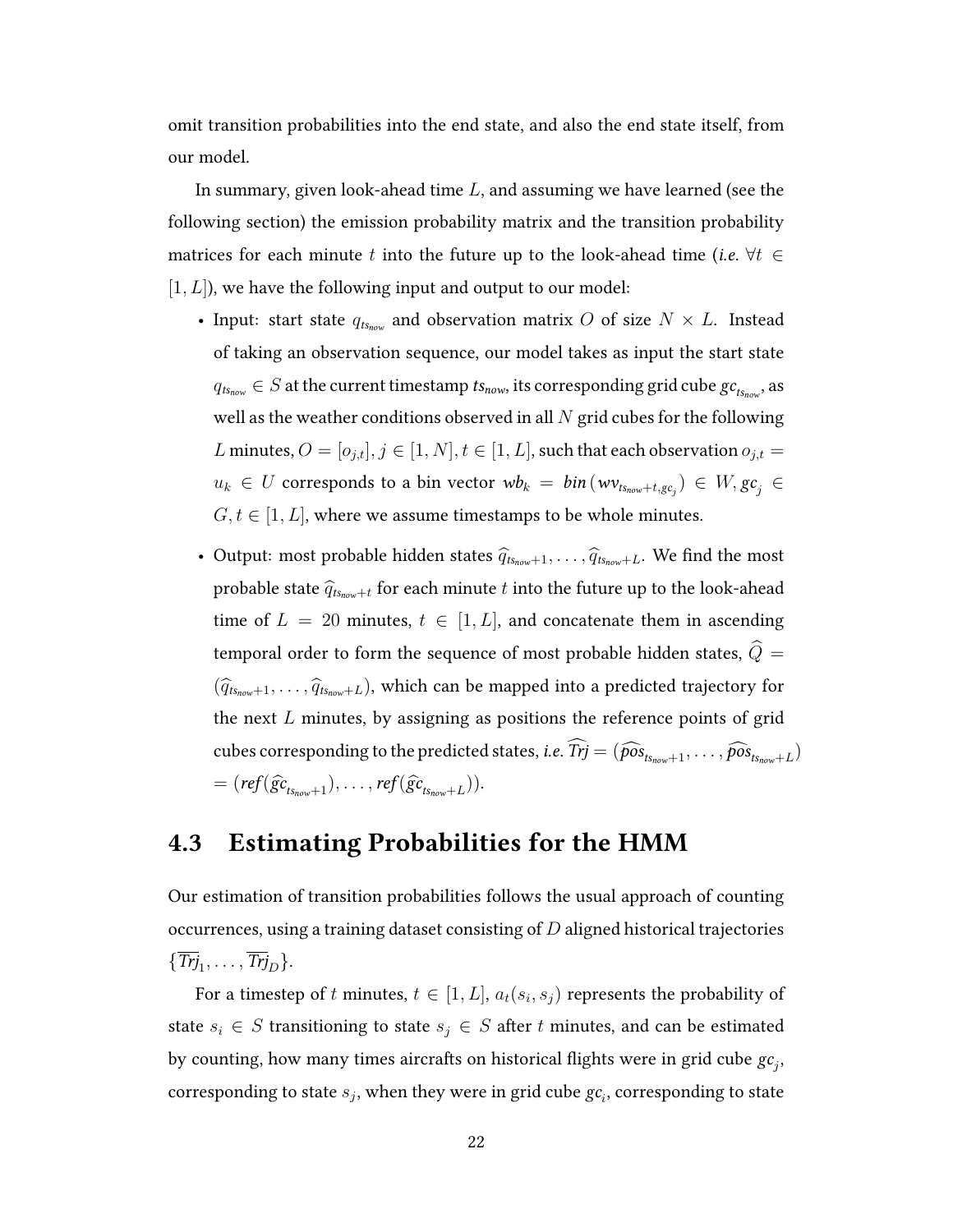$s_j$ , t minutes earlier, *i.e.*,

$$
a_t(s_i, s_j) = P((\text{ref}(gc_j), ts) \in \overline{Trj} \mid (\text{ref}(gc_i), ts - t) \in \overline{Trj} )
$$
  
= 
$$
\frac{|\{\overline{Trj} \mid (\text{ref}(gc_j), ts) \in \overline{Trj} \land (\text{ref}(gc_i), ts - t) \in \overline{Trj} \} |}{|\{\overline{Trj} \mid (\text{ref}(gc_i), ts - t) \in \overline{Trj} \} |},
$$
(4.1)

where  $(\mathit{ref}(gc_j),\mathit{ts}) \in \overline{\mathit{Trj}}$  denotes that an aligned trajectory  $\overline{\mathit{Trj}}$  contains a position  $\textit{ref}(\textit{gc}_j)$  (i.e. the reference point of grid cube  $\textit{gc}_j$ , corresponding to state  $s_j$ ) with timestamp ts.

As for the estimation of emission probabilities, we follow a similar approach. However, given a total of  $M = 108$  bins where each weather vector can fall into, a huge amount of data would be required to estimate the emission probabilities without obtaining zero probability values. To mitigate this situation, we perform Laplace Smoothing in our estimation by adding a pseudo-count of 1 for each bin (*i.e.*  $Add$ -One Smoothing) [26].

 $b(s_j,u_k)$  represents the probability of state  $s_j \in S$  producing observation  $u_k \in S$ U, and can be estimated by counting (with Add-One Smoothing), how many times aircrafts on historical flights experienced a weather condition that falls into bin vector  $\mathit{wb}_k$ , corresponding to observation  $u_k$ , when they were in grid cube  $\mathit{gc}_j$ , corresponding to state  $s_j$ , *i.e.*,

$$
b(s_j, u_k) = P(bin(wv_{ts,gc_j}) = wb_k | (ref(gc_j), ts) \in \overline{Trj})
$$
  

$$
\approx \frac{|\{\overline{Trj} | bin(wv_{ts,gc_j}) = wb_k \land (ref(gc_j), ts) \in \overline{Trj}\}| + 1}{|\{\overline{Trj} | (ref(gc_j), ts) \in \overline{Trj}\}| + 108},
$$
(4.2)

where  $(\mathit{ref}(gc_j),\mathit{ts}) \in \overline{\mathit{Trj}}$  denotes that an aligned trajectory  $\overline{\mathit{Trj}}$  contains a position  $\textit{ref}(\textit{gc}_j)$  (i.e. the reference point of grid cube  $\textit{gc}_j$ , corresponding to state  $s_j$ ) with timestamp  $t$ s, and  $bin(wv_{ts,gc_j})=wb_k$  denotes that the weather condition  $wv_{ts,gc_j}$ in grid cube  $\mathit{gc}_j$  at timestamp  $\mathit{ts}$  falls into the bin vector  $\mathit{wb}_k$ .

## 4.4 Decoding the HMM: Four Approaches

We propose four approaches for decoding the HMM we have built for Trajectory Prediction, based on utilizing the multi-timestep transition probabilities learned from historical trajectories. Essentially, when propagating probabilities from states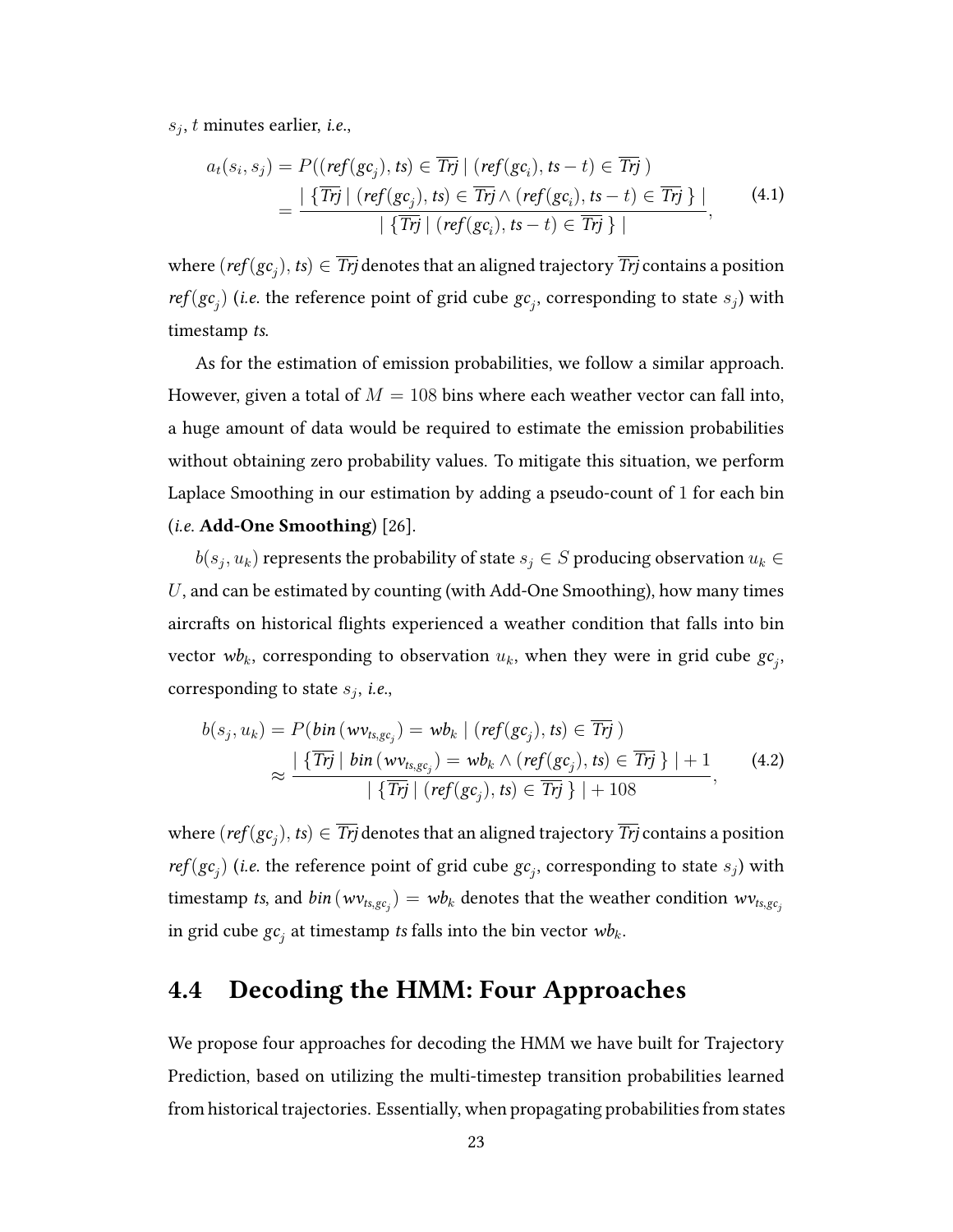at timestamp  $ts_{now} + t - 1$  to states at timestamp  $ts_{now} + t$ , where  $t \in [1, L]$ , the four approaches use different combinations of two transition probabilities:

- 1-minute transition probability from a state  $s_i$  at timestamp  $ts_{now} + t 1$  to a state  $s_j$  at timestamp  $t s_{now} + t$ , i.e.  $a_1(s_i,s_j)$ .
- *t*-minute transition probability from the start state  $q_{ts_{now}}$  at timestamp  $ts_{now}$ to a state  $s_j$  at timestamp  $t{\sf s}_{\sf now}+t$ , i.e.  $a_t(q_{t{\sf s}_{\sf now}},s_j).$

#### 4.4.1 The Viterbi Approach

The first approach applies the Viterbi algorithm [21], using dynamic programming based on only 1-minute transitions to find the most likely hidden state sequence. This is done through finding the Viterbi probabilities for all possible states, recursively in increasing order of minutes from the current timestamp.

The Viterbi probability  $vt_t(s_j)$  for a state  $s_j$  at timestamp  $ts_{now} + t, t \in [1, L],$ can be computed by finding the maximum, among all states  $s_i \in S$ , the product of the Viterbi probability  $vt_{t-1}(s_i)$  of state  $s_i$  at timestamp  $ts_{now} + t - 1$ , the 1minute transition probability  $a_1(s_i,s_j)$  from state  $s_i$  to state  $s_j$ , and the emission probability  $b(s_j,o_{j,t})$  of observation  $o_{j,t}$  in state  $s_j$  at timestamp  $t\mathbf{s}_{\textit{now}}+t$ , i.e.,

$$
vtt(sj) = b(sj, oj,t) \times \max_{si \in S} (vtt-1(si) \times a1(si, sj)).
$$
 (4.3)

The Viterbi algorithm uses a **backtrace pointer**  $bt_t(s_j)$  for each state  $s_j$  at each timestamp  $ts_{now} + t$ ,  $t \in [2, L]$ , to keep track of the best state  $s_i$  in the previous timestamp  $ts_{now} + t - 1$  that led to the current state  $s_j$ , and by following the backtrace pointer all the way to the beginning, and then concatenating the states along this path, the most likely hidden state sequence can be obtained.

Based on the description of our HMM presented so far, we give a formal definition of the Viterbi recursion as follows:

#### Initialization:

$$
vt_1(s_j) = b(s_j, o_{j,t}) \times a_1(q_{ts_{now}}, s_j), \quad \forall s_j \in S,
$$
  

$$
bt_1(s_j) = \emptyset, \qquad \forall s_j \in S,
$$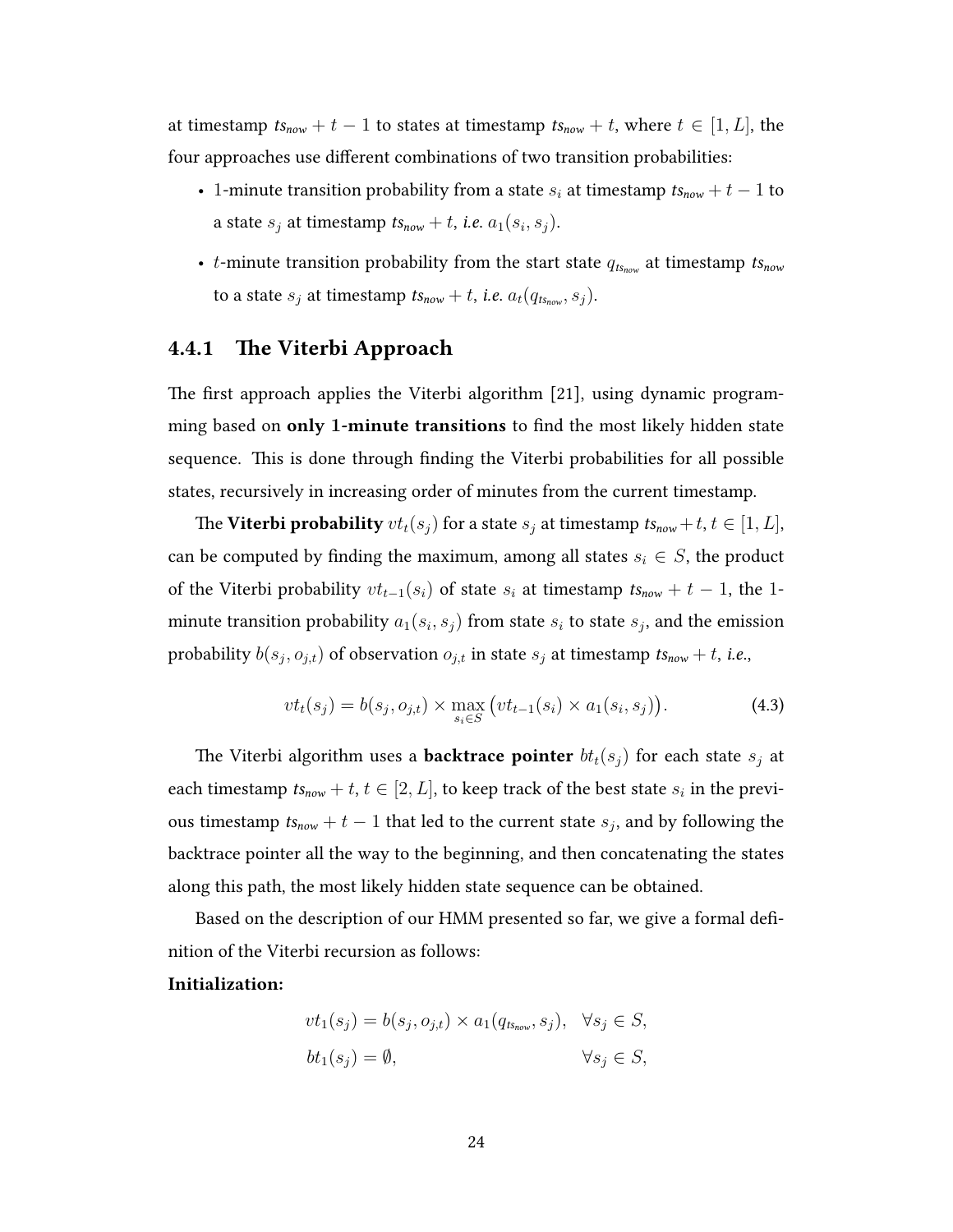#### Recursion:

$$
vtt(sj) = b(sj, oj,t) \times \max_{s_i \in S} (vtt-1(si) \times a_1(si, sj)), \forall sj \in S, \forall t \in [2, L],
$$
  
\n
$$
btt(sj) = b(sj, oj,t) \times \operatorname*{argmax}_{si \in S} (vtt-1(si) \times a_1(si, sj)), \forall sj \in S, \forall t \in [2, L],
$$

Termination:

best probability:  $\max\limits_{s_i \in S}$  $(vt<sub>L</sub>(s<sub>i</sub>)),$ start of backtrace: argmax  $s_i \in S$  $(bt_L(s_i)).$ 

### 4.4.2 The Multi-Timestep Approach

The second approach, as presented in Pan, Nascimento,  $\&$  Sander [34], uses only t-minute transitions to find the most likely hidden state at each minute given the start state, and thus does not require dynamic programming like the Viterbi approach.

For this approach, the most probable state  $\hat{q}_{ts_{now}+t}$  at timestamp  $ts_{now} + t$  is the state  $s_i \in S$  that maximizes the product of the t-minute transition probability  $a_t(q_{t s_{\textit{now}}},s_j)$  from the start state  $q_{t s_{\textit{now}}}$  to state  $s_j$ , and the emission probability  $b(s_j, o_{j,t})$  of observation  $o_{j,t}$  in state  $s_j$  at timestamp  $t\mathbf{s}_{\textit{now}} + t$ , i.e.,

$$
\widehat{q}_{ts_{now}+t} = \underset{s_j \in S}{\operatorname{argmax}} \left( b(s_j, o_{j,t}) \times a_t(q_{ts_{now}}, s_j) \right). \tag{4.4}
$$

As compared to the  $O(N^2L)$  complexity of the Viterbi algorithm, the advantage of the Multi-Timestep approach is that it has a complexity of  $O(NL)$ .

## 4.4.3 The Constrained Viterbi Approach

The third approach is based on applying the Viterbi algorithm as described previously. It uses 1-minute transition probabilities in calculating the Viterbi probabilities, and also uses t-minute transition probabilities as a constraint to limit the number of possible states being considered for each minute.

This is achieved by adding the term  $\mathit{sgn}(a_t(q_{t\mathsf{s}_{\mathsf{now}}},s_j))$  to the Viterbi probability in Equation 4.3. This term uses the sign function to set the Viterbi probability of the state  $s_j$  at timestamp  $t s_{now} + t$  to zero when the *t*-minute transition probability  $a_t(q_{t{\sf s}_{\sf now}},s_j)$  from the start state is zero, and to multiply the Viterbi probability by  $1$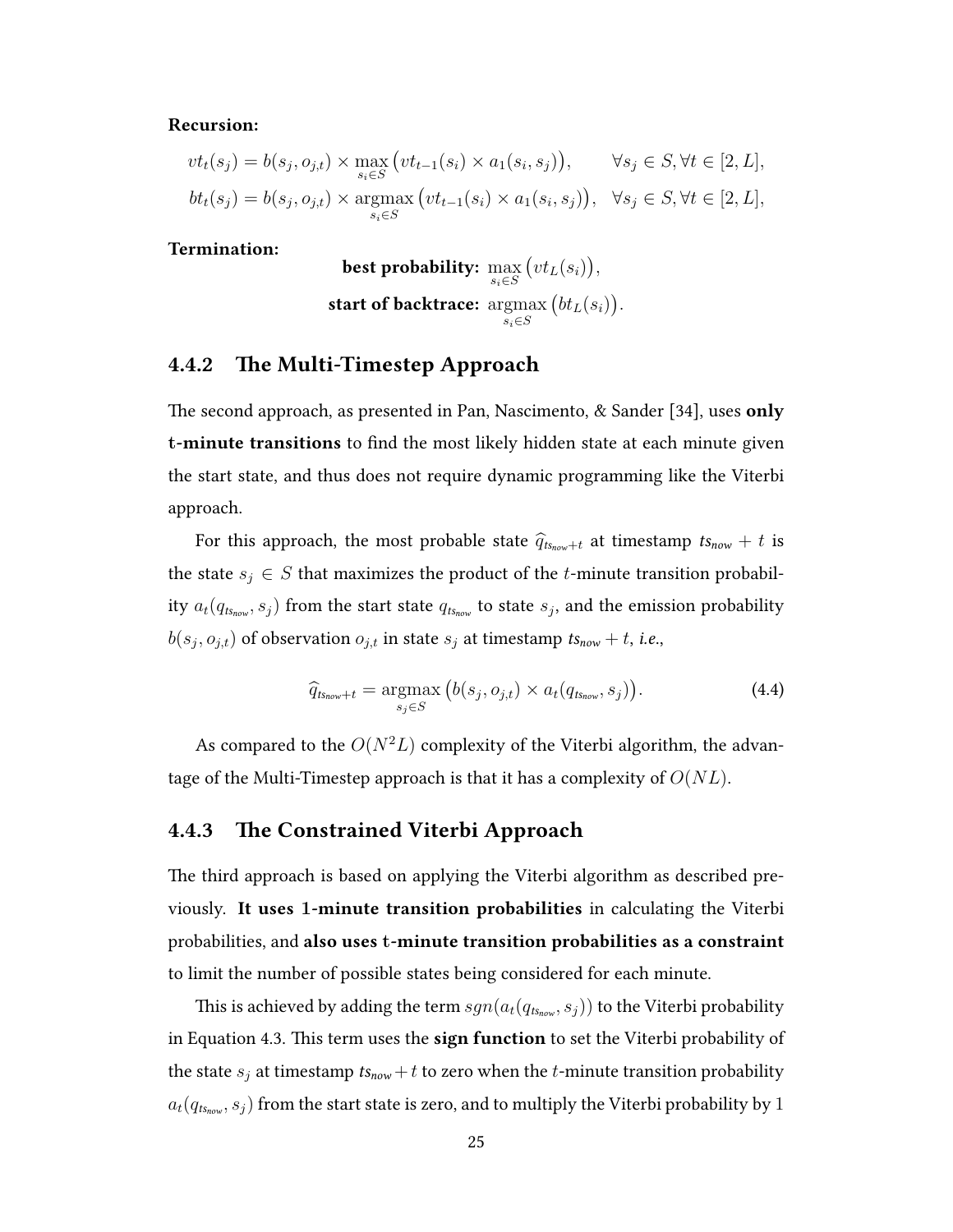(essentially doing nothing to it) when the  $t$ -minute transition probability is more than zero, i.e.,

$$
vtt(sj) = b(sj, oj,t) \times sgn(at(qtsnov, sj) ) \times \max_{si \in S} (vtt-1(si) \times a1(si, sj)).
$$
 (4.5)

The same modification is made to the Viterbi backtrace, while the Initialization and Termination clauses in the Viterbi recursion remain unchanged.

# 4.4.4 The Constrained Multi-Timestep Approach

The fourth approach, inspired by the Multi-Timestep approach, is also based on applying the Viterbi algorithm, but switches the roles of the two transition probabilities. It uses t-minute transition probabilities in calculating the Viterbi probabilities, and also uses 1-minute transition probabilities as a constraint to ensure that there is a path through the hidden state sequence found by the algorithm.

The  $\operatorname{\sf sign}$  function  $\mathit{sgn}(a_1(s_i,s_j))$  is now applied to the 1-minute transition probability from Equation 4.3, while the  $t$ -minute transition probability  $a_t(q_{t\mathsf{s}_{\mathsf{now}}},s_j)$ is now used to calculate the magnitude of the Viterbi probability. With this modification, the equation follows closely that of Equation 4.4 for the Multi-Timestep approach, but in calculating the Viterbi probability of the state  $s_i$  at timestamp  $ts<sub>now</sub> + t$ , only considers states  $s<sub>i</sub> \in S$  in the previous timestamp  $ts<sub>now</sub> + t - 1$  that have a positive 1-minute transition probability  $a_1(s_i,s_j)$  to state  $s_j$ , *i.e.*,

$$
vt_t(s_j) = b(s_j, o_{j,t}) \times a_t(q_{ts_{now}}, s_j) \times \max_{s_i \in S} (vt_{t-1}(s_i) \times sgn(a_1(s_i, s_j))). \quad (4.6)
$$

The same modification is made to the Viterbi backtrace, while the Initialization and Termination clauses in the Viterbi recursion remain unchanged.

# 4.5 Working through an Example

We illustrate how the four proposed approaches work, using a single example comprising 11 states over 3 minutes as shown in Figure 4.1, where 1-minute, 2 minute, and 3-minute transition probabilities are represented by red dashed lines, blue dotted lines, and green solid lines respectively. Emission probabilities have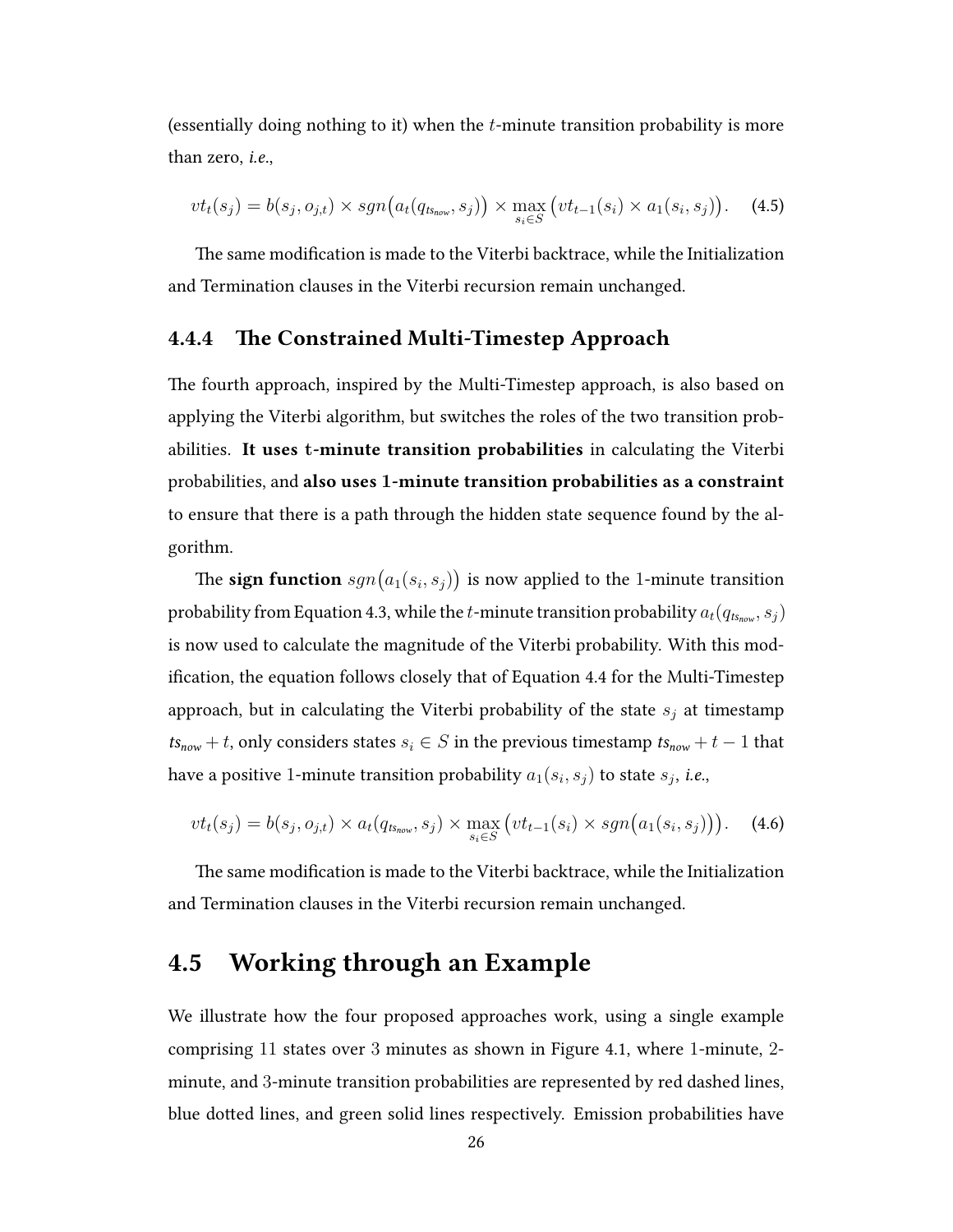been omitted from this example for the sake of simplicity. The prediction starts from  $s_1 = q_{ts_{\rm now}},$  with the following transition probabilities:

$$
a_1(s_1, s_2) = 0.3, \t a_1(s_1, s_3) = 0.3, \t a_1(s_1, s_4) = 0.4,
$$
  
\n
$$
a_1(s_2, s_5) = 1.0,
$$
  
\n
$$
a_1(s_3, s_5) = 0.33, \t a_1(s_3, s_6) = 0.66,
$$
  
\n
$$
a_1(s_4, s_6) = 0.5, \t a_1(s_4, s_7) = 0.5,
$$
  
\n
$$
a_1(s_5, s_8) = 0.25, \t a_1(s_5, s_{11}) = 0.75,
$$
  
\n
$$
a_1(s_6, s_9) = 0.5, \t a_1(s_6, s_{10}) = 0.5,
$$
  
\n
$$
a_1(s_7, s_{10}) = 1.0,
$$
  
\n
$$
a_2(s_1, s_5) = 0.4, \t a_2(s_1, s_6) = 0.4, \t a_2(s_1, s_7) = 0.2,
$$
  
\n
$$
a_3(s_1, s_8) = 0.14, \t a_3(s_1, s_9) = 0.29, \t a_3(s_1, s_{10}) = 0.57.
$$

Note that there is a state  $s_{11}$  that does not have a transition probability from the start state within 3 minutes.



Figure 4.1: An example with 11 states and their transition probabilities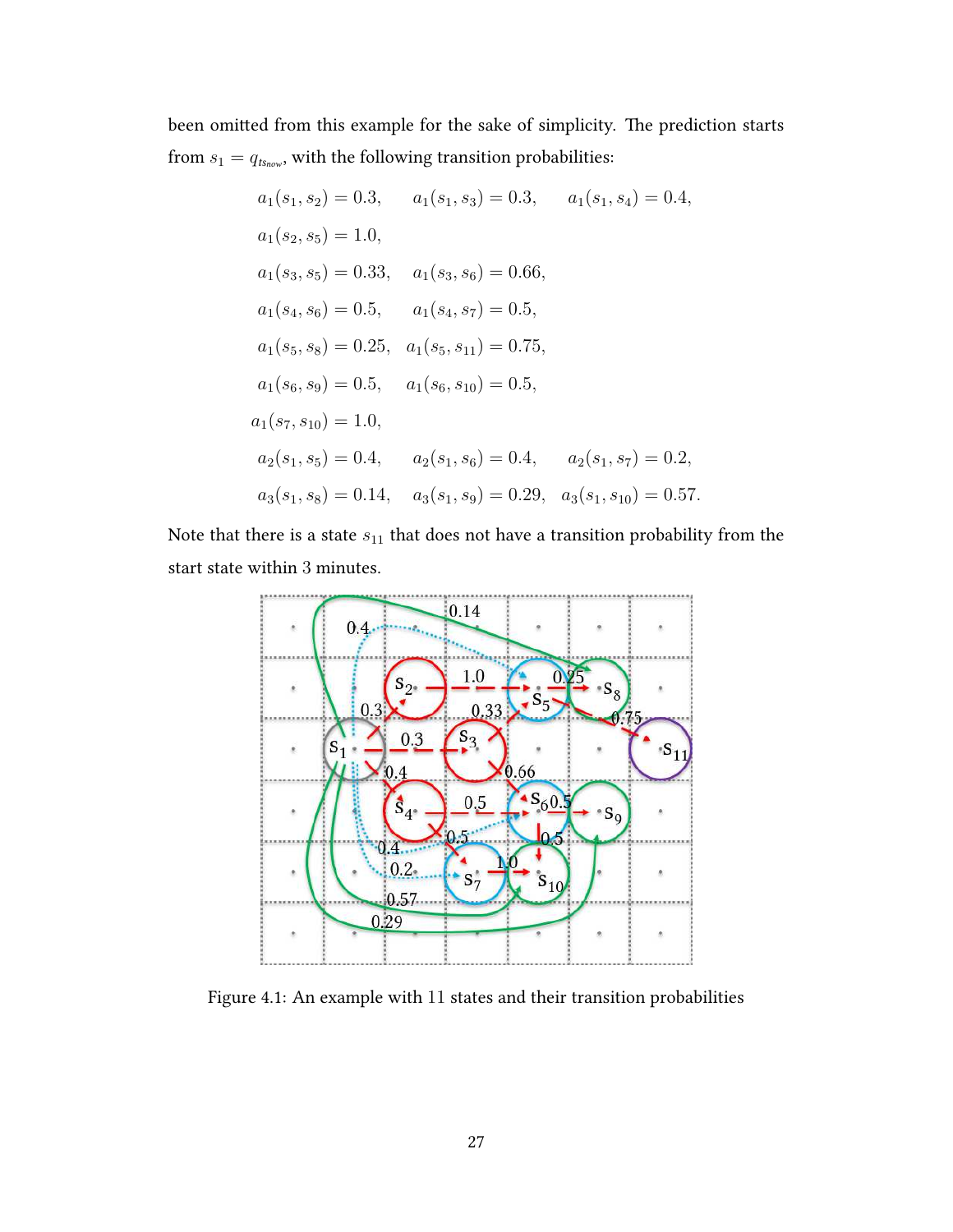## 4.5.1 Using the Viterbi Approach

Based on the Viterbi approach, the following Viterbi probabilities are calculated:

$$
vt_1(s_2) = a_1(s_1, s_2) = 0.3,
$$
  
\n
$$
vt_1(s_3) = a_1(s_1, s_3) = 0.3,
$$
  
\n
$$
vt_1(s_4) = a_1(s_1, s_4) = 0.4,
$$
  
\n
$$
vt_2(s_5) = \max(vt_1(s_2) \times a_1(s_2, s_5), vt_1(s_3) \times a_1(s_3, s_5)) = 0.3,
$$
  
\n
$$
vt_2(s_6) = \max(vt_1(s_3) \times a_1(s_3, s_6), vt_1(s_4) \times a_1(s_4, s_6)) = 0.2,
$$
  
\n
$$
vt_2(s_7) = vt_1(s_4) \times a_1(s_4, s_7) = 0.2,
$$
  
\n
$$
vt_3(s_8) = vt_2(s_5) \times a_1(s_5, s_8) = 0.075,
$$
  
\n
$$
vt_3(s_9) = vt_2(s_6) \times a_1(s_6, s_9) = 0.1,
$$
  
\n
$$
vt_3(s_{10}) = \max(vt_2(s_6) \times a_1(s_5, s_{10}), vt_2(s_7) \times a_1(s_7, s_{10})) = 0.2,
$$
  
\n
$$
vt_3(s_{11}) = vt_2(s_5) \times a_1(s_5, s_{11}) = 0.225.
$$

The most probable hidden state sequence found using the backtrace is  $s_2, s_5, s_{11}$ .

## 4.5.2 Using the Multi-Timestep Approach

The Multi-Timestep approach can sometimes result in state sequences that do not make sense when mapped to predicted trajectories. For example, if the transition probabilities are processed in the order they were presented above, the output sequence would be  $s_4, s_5, s_{10}$ . The trajectory represented by this sequence consists of very sharp turns, which is often unrealistic for civilian aircraft. The output sequence  $s_4, s_6, s_{10}$  is also possible, if the transition probabilities are processed in a different order.

## 4.5.3 Using the Constrained Viterbi Approach

The Constrained Viterbi approach will have the same Viterbi probabilities as the Viterbi approach above, except that since state  $s_{11}$  has a zero 3-minute transition probability from the start state, *i.e.*  $a_3(s_1, s_{11}) = 0$ , the Viterbi probability at  $ts_{now}$ + 3 for state  $s_{11}$  is now zero, i.e.  $vt_3(s_{11}) = 0$ . The most probable hidden state sequence found using the backtrace will be  $s_4$ ,  $s_7$ ,  $s_{10}$  instead.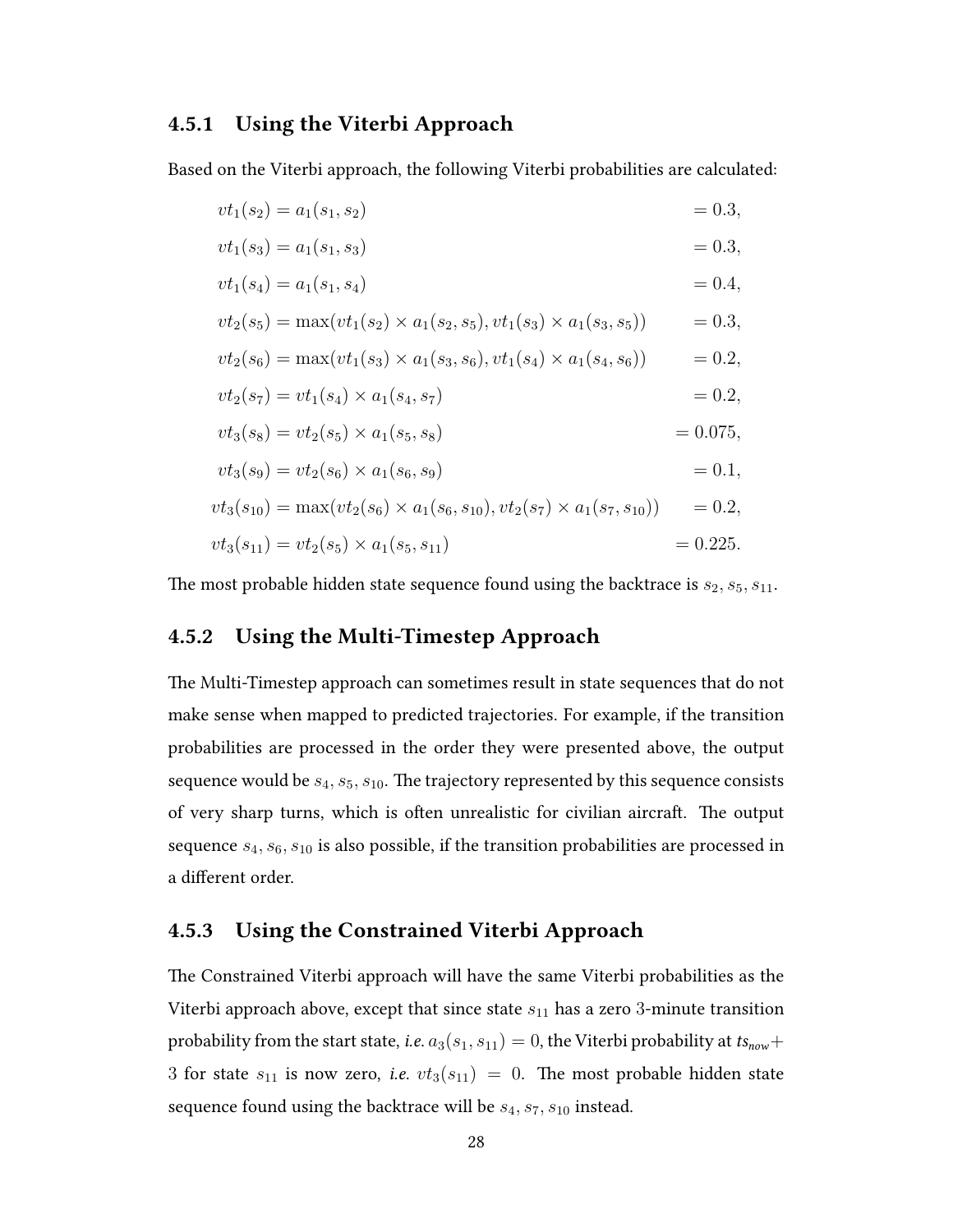## 4.5.4 Using the Constrained Multi-Timestep Approach

e Contrained Multi-Timestep approach is an improvement from the Multi-Timestep approach in that it ensures that consecutive states in the output state sequence are joined together by non-zero 1-minute transitions. Based on the Contrained Multi-Timestep approach, the following Viterbi probabilities are calculated:

$$
vt_1(s_2) = a_1(s_1, s_2) = 0.3,
$$
  
\n
$$
vt_1(s_3) = a_1(s_1, s_3) = 0.3,
$$
  
\n
$$
vt_1(s_4) = a_1(s_1, s_4) = 0.4,
$$
  
\n
$$
vt_2(s_5) = a_2(s_1, s_5) \times \max(vt_1(s_2), vt_1(s_3)) = 0.12,
$$
  
\n
$$
vt_2(s_6) = a_2(s_1, s_6) \times \max(vt_1(s_3), vt_1(s_4)) = 0.16,
$$
  
\n
$$
vt_2(s_7) = a_2(s_1, s_7) \times vt_1(s_4) = 0.08,
$$
  
\n
$$
vt_3(s_8) = a_3(s_1, s_8) \times vt_2(s_5) = 0.0168
$$
  
\n
$$
vt_3(s_9) = a_3(s_1, s_9) \times vt_2(s_6) = 0.0464
$$

$$
vt_3(s_{10}) = a_3(s_1, s_{10}) \times \max(vt_2(s_6), vt_2(s_7)) = 0.0912
$$

The most probable hidden state sequence found using the backtrace is  $s_4$ ,  $s_6$ ,  $s_{10}$ .

## 4.5.5 The Intuition Behind the Four Approaches

From the example, it can be seen that the Viterbi approach behaves like a greedy search that aims to maximize the product of the 1-minute transition probabilities along the output state sequence. The weakness of this approach is that it ignores the start state, *i.e.* the current position of the aircraft, after the states for the first minute into the future have been considered. The Multi-Timestep approach, on the other hand, selects the most probable state at  $t$  minutes into the future by finding the state that has the greatest  $t$ -minute transition probability from the start state. As it ignores the possibility that consecutive states along the output hidden state sequence might not be located geographically close to each other, it can result in predicted trajectories that do not make physical sense, such as having sharp turns or simply 'teleporting' from one position to the next.

The Constrained Viterbi approach is an improvement from the Viterbi approach in that when considering a state at  $t$  minutes into the future, it enforces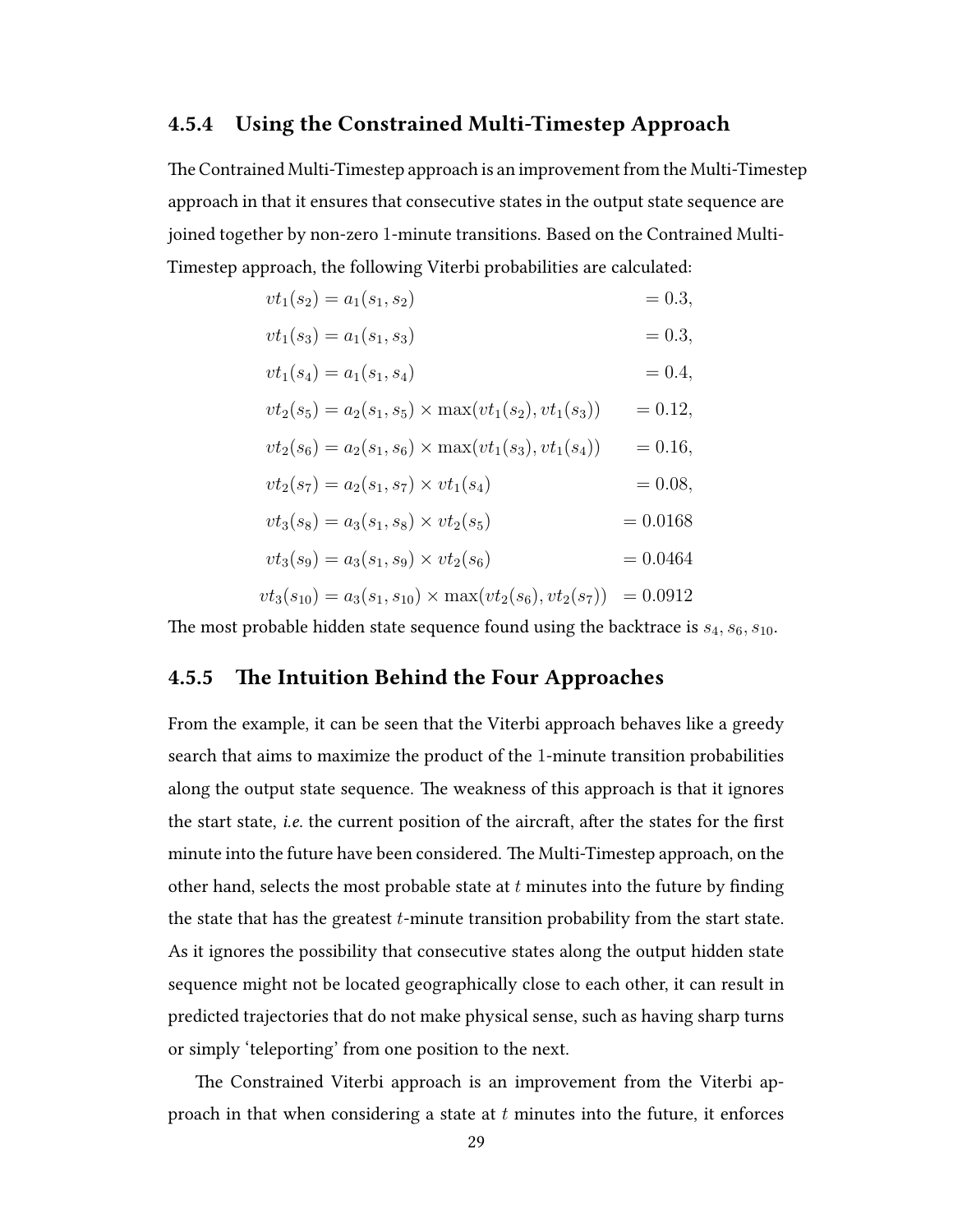the constraint that this state must have a positive  $t$ -minute transition probability from the start state. This ensures that states that are not 'reachable' from the start state in  $t$  minutes will not be considered as the predicted state for that minute. Similarly, the Constrained Mulit-Timestep approach is an improvement from the Multi-Timestep approach in that when considering a state at  $t$  minutes into the future, it enforces the constraint that this state must have a positive 1-minute transition probability from a state in the previous minute (and uses the Viterbi probability of that state in the previous minute in calculating the Viterbi probability of this state). This ensures that consecutive states along the output state sequence are 'reachable' from the previous state in 1 minute.

We also illustrate how the four proposed approaches calculate the probability of a state sequence differently, using an example shown in Figure 4.2, where the state and observation symbols in the notations have been omitted for simplicity.

| Probability of a state sequence calculated by each approach |                                                                                                                                                  |  |  |
|-------------------------------------------------------------|--------------------------------------------------------------------------------------------------------------------------------------------------|--|--|
| Viterbi                                                     | $b' \times b'' \times b''' \times a_1' \times a_1'' \times a_1'''$                                                                               |  |  |
| Constrained Viterbi                                         | $b' \times b'' \times b''' \times a_1' \times a_1'' \times a_1''' \times sgn(a_1') \times sgn(a_2') \times sgn(a_3')$                            |  |  |
| Multi-Timestep                                              | $b' \times b'' \times b''' \times a_1' \times a_2' \times a_3'$                                                                                  |  |  |
|                                                             | Constrained Multi-Timestep $b' \times b'' \times b''' \times a_1' \times a_2' \times a_3' \times sgn(a_1') \times sgn(a_1'') \times sgn(a_1''')$ |  |  |



Figure 4.2: An example of the probability calculation for a state sequence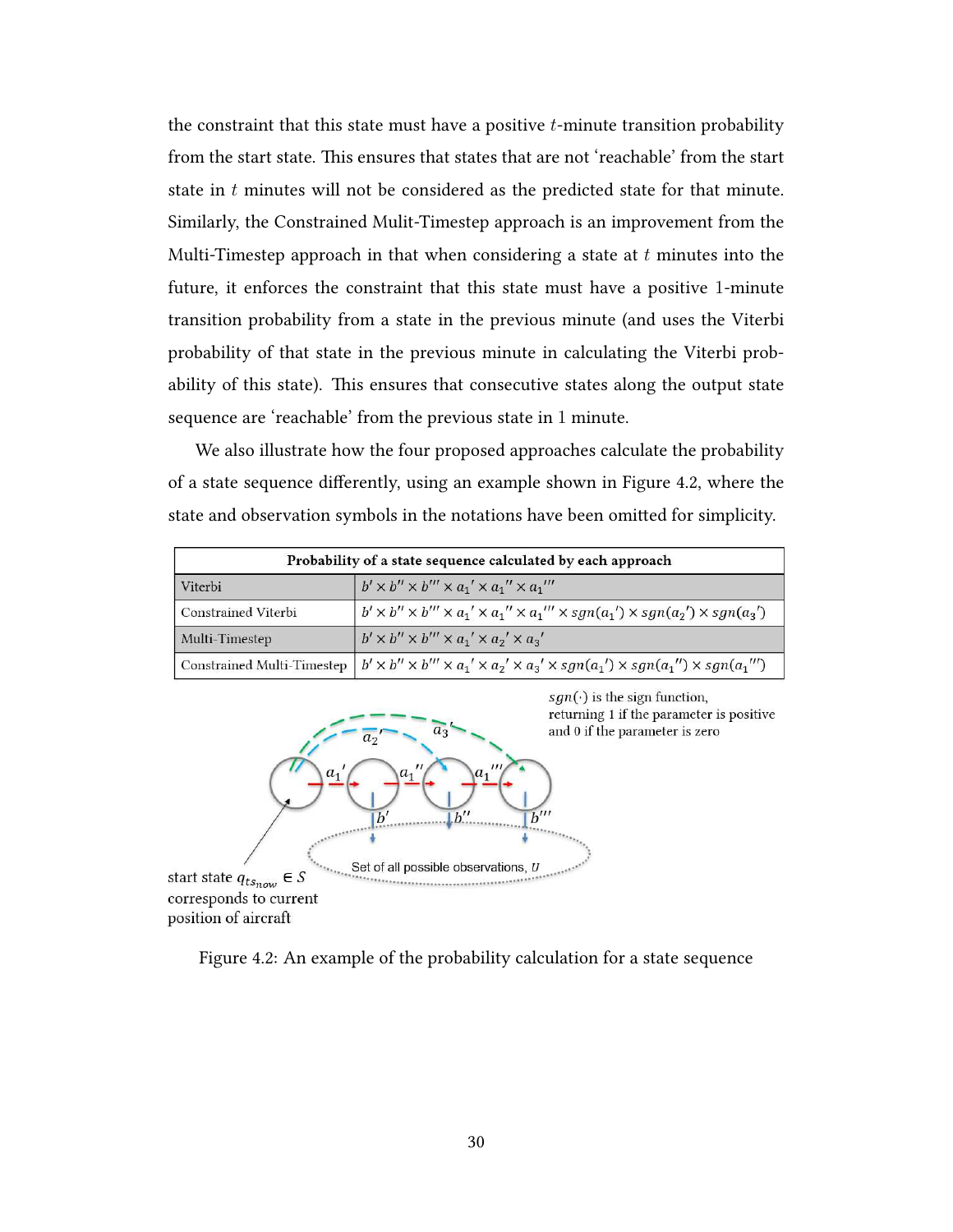# Chapter 5 Experimental Evaluation

This chapter describes the experimental evaluation of the prediction models. It gives an overview of the data and models used for comparison, followed by the accuracy metrics used and the process flow for building the models. It then presents an analysis of prediction time taken by the models, followed by an analysis of prediction accuracy. It concludes with two additional experiments for improving the models, which were conducted retrospectively.

# 5.1 Description of Data

The weather data used for our work comes from the Rapid Refresh (RAP) weather forecasting system developed by the National Oceanic and Atmospheric Administration (NOAA) [7, 36]. The website for the RAP system provides a link to an archive of data generated since May 01, 2012. A single file, recording the weather conditions over the whole of the continental United States, is archived for each hour of a day.

The trajectory data used for our work is based on the Automatic Dependent Surveillance Broadcast (ADS-B) technology, and comes from historical ADS-B data archived by the OpenSky Network [37, 41]. The data is stored in the form of positional updates, which are concatenated together based on flight number stored in the 'callsign' field. Trajectories for a particular flight route are found by checking if the start and end positions of a trajectory is near to the origin and destination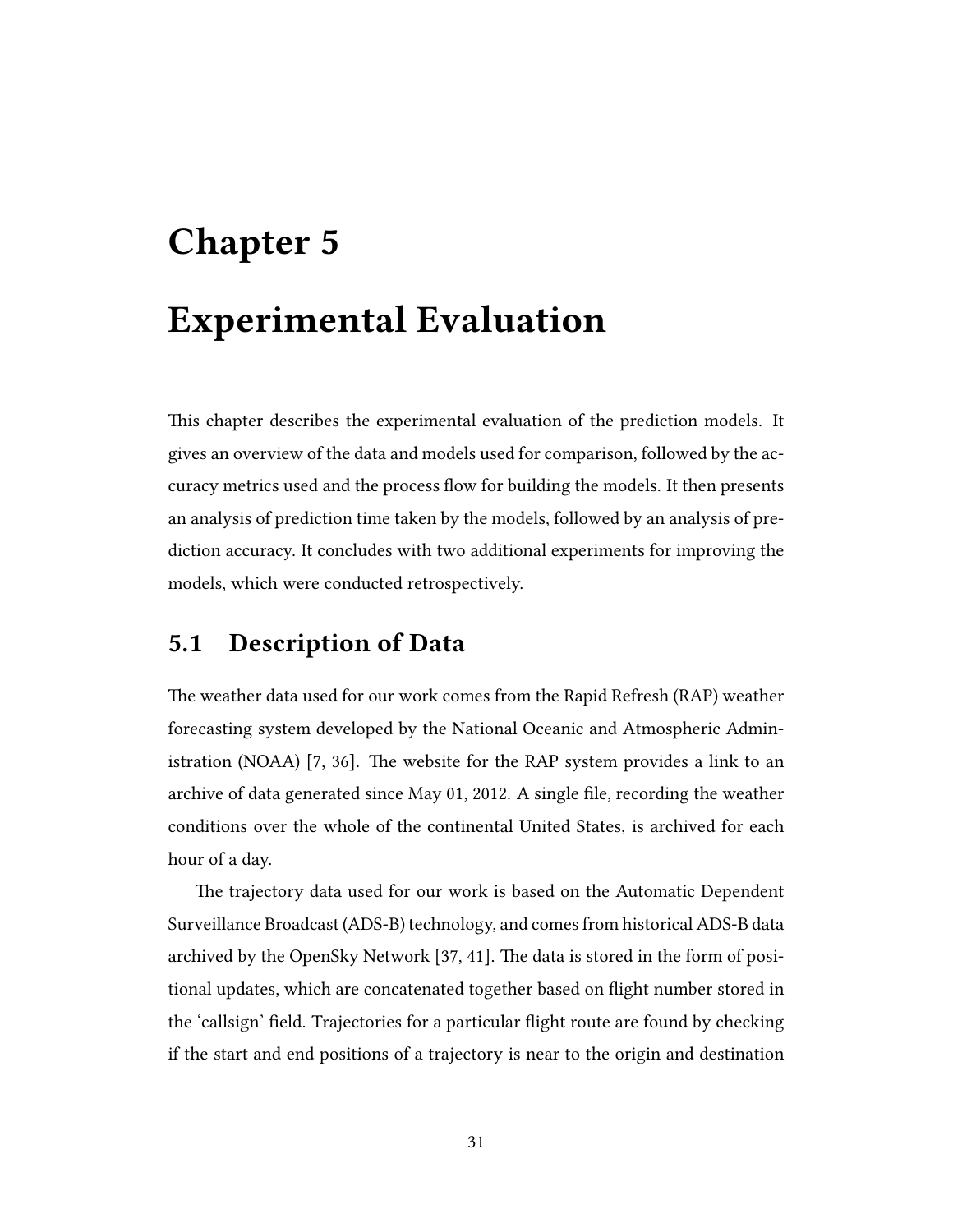airports for the flight route<sup>5</sup>.

We downloaded trajectory and weather data over a total of 25 months, from 2017-Jan to 2019-Jan (inclusive). The size of the trajectory data collected for each flight route, together with median flight times, are shown in Table 5.1 (LGA, ORD, and BOS are the IATA codes for LaGuardia Airport, Chicago O'Hare Airport, and Boston Logan Airport, respectively), while the break-down of the number of trajectories by month is shown in Figure 5.1. The small number ( $\leq 50$ ) of trajectories in certain months, especially for the first few months of the dataset, can be attributed to poor sensor coverage, resulting in trajectories having large 'gaps' being dropped during data pre-processing. We present most of our comparisons based on the busiest flight route R1, as it has the largest number of trajectories.

| $20020$ $0.27$ $1.2000$ $0.0000$ $0.222$ |                |                |              |           |  |
|------------------------------------------|----------------|----------------|--------------|-----------|--|
| Route                                    | Origin /       | Mean flight    | Number of    | Number of |  |
| code                                     | Destination    | time (minutes) | trajectories | positions |  |
| R <sub>1</sub>                           | LGA-ORD        | 116            | 8036         | 917299    |  |
| R <sub>2</sub>                           | ORD-LGA        | 97             | 4020         | 389777    |  |
| R <sub>3</sub>                           | <b>BOS-ORD</b> | 133            | 2876         | 379938    |  |
| R4                                       | ORD-BOS        | 108            | 2049         | 221820    |  |

Table 5.1: Meta-data of flight routes used in the experiments

Finally, all experiments were run on a computer with Intel Core i7-6700HQ 2.6GHz CPU and 8GB DDR4 Memory, using the Java software libraries GeoTools [14] for geospatial calculations and NetCDF [30] for reading RAP weather data.

# 5.2 Description of Models

We implemented two baseline models for comparison. The first, called Kinematics-Based Model (KBM), predicts the future trajectory of the aircraft based on its current track angle, ground speed and vertical rate. Using GeoTools [14], we make a prediction by projecting the current position of the aircraft  $L$  minutes into the future based on these kinematic parameters.

We also implemented a Median Trajectory Model (MTM) that was inspired by Ayhan & Samet [4], though our work is not directly comparable because of

<sup>&</sup>lt;sup>5</sup>Flight numbers cannot serve as primary keys for flight routes, as airlines may re-use the same flight number for a different flight route.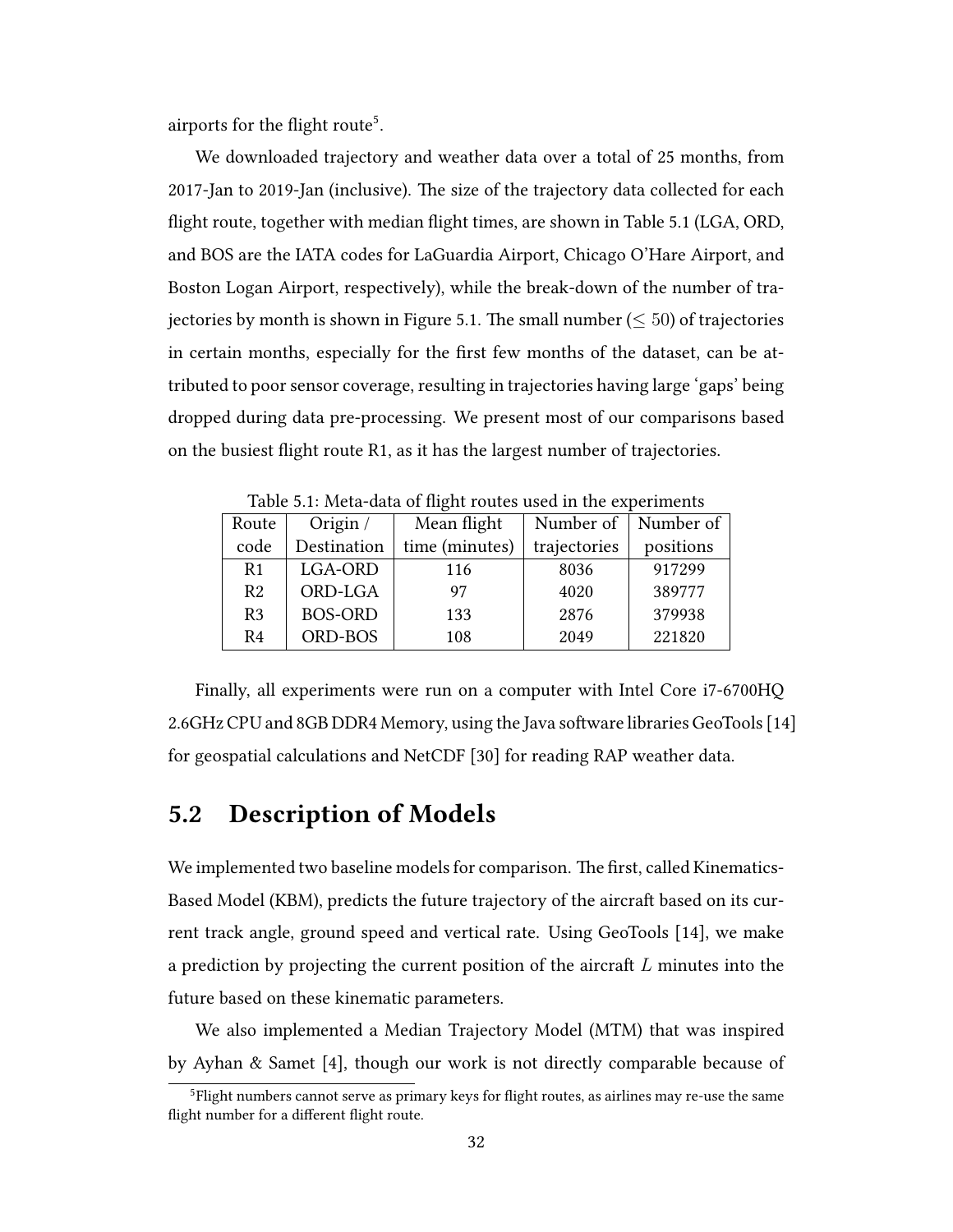

Figure 5.1: Number of trajectories for each month

the different intended application ( $mid$ -flight vs.  $pre$ -flight) and prediction time horizon (up to twenty minutes into the future vs. time since departure). For each trajectory in the training set of  $D$  historical trajectories, we first calculate the sum of its Dynamic Time Warping<sup>6</sup> (DTW) distances to all other trajectories. We then select the trajectory that has the smallest sum of DTW distances as the median trajectory. To make a prediction of the future trajectory of an aircraft based on its current position, we find the positional update on the median trajectory that is nearest to the current position of the aircraft. Based on a look-ahead time of  $L$ minutes, we then select the positional updates of the median trajectory that are up to  $L$  minutes after, and concatenate them to form the trajectory predicted by the MTM model.

In choosing the train-test split of the data, we tried two approaches. For the first approach,  $(i.e.$  month-based training approach) we attempt to capture possible seasonal differences in weather patterns. For each month in the second year (e.g. 2018-Jun), we train a prediction model using the same month in the previous year and its immediate neighbouring months (e.g. 2017-May, 2017-Jun, & 2017- Jul). Thus, we start our testing from the month of 2018-Feb (requiring 2017-Jan,

<sup>6</sup>Preliminary experiments have shown that Dynamic Time Warping provides a good distance measure between two trajectories for this use.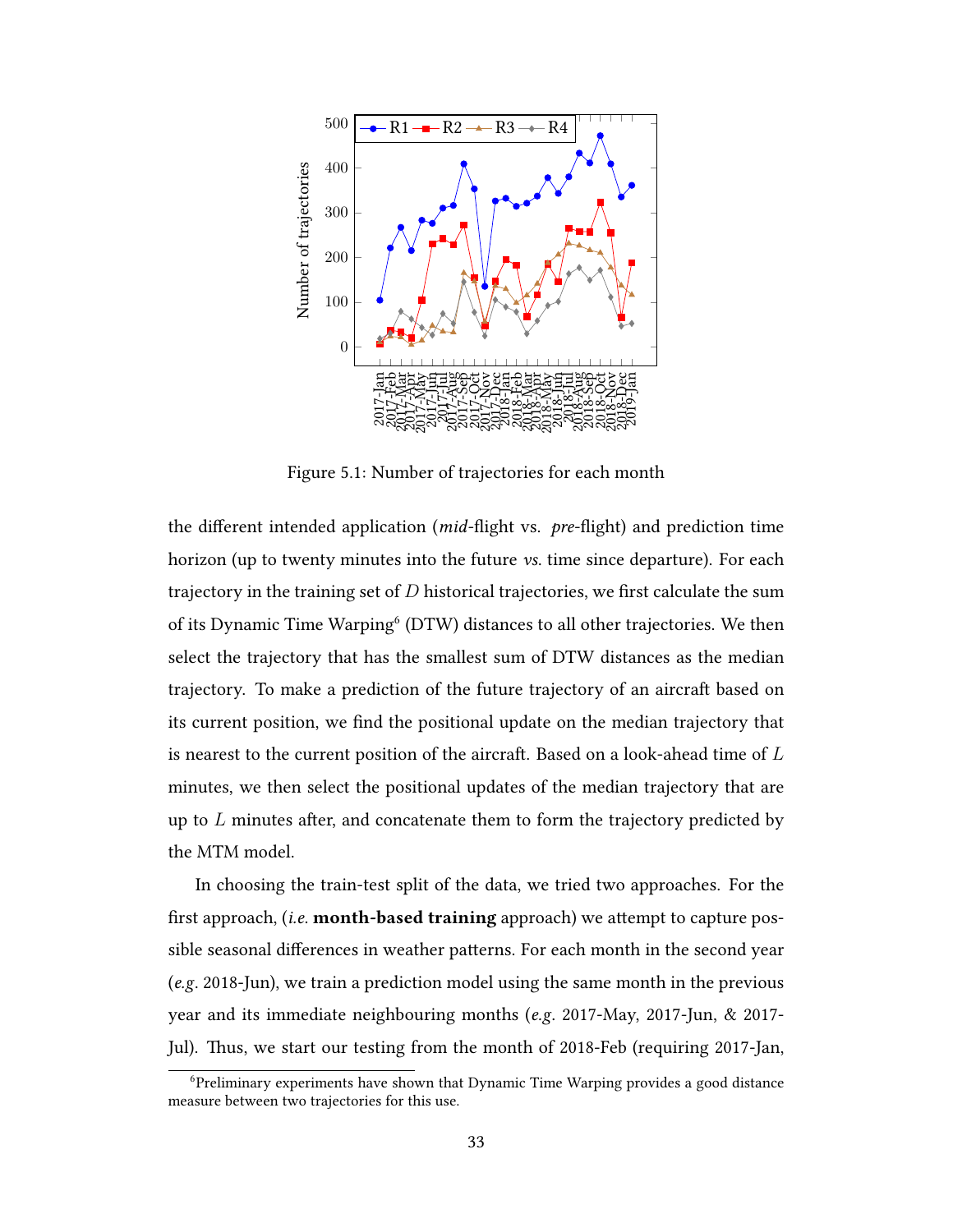2017-Feb, & 2017-Mar for training) instead of 2018-Jan, and finish our testing on the final month of 2019-Jan (requiring 2017-Dec, 2018-Jan, & 2018-Feb for training) instead of 2018-Dec, spanning a total of 25 months of data. For the second approach, (i.e. year-based training approach) we train a prediction model using data for the first year (i.e. 2017-Feb to 2018-Jan), which we use for testing for each month in the second year (i.e. 2018-Feb, 2018-Mar, etc. until 2019-Jan).

Also, we seek to analyze the effect of incorporating weather information in our prediction models. We do this by using the HMMs we have presented, as well as their Observed Markov Model (OMM) equivalents, which are obtained by removing all emission probability terms  $b(s_j,o_{j,t})$  from Equations 4.3, 4.4, 4.5, & 4.6. We present all the discussed models in Table 5.2.

| Table 5.2: List of prediction models used in the experiments |                               |                       |  |  |
|--------------------------------------------------------------|-------------------------------|-----------------------|--|--|
| Model<br>code                                                | Name of model                 | Training approach     |  |  |
| <b>KBM</b>                                                   | Kinematics-Based Model        | Training not required |  |  |
| MTM-1Y                                                       | Median Trajectory Model       | Year-based            |  |  |
| MTM-3M                                                       | Median Trajectory Model       | Month-based           |  |  |
| OMVB-1Y                                                      | Viterbi OMM                   | Year-based            |  |  |
| OMVB-3M                                                      | Viterbi OMM                   | Month-based           |  |  |
| OMVC-1Y                                                      | Contrained Viterbi OMM        | Year-based            |  |  |
| OMVC-3M                                                      | Contrained Viterbi OMM        | Month-based           |  |  |
| OMMB-1Y                                                      | Multi-Timestep OMM            | Year-based            |  |  |
| OMMB-3M                                                      | Multi-Timestep OMM            | Month-based           |  |  |
| OMMC-1Y                                                      | Contrained Multi-Timestep OMM | Year-based            |  |  |
| OMMC-3M                                                      | Contrained Multi-Timestep OMM | Month-based           |  |  |
| HMVB-1Y                                                      | Viterbi HMM                   | Year-based            |  |  |
| HMVB-3M                                                      | Viterbi HMM                   | Month-based           |  |  |
| HMVC-1Y                                                      | Contrained Viterbi HMM        | Year-based            |  |  |
| HMVC-3M                                                      | Contrained Viterbi HMM        | Month-based           |  |  |
| HMMB-1Y                                                      | Multi-Timestep HMM            | Year-based            |  |  |
| HMMB-3M                                                      | Multi-Timestep HMM            | Month-based           |  |  |
| HMMC-1Y                                                      | Contrained Multi-Timestep HMM | Year-based            |  |  |
| HMMC-3M                                                      | Contrained Multi-Timestep HMM | Month-based           |  |  |

Table 5.2: List of prediction models used in the experiments

We note that our proposed approaches are unable to make predictions for some positions in the test set. This happens in cases when a test position falls into a grid cube that no position from a trajectory in the training set had fallen into. In order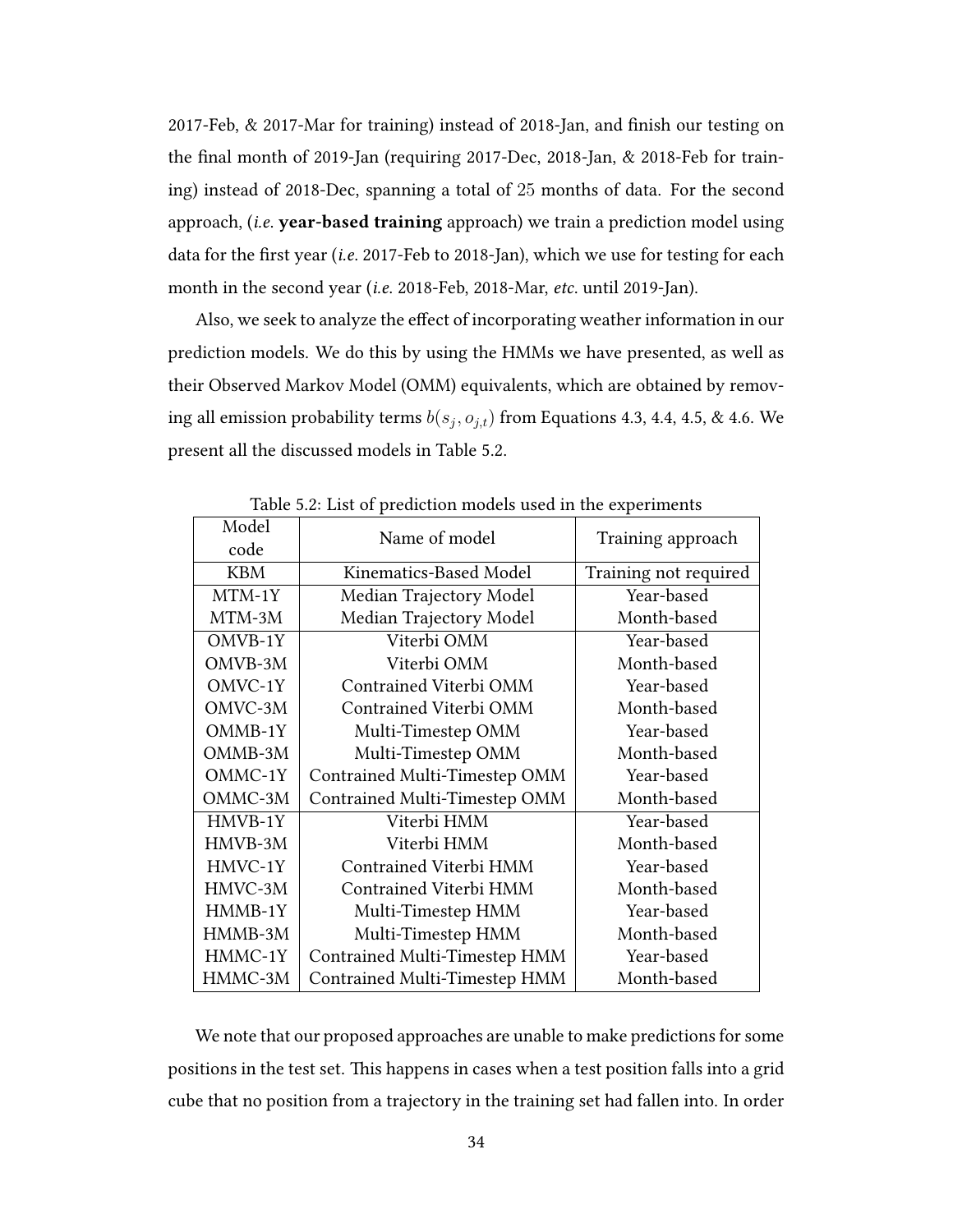to have a fair comparison with the baseline models, we cannot simply ignore these occurrences; we thus fall back on the KBM model to make predictions in these cases. We suggest an improvement to deal with this issue in the final section of this chapter.

# 5.3 Accuracy Metrics

We use the metrics presented by Paglione  $\&$  Oaks [33] to evaluate the accuracy of our TP models by comparing predicted aircraft positions against actual aircraft positions.

We measure the error between a predicted position  $\widehat{pos}_{t_{S_{now}+t}}$  and the actual aircraft position  $pos_{{}_{t s_{nov}+t}}$  for each minute  $t$  into the future,  $t \in [1,L],$  up to the look-ahead time of  $L = 20$  minutes. There are two types of errors that can be measured: horizontal error and vertical error. Horizontal error is the horizontal distance between the two positions  $pos_{ts_{now}+t}$  and  $\widehat{pos}_{ts_{now}+t}$ , and is always positive. Vertical error is the difference in pressure altitude between the two positions  $pos_{ts_{now}+t}$  and  $\widehat{pos}_{ts_{now}+t},$  and is positive (negative) when the actual position  $pos_{ts_{now}+t}$ is above (below) the predicted position  $\widehat{pos}_{_{t s_{now}+t}}.$  We omit the sign when calculating statistics for vertical error, i.e. only the absolute value of the vertical error is considered.

We compute the mean and the standard deviation of the errors for all predictions within a test trajectory to obtain the intra-trajectory horizontal and vertical errors.

After that, we compute the mean and the standard deviation of all intra-trajectory horizontal and vertical errors within each test month (giving each trajectory an equal weight despite unequal number of predictions in each trajectory due to different flight times) to obtain the intra-month horizontal and vertical errors.

Finally, we compute the mean and the standard deviation of all intra-month horizontal and vertical errors (giving each month an equal weight despite unequal number of trajectories in each month) to obtain the overall mean and standard deviation of errors for the whole test set.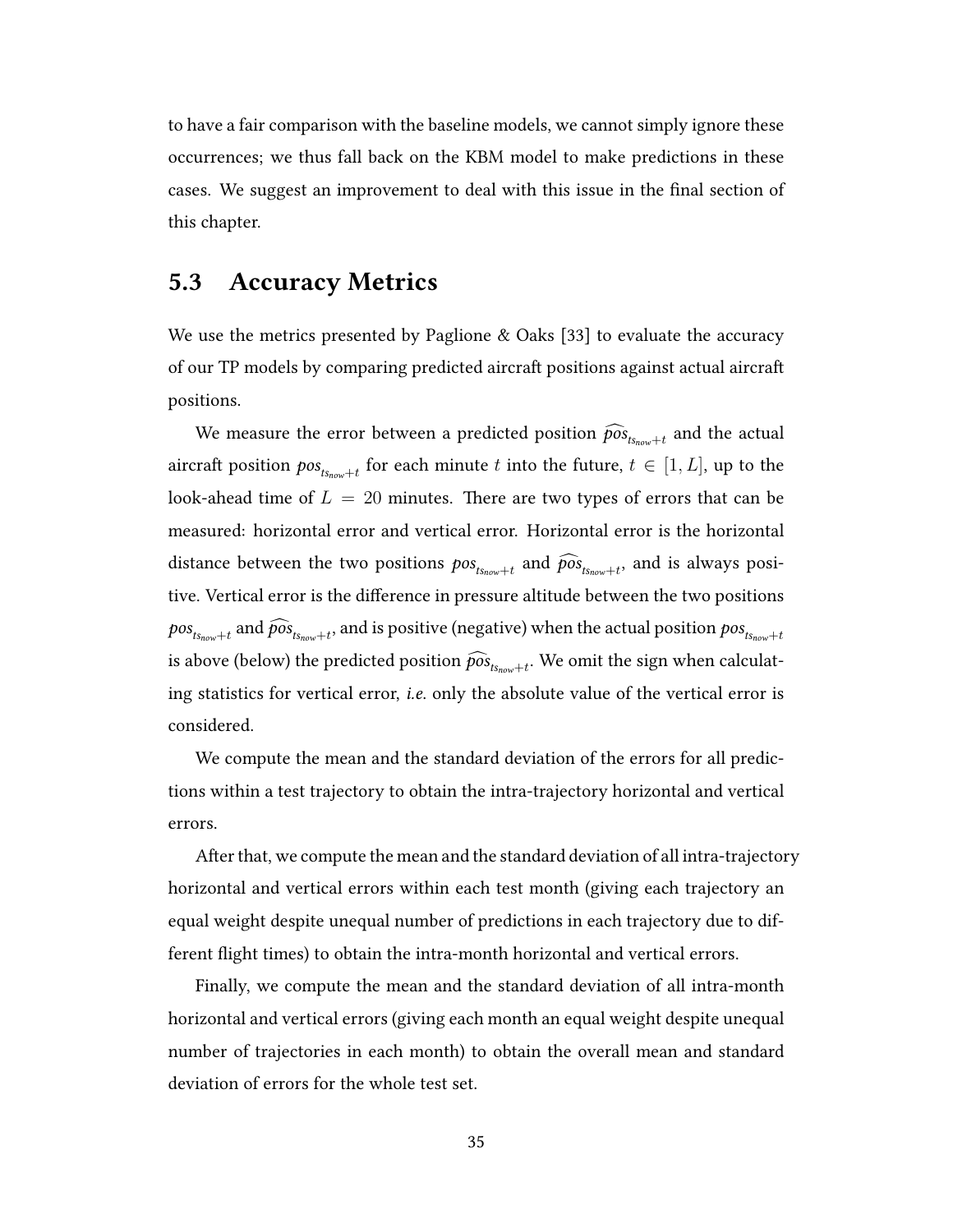# 5.4 Process Flow

The processes for building our prediction models include data pre-processing, data discretization, and model training, as shown in Figure 5.2.



Figure 5.2: Overview of the process flow

The use of weather data by the HMM involves loading and computing a large amount of weather data computed hourly by the RAP system [7, 36] over the continental US for a period of 2 years. Through pre-binning of weather data, we can speed up the training and evaluation of models such that each weather vector is binned only once, and can be used by multiple models being evaluated on the same dataset. The size of the data that is loaded into memory during model training is also reduced, from about 26–30 MB (compressed) to 3 MB to store all bin vectors of a single hour. To do so, we first determine the mean and standard deviation values of each weather parameter for each grid cube over the whole training set. We then use these values to bin the weather vectors for each hour of the whole 2 years' weather dataset.

Aircraft movement data is collected and stored by the OpenSky Network [37, 41] in the form of positional updates, which we download in hourly portions for a period of 2 years. We join positional updates in chronological order to form tra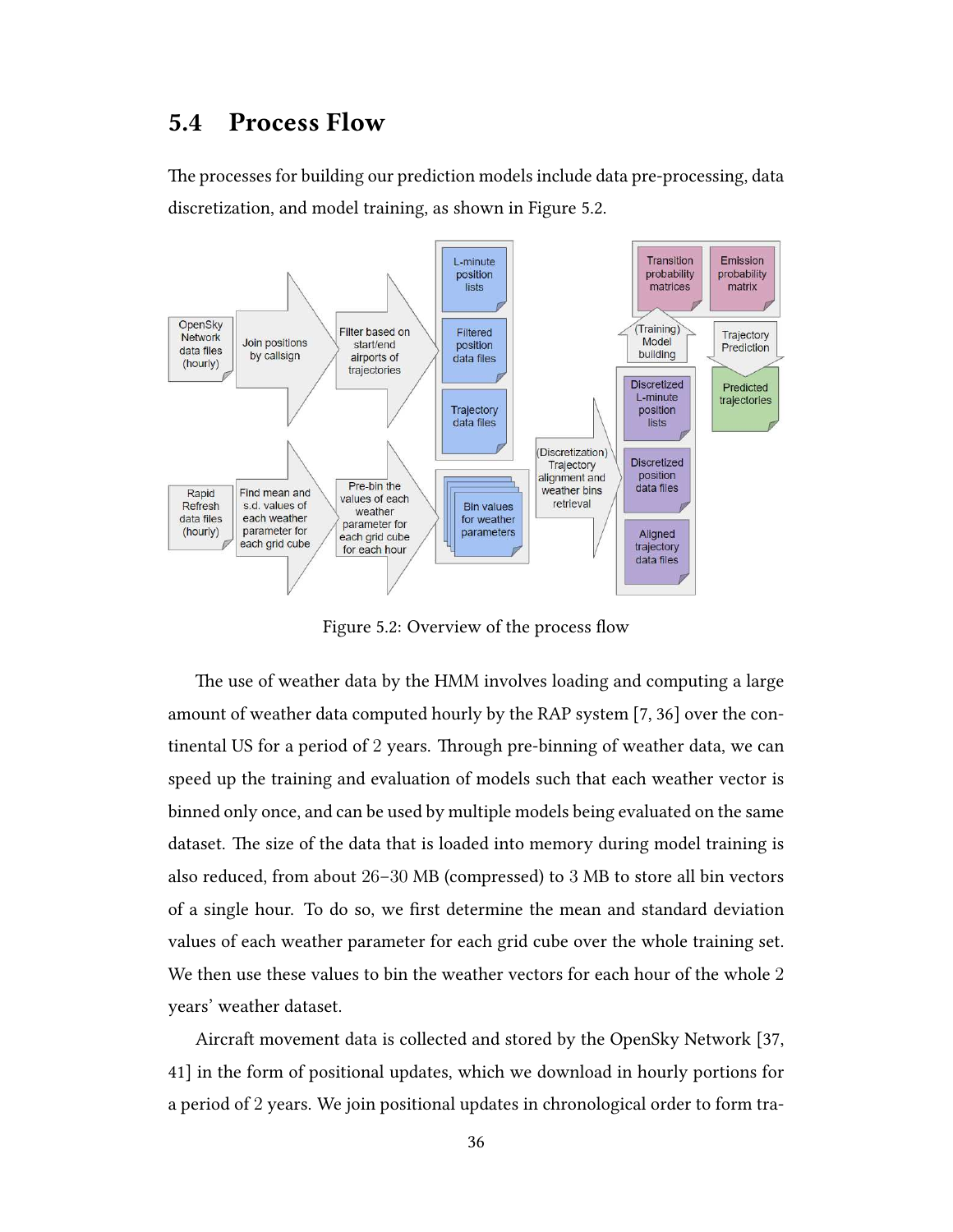jectories based on their callsign. As positions along a trajectory may be unevenly spaced due to poor sensor coverage, we discard trajectories that have 'gaps' in positional updates of longer than 5 minutes. Also, since positional updates along a trajectory can be within a few seconds apart from each other, we form a raw trajectory by keeping only positional updates that are spaced 1 minute apart. In cases where there is no positional update that is exactly  $1$  minute after a previous positional update, we select the one that is closest in either the positive and negative direction, i.e. in this order: 61 seconds, 59 seconds, 62 seconds, 58 seconds, etc. We also check the start and end positions of each raw trajectory, keeping only those that start and end at the origin and destination airports of the flight routes that we are interested in. Lastly, for each position on a raw trajectory, we select a list of t positions occuring  $t = 1, \ldots, L$  minutes after, each allowing for a difference of no more than 15 seconds. This gives us a list of positions for each position along a raw trajectory to be used for counting the transition probability matrices during model training.

For data discretization, we map each positional update in a raw trajectory to the reference point nearest to it, giving us an aligned trajectory containing discretized positions (i.e. reference points with timestamps). For each discretized position, we also load its bin vector using its corresponding grid cube and timestamp, to be used for counting the emission probability matrix during model training.

Training the model involves counting of occurrences, using the list of positions and bin vector for each position along an aligned trajectory for estimating the transition probability matrices and emission probability matrix, according to Equations 4.1  $\&$  4.2. Using the matrices, each position along a trajectory in the test set is treated as the current position, and used as input to the prediction model to find the most likely trajectory of the aircraft, based on Equation 4.3, 4.4, 4.5, or 4.6 (depending on which approach is being evaluated). Each predicted position along this predicted trajectory is compared to the actual position to measure the prediction error for each minute t into the future up to the look-ahead time  $L, t \in [1, L]$ , according to the accuracy metrics presented earlier.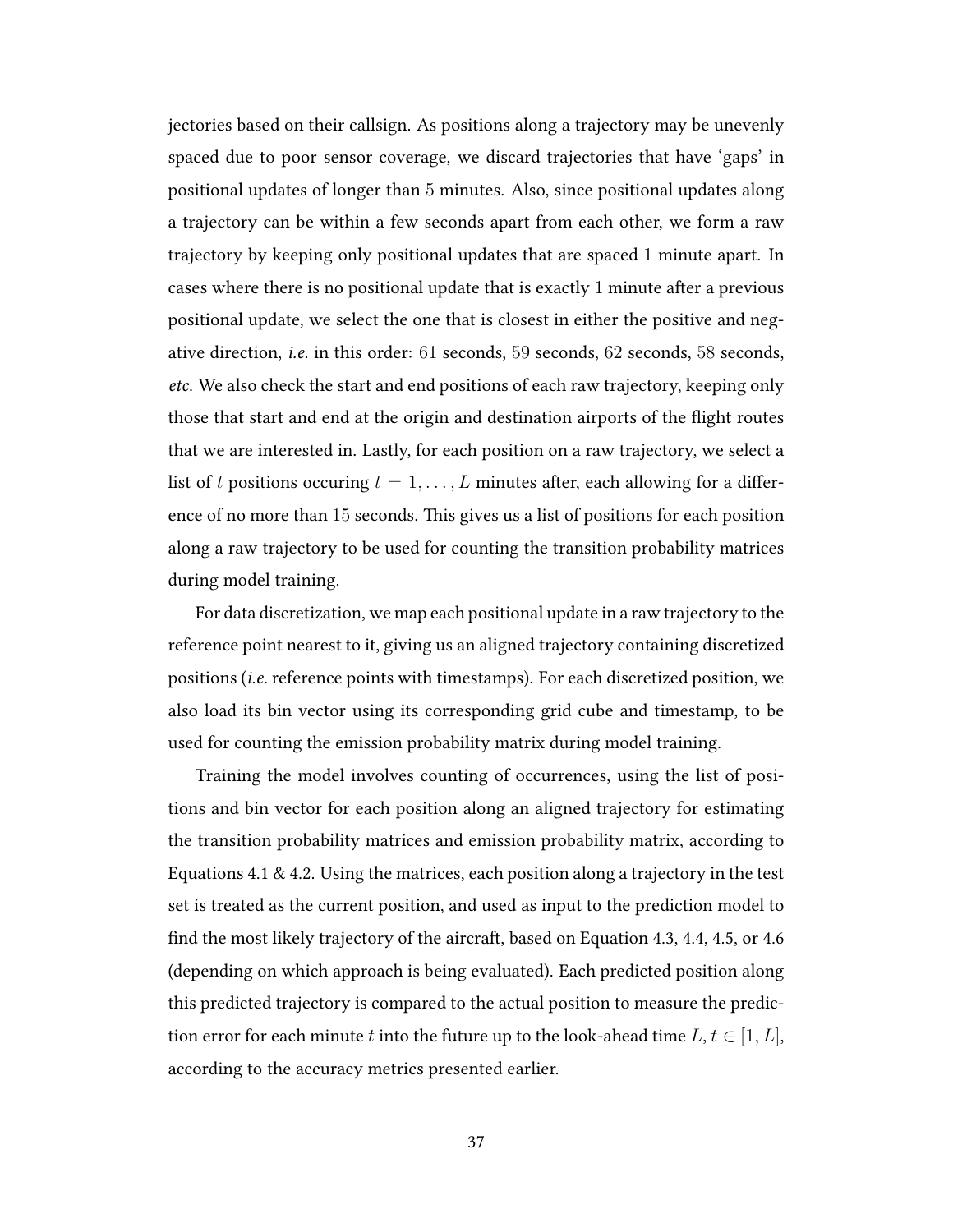# 5.5 Comparison of Prediction Time

The average time per prediction taken by each model is shown in Figure 5.3. The time for each model is calculated by taking the average of the running times for all test positions in the whole test set for all flight routes. Aided by the effectiveness of our data-preprocessing, all of the prediction models were able to make extremely fast predictions in the order of milliseconds, with the worst-performing model, the Viterbi-based HMM with 1-year training data (i.e. model HMVB-1Y) requiring an average of no more than 11.5 milliseconds per prediction.

The prediction times presented demonstrated large improvements from that presented in Pan, Nascimento, & Sander [34], where the model HMMB-3M took an average of  $39.8$  milliseconds compared to the improved  $2.2$  milliseconds. The Viterbi-based approaches were also infeasible, requiring prediction time in the order of minutes, compared to the improved 11.5 milliseconds by worst-performing model HMVB-1Y. There are two explanations to this.

In Pan, Nascimento, & Sander [34], the operations for reading and writing of test positions and predicted trajectories were included as part of the running time of a model. As all of the models presented [34] (i.e. KBM, MTM, and HMMB-3M) were able to make predictions efficiently, the average prediction time was inflated by the inclusion of running time for input and output. This was why all models presented [34] had average prediction times in the order of 30 to 50 milliseconds. For the average prediction times measured for this thesis, the running time for input and output has been excluded. This is not an improvement in prediction time, but rather a change in how prediction time is measured.

Secondly but more importantly, substantial improvements have been made through using **more efficient data structures**. With a total of  $N = 3,343,714$ possible states, a transition probability matrix  $a_t(s_i,s_j)$  for a particular timestep  $t$ would require a total of  $N \times N \approx 1.1$  trillion elements. If each element is a floating point number taking up 4 bytes, it would require 4.4 TB of computer memory to store the matrix. In Pan, Nascimento, & Sander [34], this was handled by reducing the number of possible states  $N$  through pre-calculating the actual minimum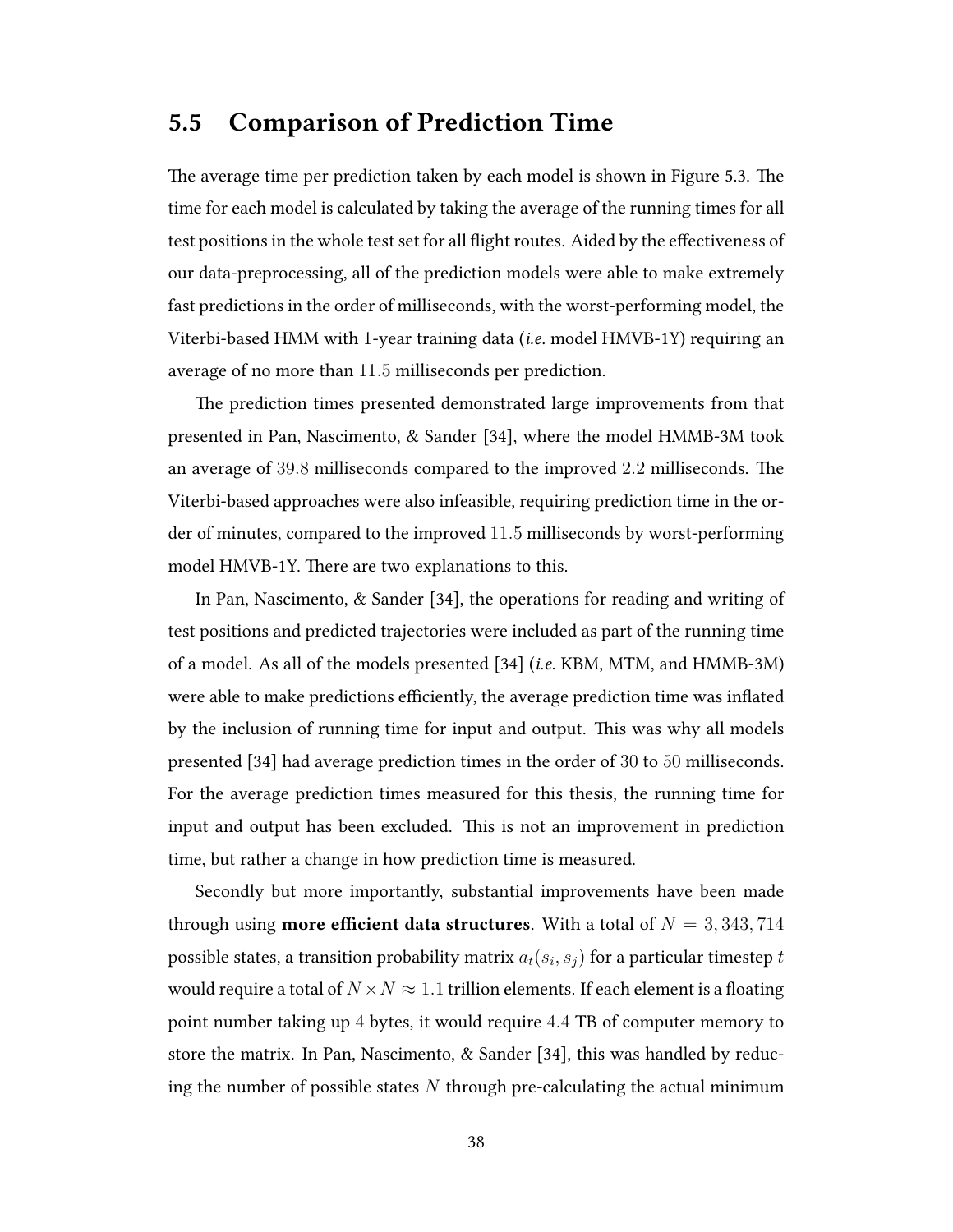and maximum indices of grid cubes that are actually used in the data. This approach is no longer feasible as there is now many more models to evaluate. For this thesis, since the transition probability matrices are all sparse matrices, their adjacency matrix representations have all been converted to adjacency list representations. The same improvement was also made to the representation of the emission probability matrix, with the Add-One Smoothing coming into effect only during runtime.



Figure 5.3: Average time per prediction taken by each model

# 5.6 Comparison of Prediction Accuracy

As we have considered multiple approaches in the design and training of the prediction models, we have to make the following comparisons through our experiments in order to draw useful conclusions on the decisions:

- Among the four decoding approaches (i.e. Viterbi, Constrained Viterbi, Multi-Timestep, Constrained Multi-Timestep) presented, which one is the best?
- Between the two training approaches (i.e. Year-based, Month-based) presented, which one is the best?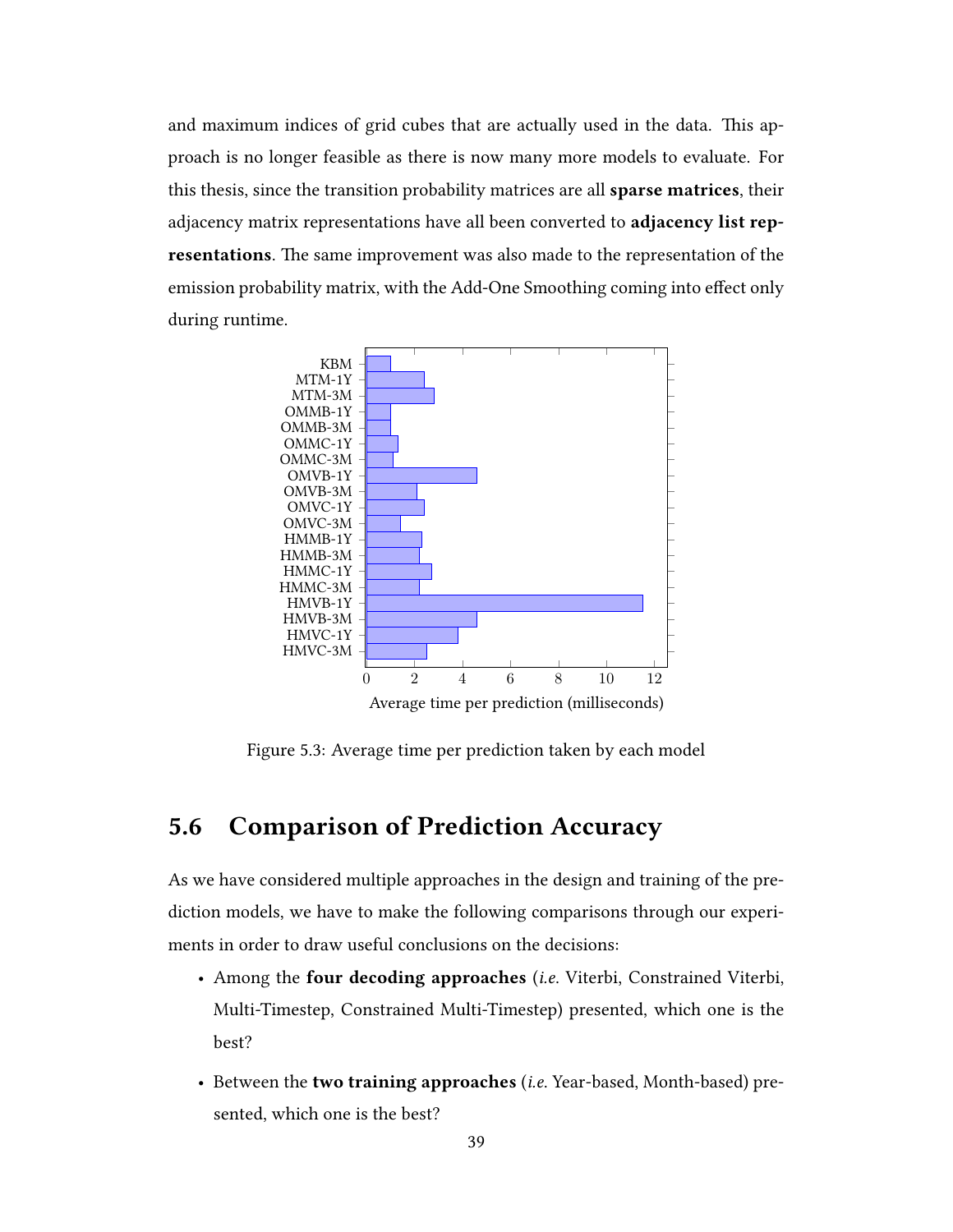- Between the two types of Markov Models (*i.e.* Observed Markov Model, Hidden Markov Model), which one is the best?
- Among our best-performing Markov Model and the baseline models (i.e. Kinematics-Based Model, Median Trajectory Model), which one is the best?

These comparisons shall be discussed in the following sub-sections.

## 5.6.1 Best Decoding Approach: Constrained Multi-Timestep

Because of the large number of prediction models we have to consider, we first compare the four decoding approaches while keeping the Markov Model type and the training approach constant. The mean overall horizontal and vertical errors for each minute into the future up to the look-ahead time and for all routes are shown in Figures 5.4, 5.5, 5.6, & 5.7. From the figures, it is clear that the Multi-Timestepbased approaches are superior to the Viterbi-based approaches, regardless of the Markov Model type or the training approach, as they have consistently lower errors over all minutes into the future for all routes. The Multi-Timestep approach has slightly lower errors than the Constrained Multi-Timestep approach despite the slightly shorter prediction time it requires. However, the Constrained Multi-Timestep approach is an improvement over the Multi-Timestep approach, in that it is able to predict a trajectory where consecutive predicted positions are joined together by 1-minute transitions without incurring a considerably larger computational cost. The conclusion is that the Constrained Multi-Timestep approach is the best decoding approach to use for all four flight routes.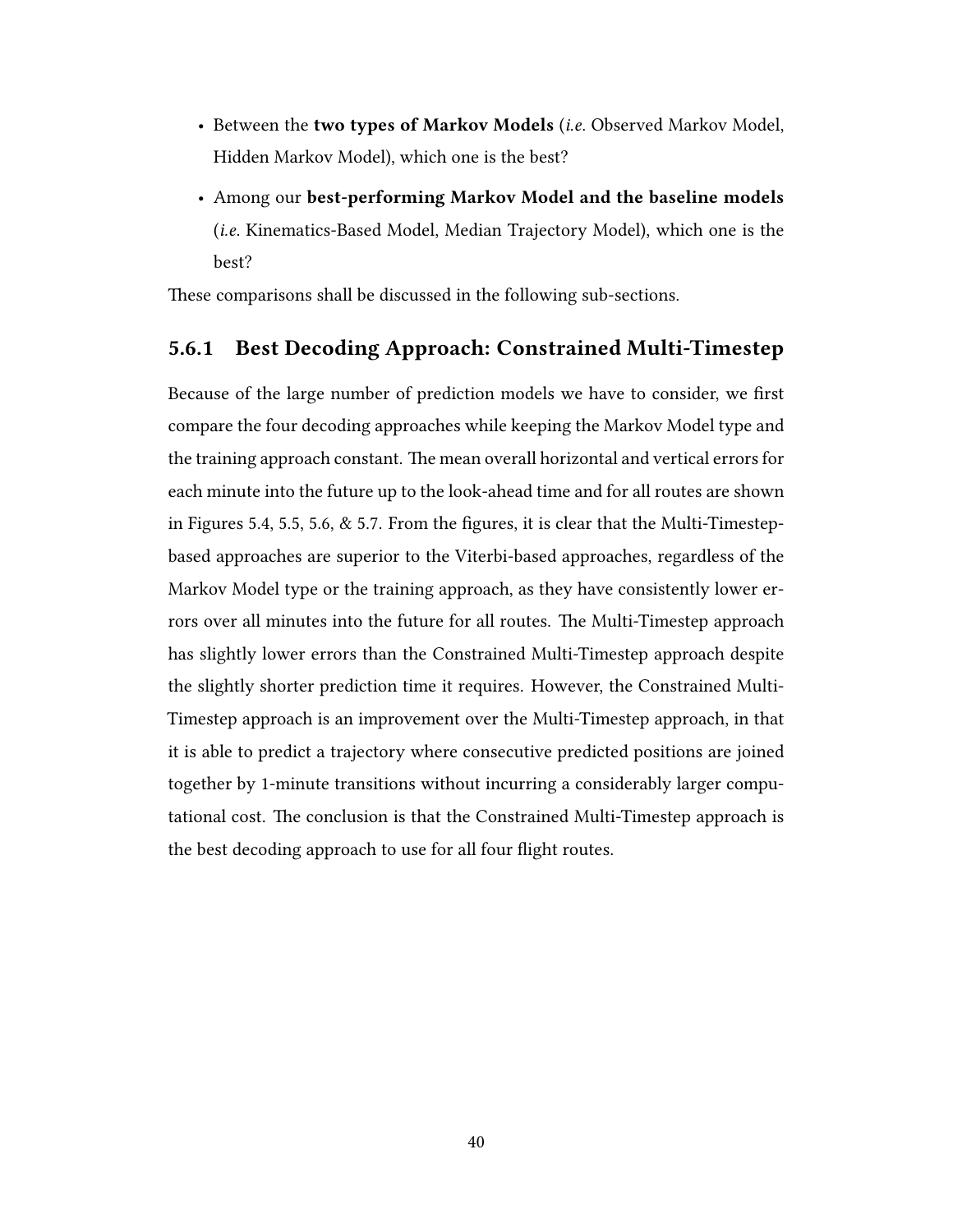

Figure 5.4: OMMs with Month-based Training for All Decoding Approaches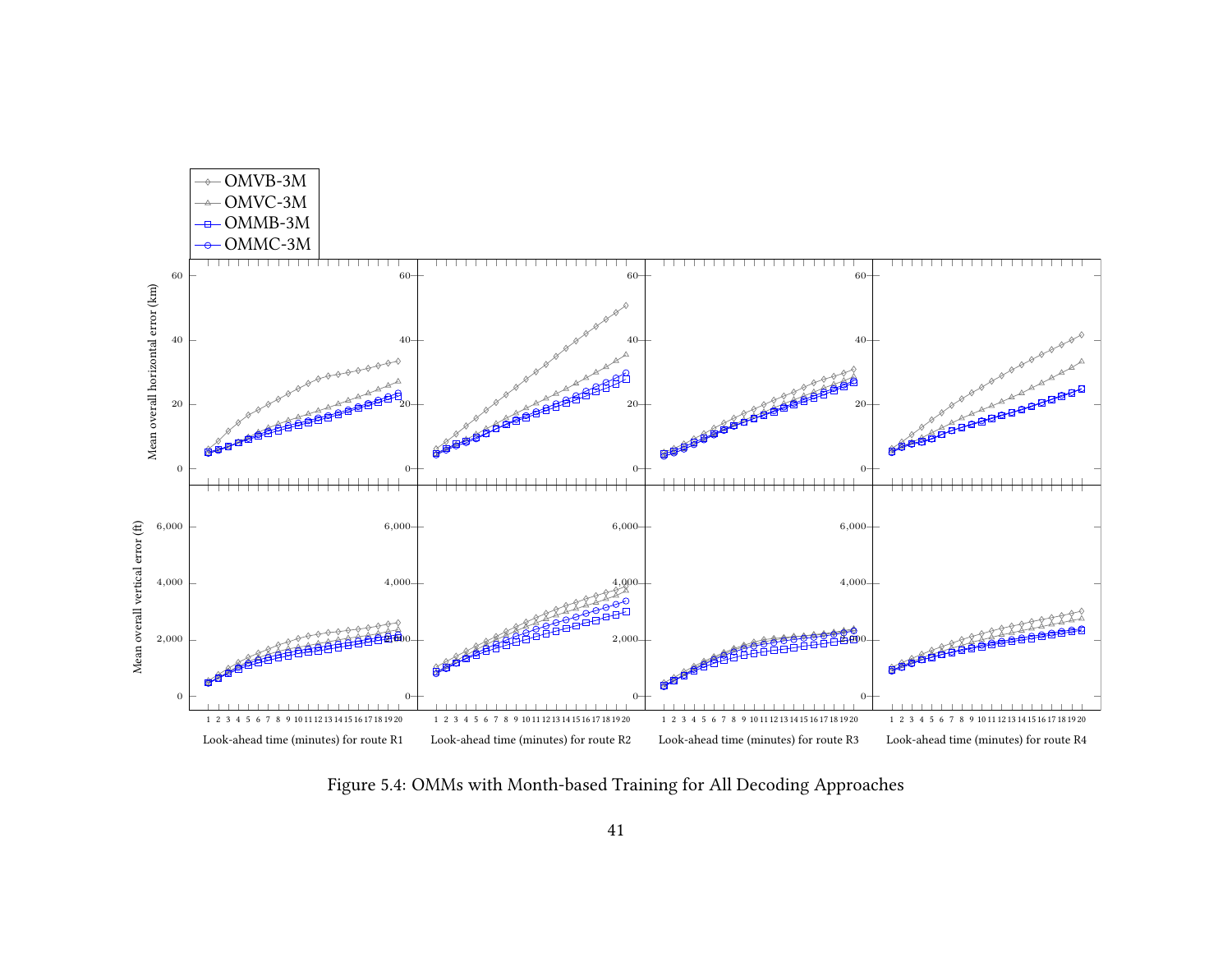

Figure 5.5: OMMs with Year-based Training for All Decoding Approaches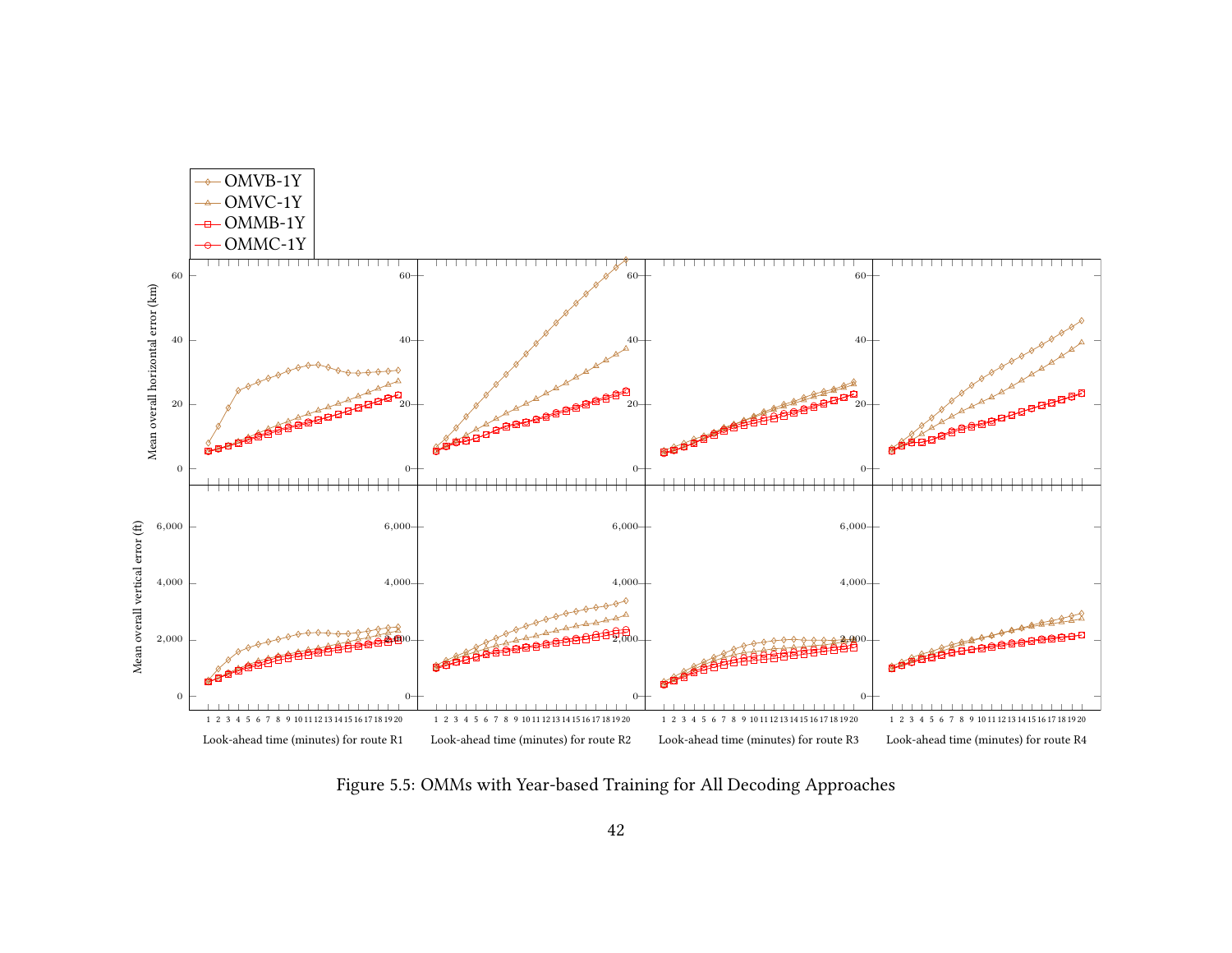

Figure 5.6: HMMs with Month-based Training for All Decoding Approaches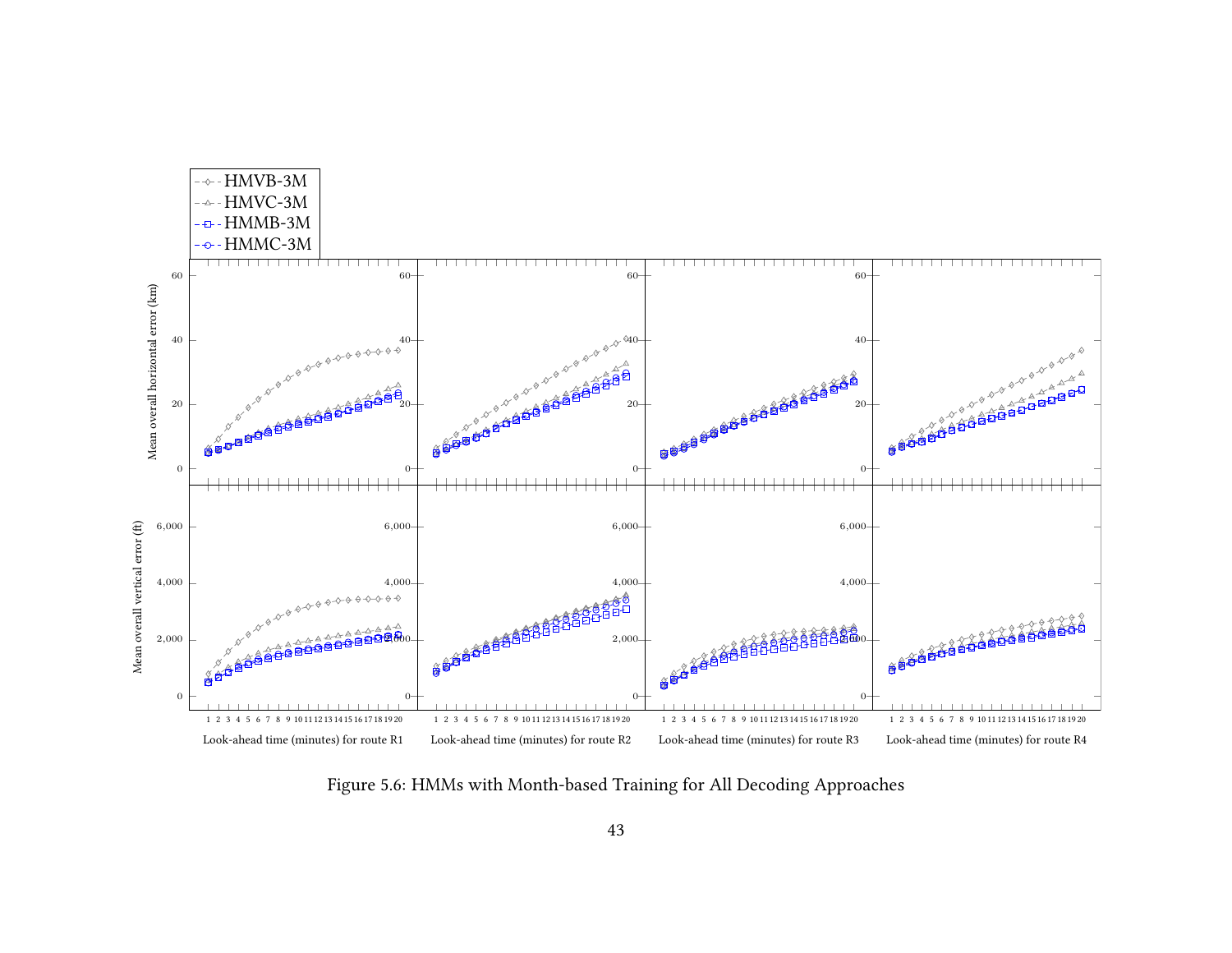

Figure 5.7: HMMs with Year-based Training for All Decoding Approaches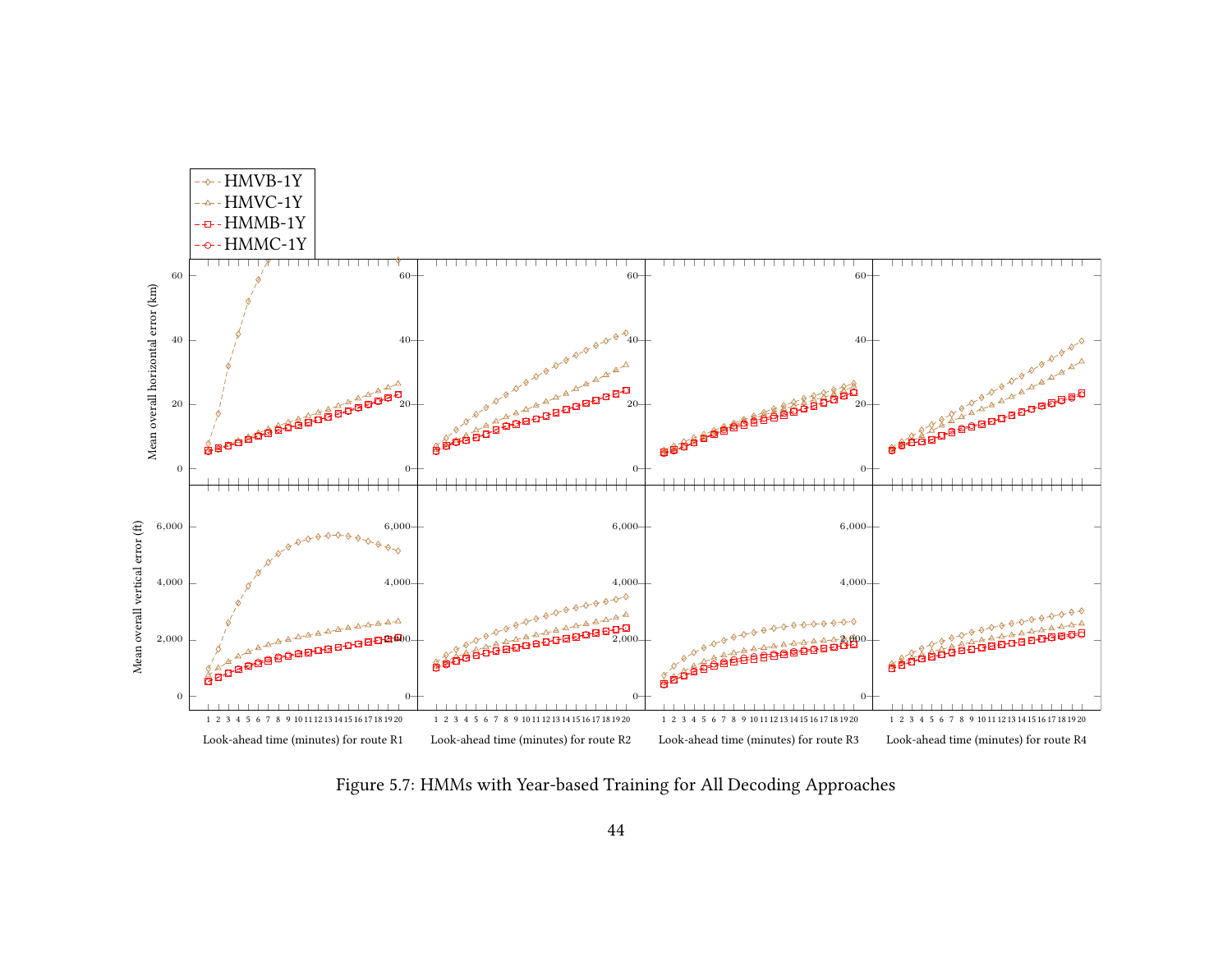## 5.6.2 Best Training Approach: Year-based

Having decided on the Constrained Multi-Timestep decoding approach, we then consider the Markov Model type and training approach. The prediction errors for both Markov Model types and both training approaches are shown in Figure 5.8. The figure shows that regardless of the type of Markov Model, the two models trained with the Year-based approach have lower errors than the two models trained with the Month-based approach, especially for increasing minutes into the future, for routes R2, R3, & R4. This could be attributed to the amount of training data available: the Year-based approach makes use one whole year of training data, while the Month-based approach makes use of three months of training data. It also explain why their performances are closer for route R1 than the other routes: being the largest dataset, R1 provides sufficient training data for the Month-based approach. The conclusion we can draw here is that the Year-based training approach is the best training approach to use.

We are unable to obtain a better prediction accuracy for the HMMs over the OMMs despite the comparatively larger amount of effort spent on designing the HMMs and on pre-processing weather data. As the extra effort put into the HMMs have not resulted in better prediction accuracy over the OMMs, it seems that OMMs are sufficient for Trajectory Prediction for the four flight routes we have used. Nevertheless, this only shows that weather has not been a big factor in influencing the pilot's decision on where to fly for the flight routes we have used, and calls for more experiments to be conducted on other flight routes when data becomes available.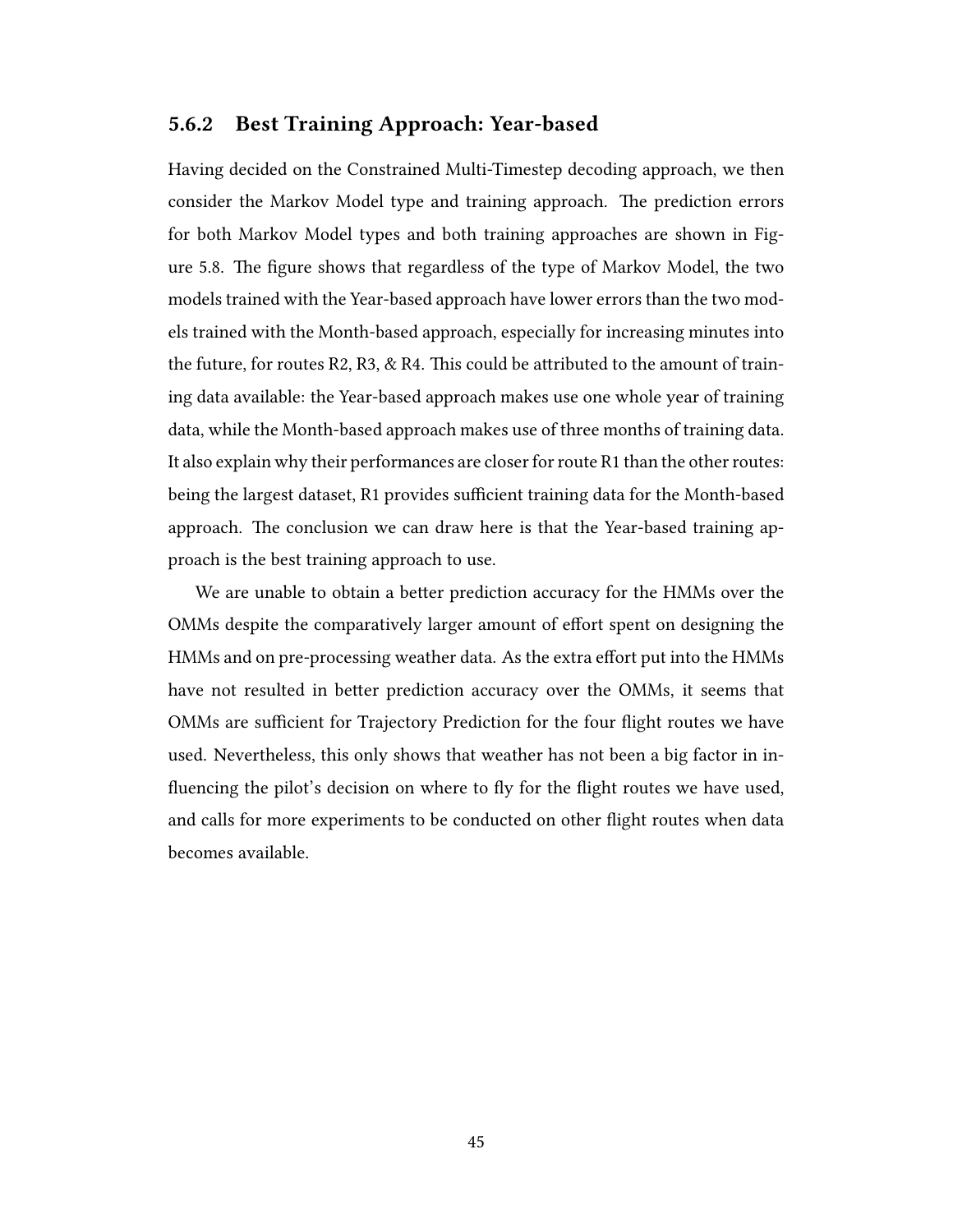

Figure 5.8: OMMs vs. HMMs of the Constrained Multi-Timestep Approach for Both Training Approaches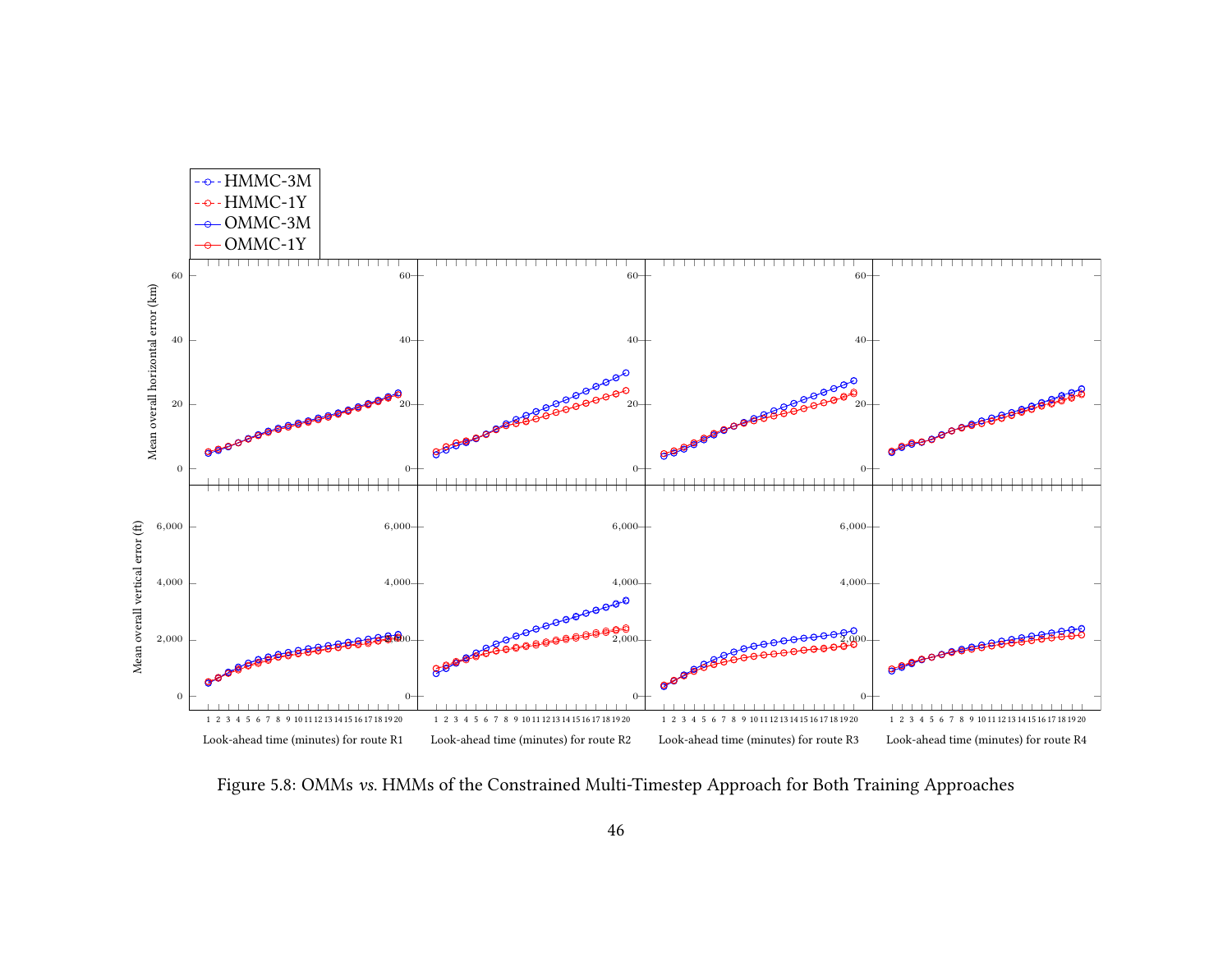# 5.6.3 Comparison with Baseline Models: Markov Models are Effective

Based on the comparisons so far, the best-performing model is the Observed Markov Model with Constrained Multi-Timestep decoding and Year-based training (i.e. OMMC-1Y), which we shall use to understand how well our Markov Models can perform when compared with traditional approaches. The prediction accuracy of this model and of the baseline models (i.e. KBM, MTM-1Y, MTM-3M) are shown in Figure 5.9. It can be seen that model OMMC-1Y is able to make more accurate predictions than the baseline models for both horizontal and vertical dimensions, especially for the  $10<sup>th</sup>$  minute onwards. While the baseline model KBM is able to make highly accurate predictions for up the  $3^{\text{rd}}$  minute, its prediction accuracy drops rapidly with increasing time from prediction due to the increasing uncertainty in kinematics parameters.

The errors for baseline models MTM-1Y  $&$  MTM-3M are generally larger than model OMMC-1Y, with no clear winner among the two training approaches for the MTM. It seems that they are able to perform equally well with the model OMMC-1Y near the look-ahead time of 20 minutes, as seen from their errors converging for the vertical dimension of route R2 and both horizontal and vertical dimensions of route R4. To verify whether this is correct, we study the mean and standard deviation of intra-month errors at the look-ahead time of 20 minutes, as shown in Figures 5.10 & 5.11. Contrary to what we might conclude from looking at Figure 5.9 alone, Figures 5.10  $\&$  5.11 show that the models MTM-1Y  $\&$  MTM-3M have larger standard deviations for intra-month errors than model OMMC-1Y most of the time, which indicate inconsistent performance. This inconsistency is due to the tendency of a MTM model to select the trajectory that represents the shortest and most direct route between the origin and destination airports, resulting in very accurate predictions for the bulk of test trajectories, but extremely bad predictions for some trajectories that take a longer route due to external factors, such as congestion at the destination airport.

We also present the mean and standard deviation of overall errors at the lookahead time of 20 minutes in Figure 5.12. The baseline model KBM has the best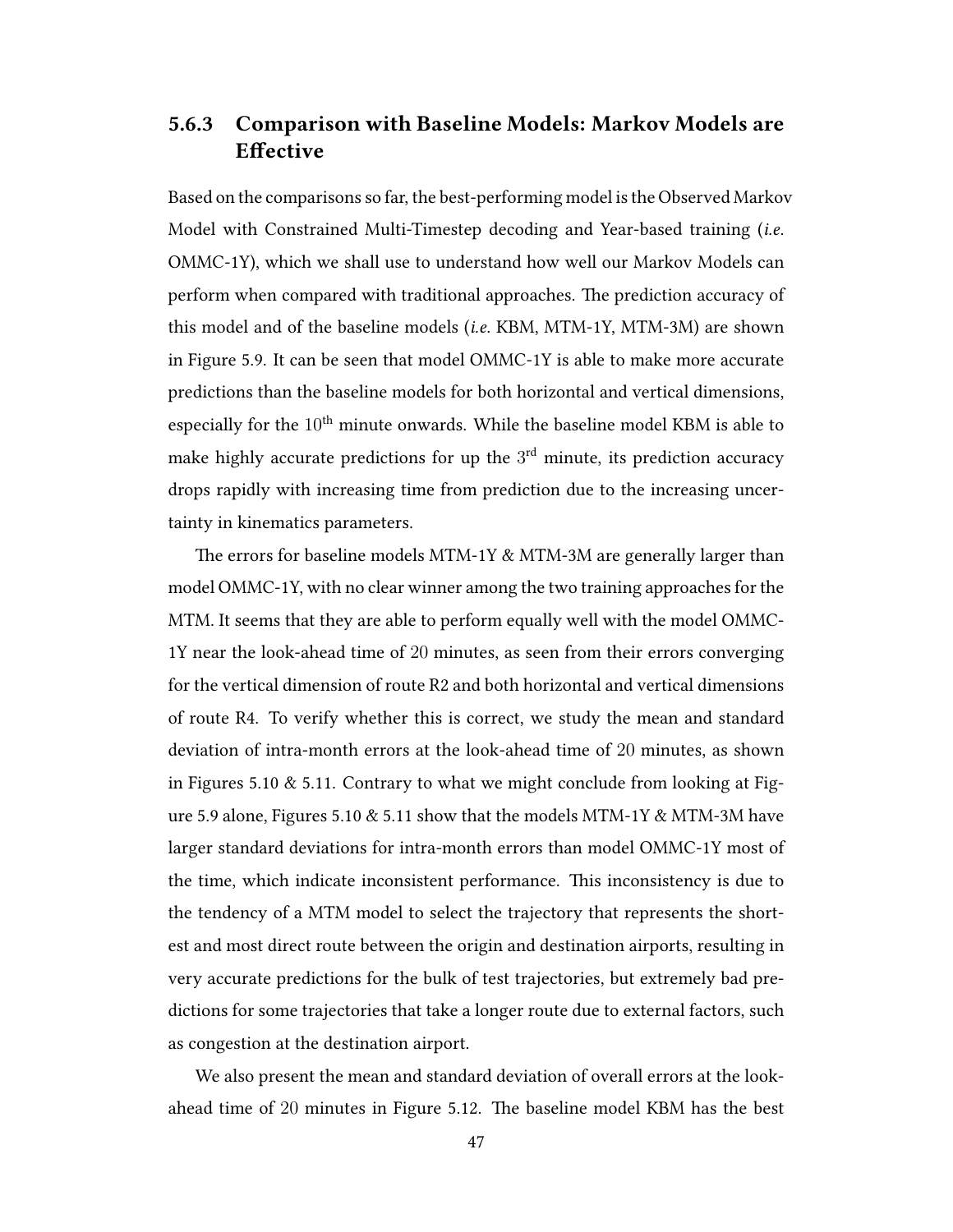performance for route R3 and the worst for route R2, which is because route R3 has the longest mean flight time among all routes, while route R2 has the shortest mean flight time, as seen in Table 5.1. Flights on a longer route spend a larger proportion of the flight time cruising in a straight line towards the destination airport, allowing the KBM to make accurate predictions because there is little change in speed of the flight trajectory for these large portions of the flights. The baseline models MTM-1Y & MTM-3M have the best performance for route R4 compared to other routes, as seen from the low means and low standard deviations of both horizontal and vertical errors for route R4. This is due to route R4 having the smallest set of trajectories among all routes, as seen in Table 5.1, and thus having less variability among trajectories compared to other routes, as having more varied trajectories causes a MTM model to be unable to make accurate predictions. The model OMMC-1Y, on the contrary, is able to perform well on all flight routes, especially when a large amount of training data is available.

We can thus conclude that our proposed model OMMC-1Y outperforms, in general, the baseline models significantly, except when making predictions for up to the first few minutes, for which the KBM approach seems more appropriate. A KBM approach, however, is in general not appropriate for look-ahead times larger than a few minutes, giving predictions with rapidly increasing errors as the look-ahead time increases, even though the average prediction accuracy of KBM improves with increasing mean flight time because longer flights cruise for a longer time on a straight trajectory with more or less constant speed. The MTM approach also performs overall significantly worse than our proposed model, and is typically even outperformed by the KBM approach for up to intermediate lookahead times. It is clear that the larger the training set, the better the performance of our proposed Markov Model approach, and we therefore expect that the performance gap between our proposed model and the baseline models to increase as more and more historical flight data becomes available.

As demonstrated for the look-ahead time of 20 minutes for route R1, which has the largest dataset available for training, our proposed model OMMC-1Y achieved a mean overall horizontal error of 23.0 km and mean overall vertical error of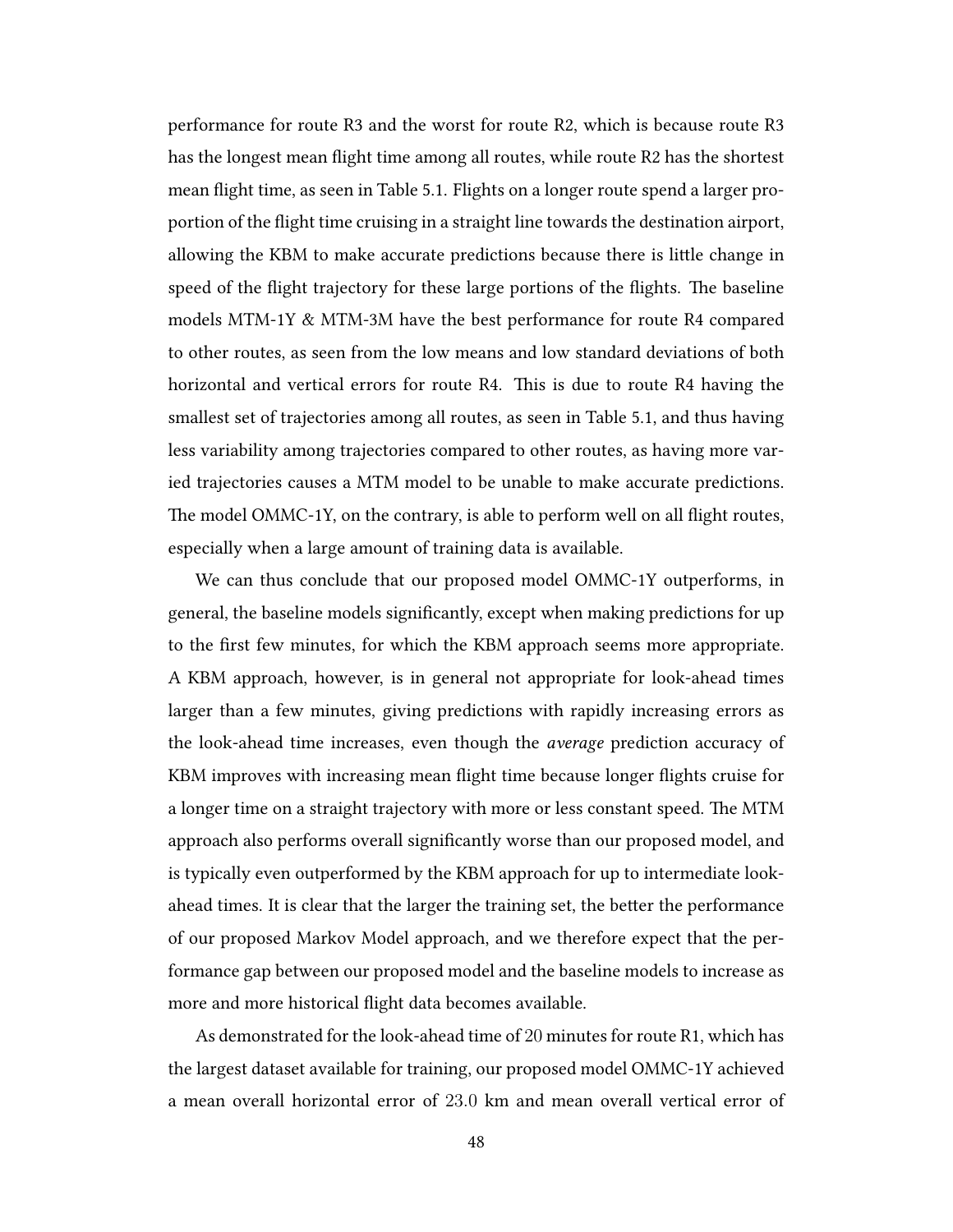2060 ft. In the horizontal dimension, the error of  $23.0 \text{ km}$  is approximately  $1.70$ times of a grid cube away (having width of 13.545 km), but is small when compared to an aircraft being able to travel 219 km in most cases (i.e. median) and 264 km in extreme cases (i.e.  $90<sup>th</sup>$  percentile) within 20 minutes. Looking at the vertical dimension, the error of  $2060$  ft is approximately  $1.03$  times of a vertical interval away (having a separation of 2000 ft), but is small when compared to an aircraft being able to ascend or descend  $15500$  ft in most cases (*i.e.* median) and 26800 ft in extreme cases (*i.e.* 90<sup>th</sup> percentile) within 20 minutes. The errors represent an improvement of 24.6% in horizontal error and 34.2% in vertical error for route R1 over MTM-3M, the best-performing baseline model.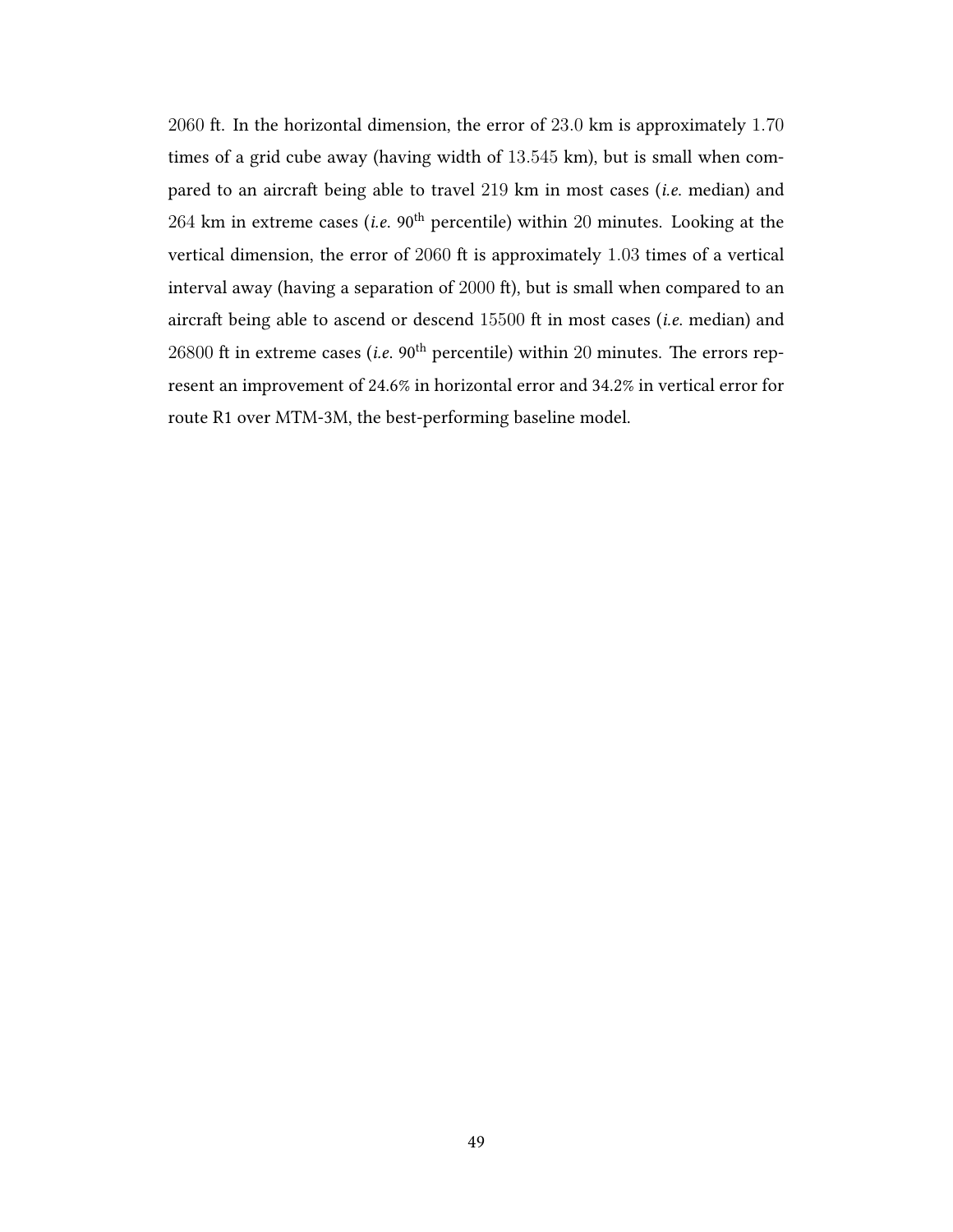

Figure 5.9: The Best-Performing Model vs. the Baseline Models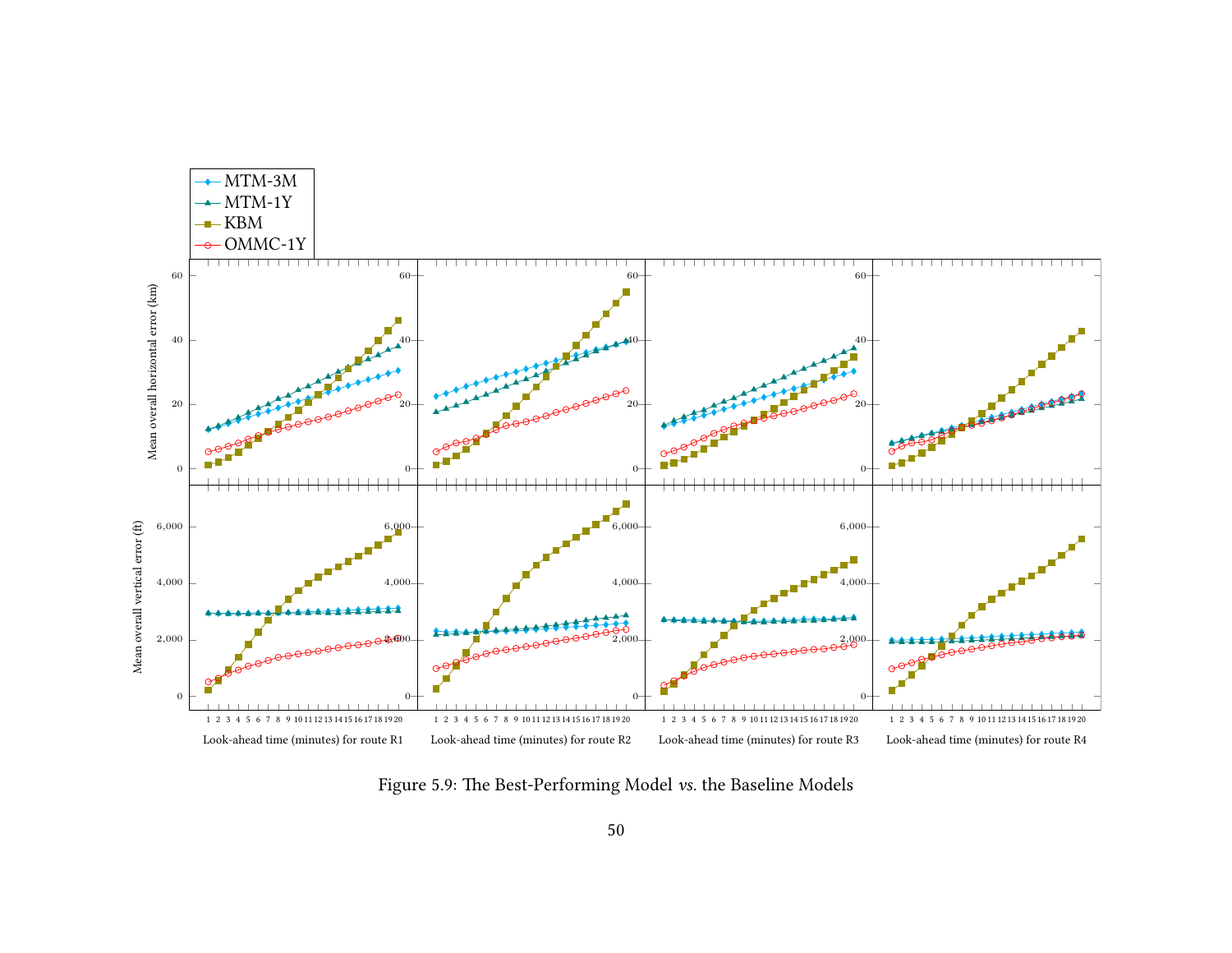

Figure 5.10: Mean and standard deviation of intra-month horizontal error at look-ahead time of 20 minutes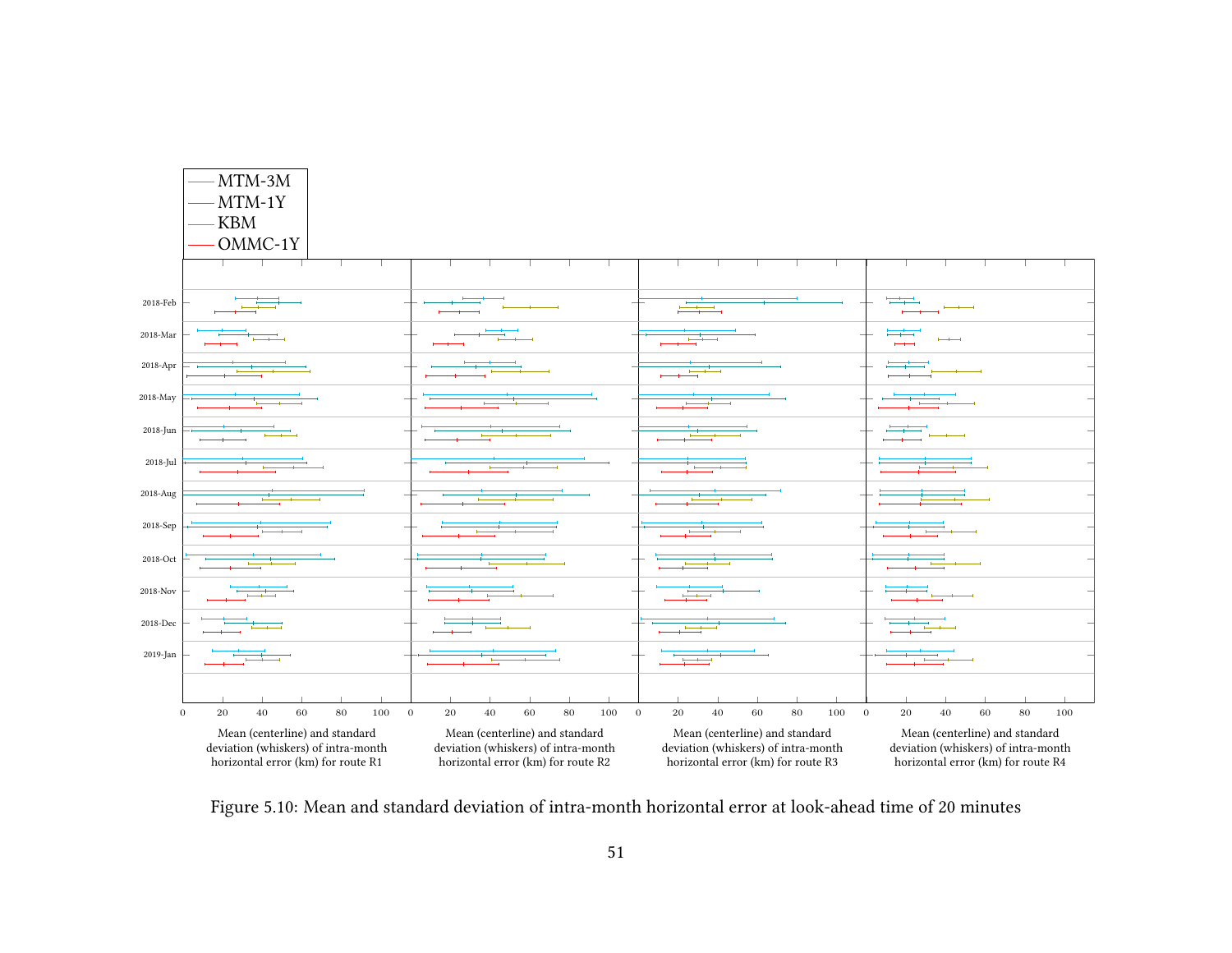

Figure 5.11: Mean and standard deviation of intra-month vertical error at look-ahead time of 20 minutes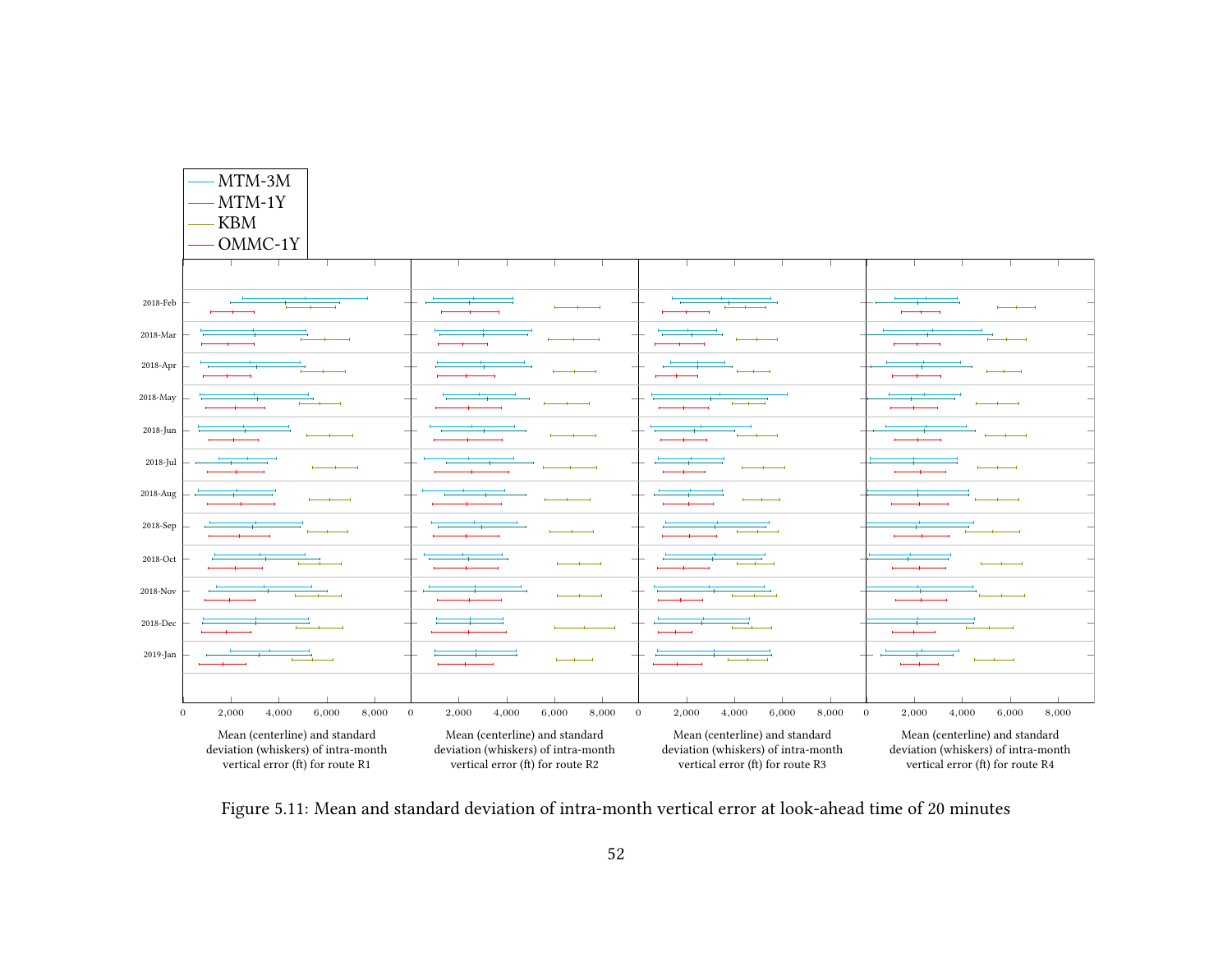

Figure 5.12: Mean and standard deviation of overall horizontal and vertical errors at look-ahead time of 20 minutes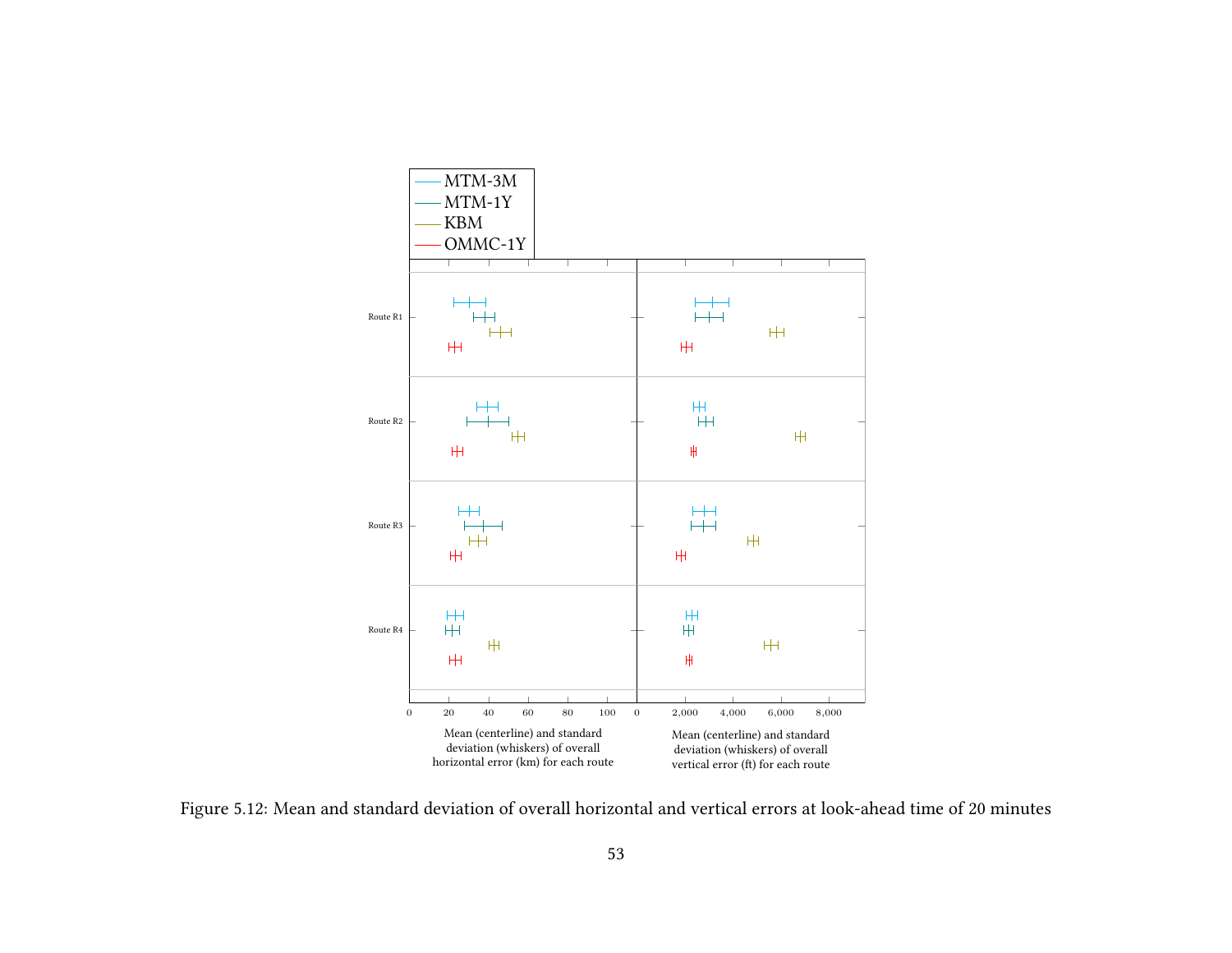# 5.7 Using Different Weather Bin Intervals

One conclusion we have drawn from the previous section is that the HMMs we have presented were unable to make more accurate predictions that their OMM equivalents. This prompted us to re-think our approach for incorporating weather information, and in particular, the way we have discretized weather vectors. The conjecture that we based our decision on is that even though a flight plan has been filed before the actual flight takes place, there are sometimes unexpected changes in local weather that warrant a change in the flight path. Because of this, it is important that we discretize weather vectors representing extreme weather conditions into different bin vectors from those representing common weather conditions. We perform additional experiments by using the 2<sup>nd</sup> and 3<sup>rd</sup> standard deviations from the mean in determining the bin 'split', and compare them with that using the  $1<sup>st</sup>$  standard deviation in Table 5.2, and with the OMM equivalents. Based on the four decoding approaches and two training approaches, we have a total of eight comparisons, as shown in Figures 5.13 to 5.20, where a particular HMM (e.g. HMVB-3M) is compared with its OMM equivalent (e.g. OMVB-3M) and the additional HMM models (e.g. H2VB-3M and H3VB-3M, representing models having the bin 'split' at the  $2<sup>nd</sup>$  and  $3<sup>rd</sup>$  standard deviations, respectively).

From Figures 5.13 & 5.14, it seems that for the Viterbi approach, the HMM models achieved mixed results, but all three HMM models performed worse than the OMM model on route R1, the largest dataset among the four routes. As for each of the other six, Figures 5.15, 5.16, 5.17, 5.18, 5.19, & 5.20, the four models being compared in each figure have almost the same prediction accuracies. In particular, for the Constrained Multi-Timestep approach in Figures 5.19 & 5.20, the four models are almost non-distinguishable from one another. This shows the effectiveness of using multi-timestep transition probabilities in the Markov Model, as it is able to limit the number of states being considered at each minute to only those that have occurred in historical trajectories. Given how effective this approach has been, we were unable to improve the prediction accuracy further by incorporating local weather information through the use of HMMs.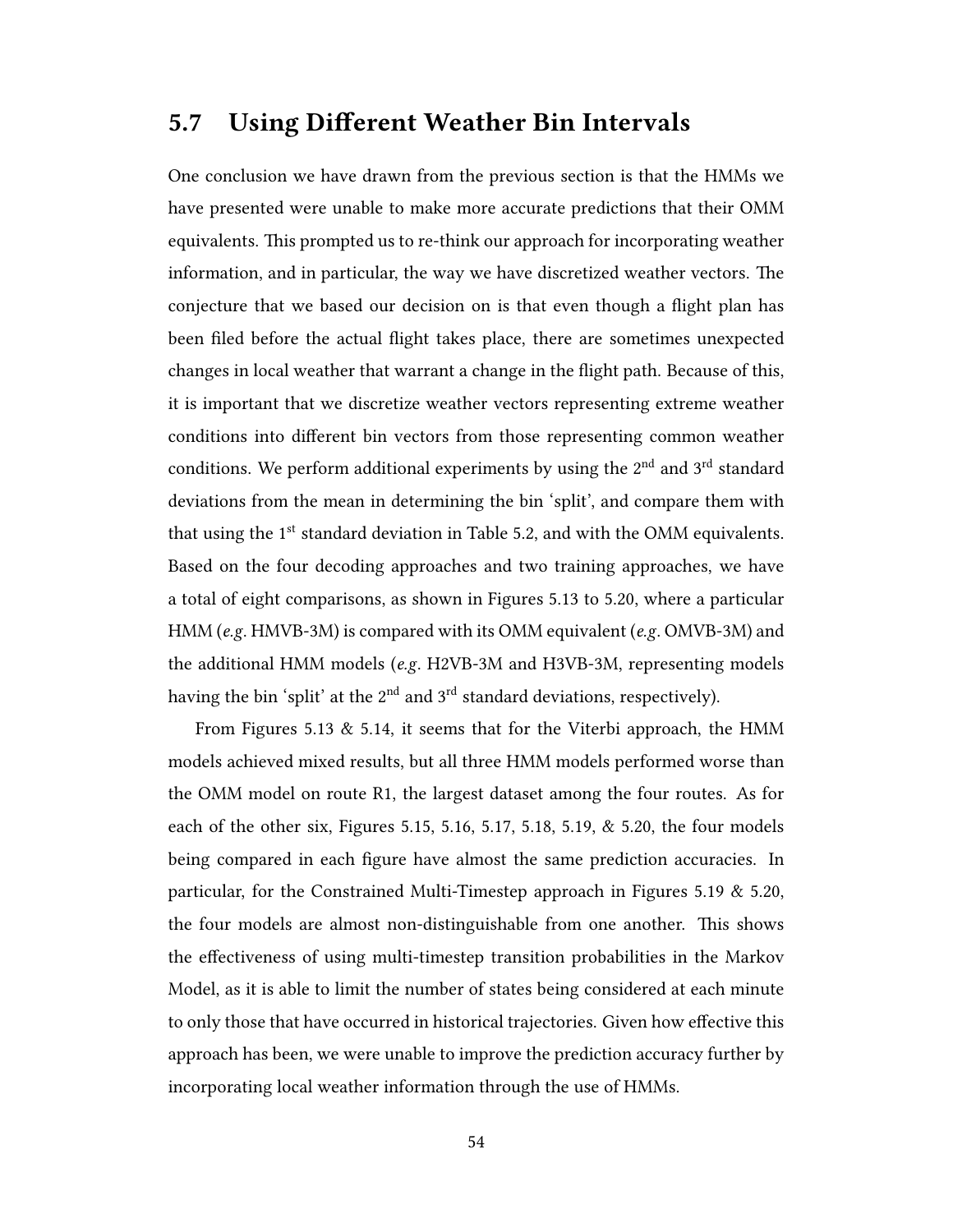

Figure 5.13: OMM vs. HMMs of Different Bin Splits of the Viterbi Approach with Month-based Training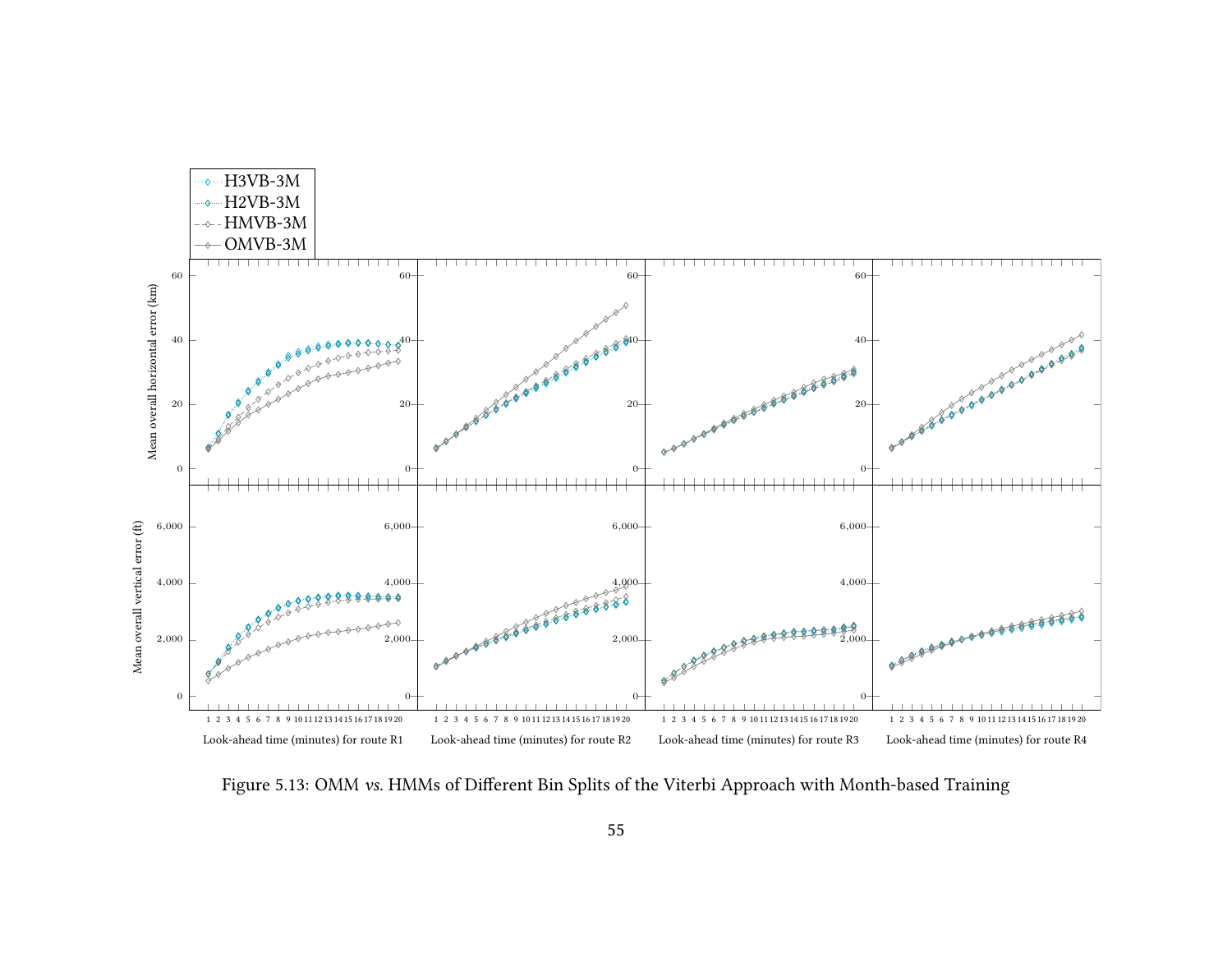

Figure 5.14: OMM vs. HMMs of Different Bin Splits of the Viterbi Approach with Year-based Training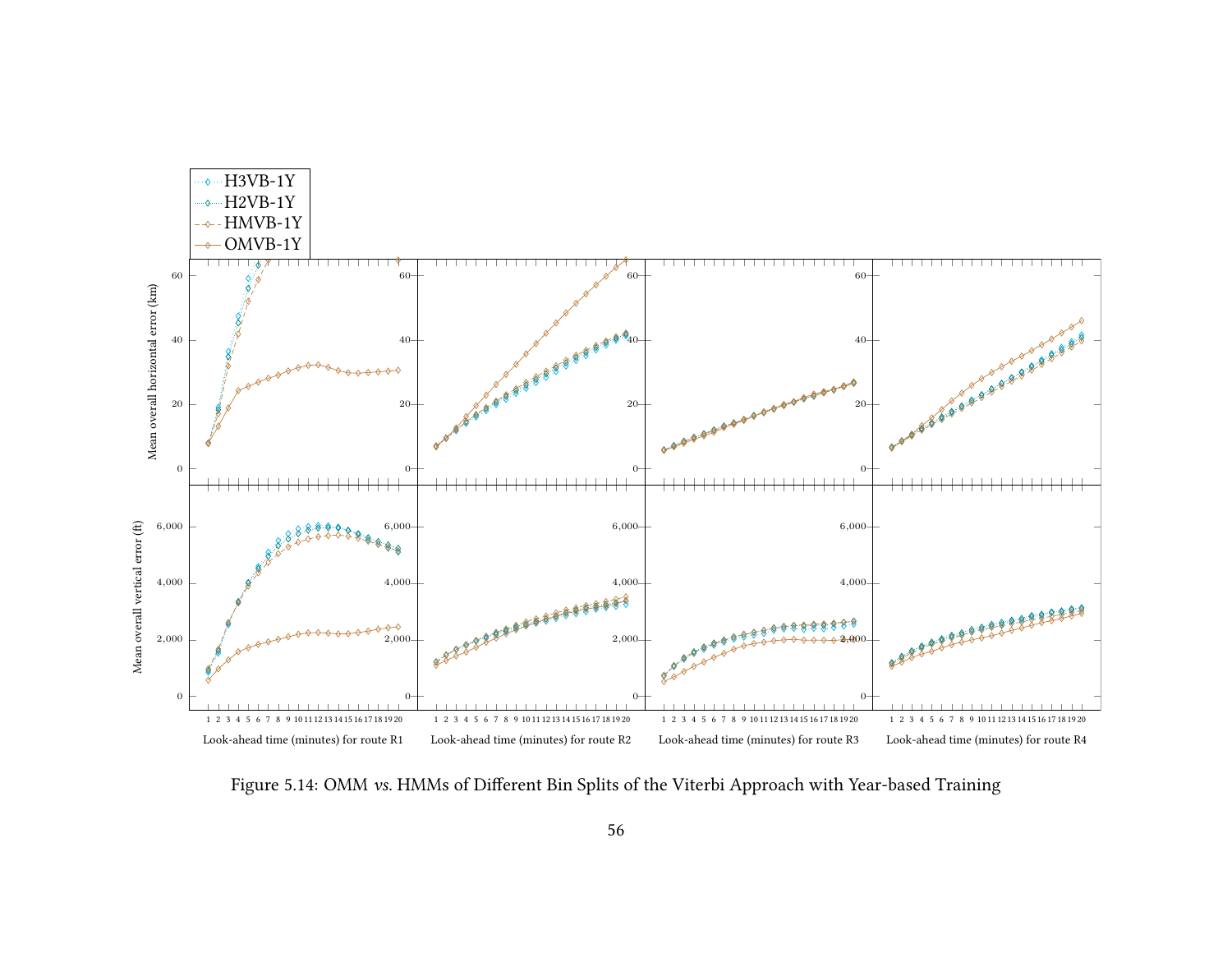

Figure 5.15: OMM vs. HMMs of Different Bin Splits of the Constrained Viterbi Approach with Month-based Training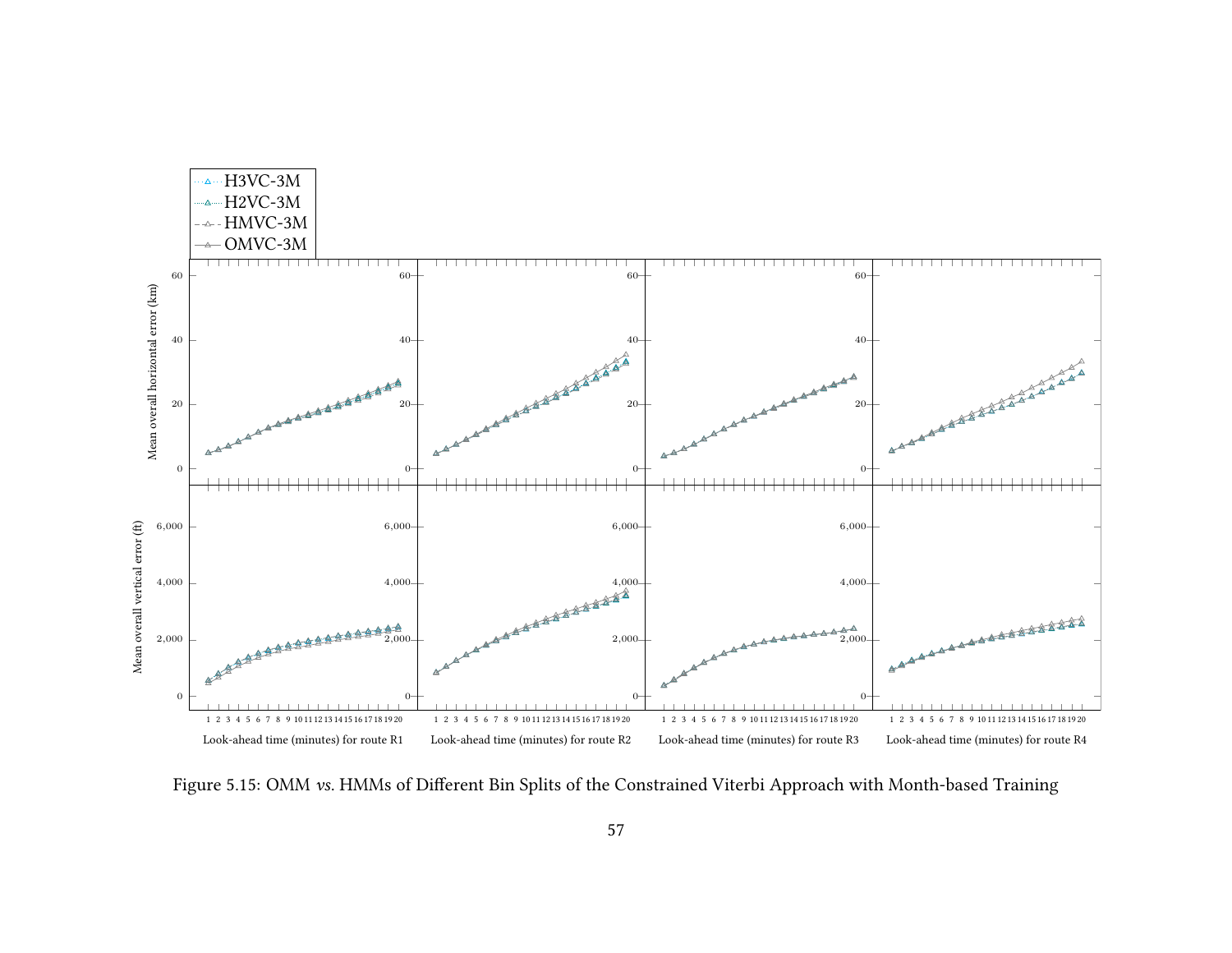

Figure 5.16: OMM vs. HMMs of Different Bin Splits of the Constrained Viterbi Approach with Year-based Training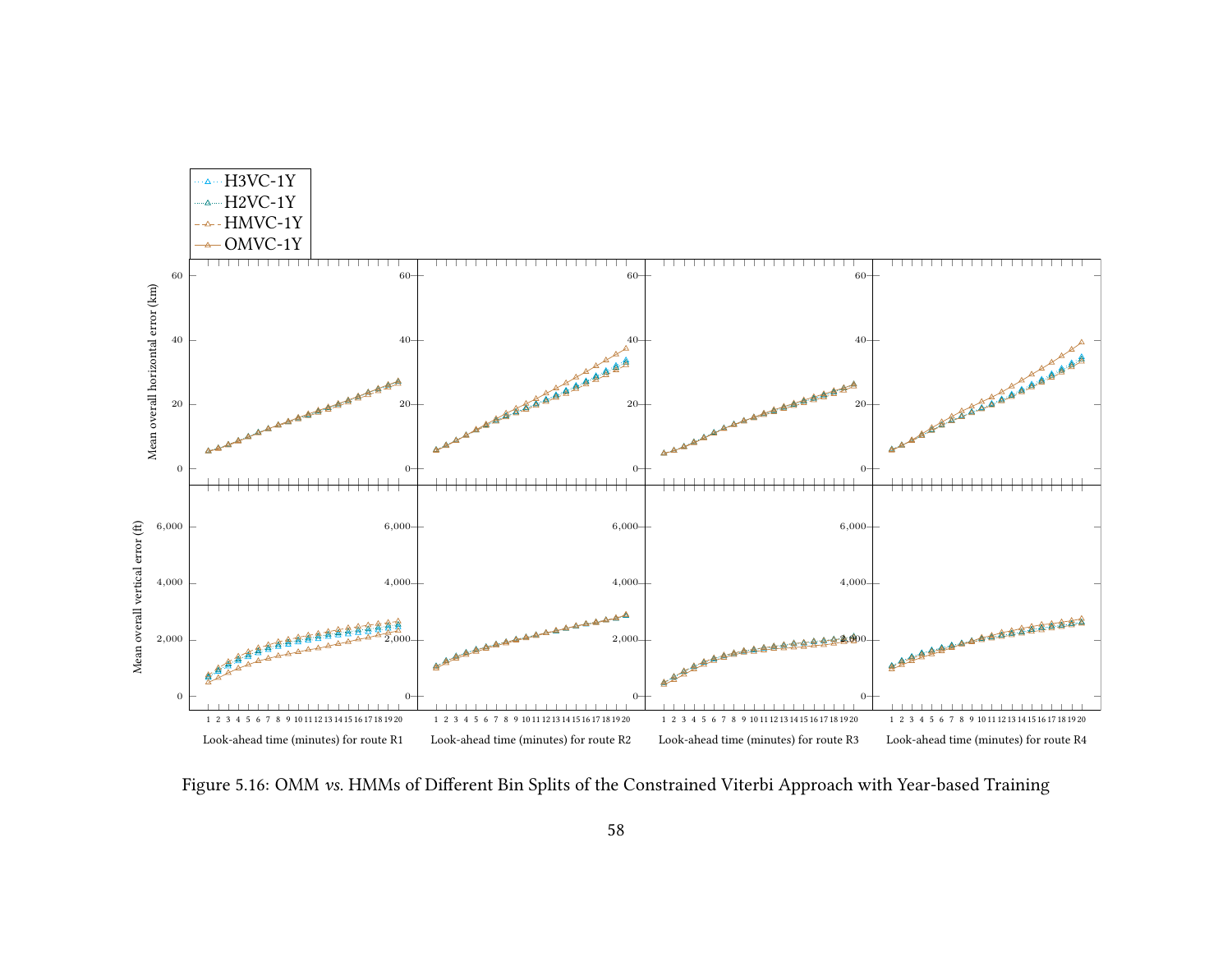

Figure 5.17: OMM vs. HMMs of Different Bin Splits of the Multi-Timestep Approach with Month-based Training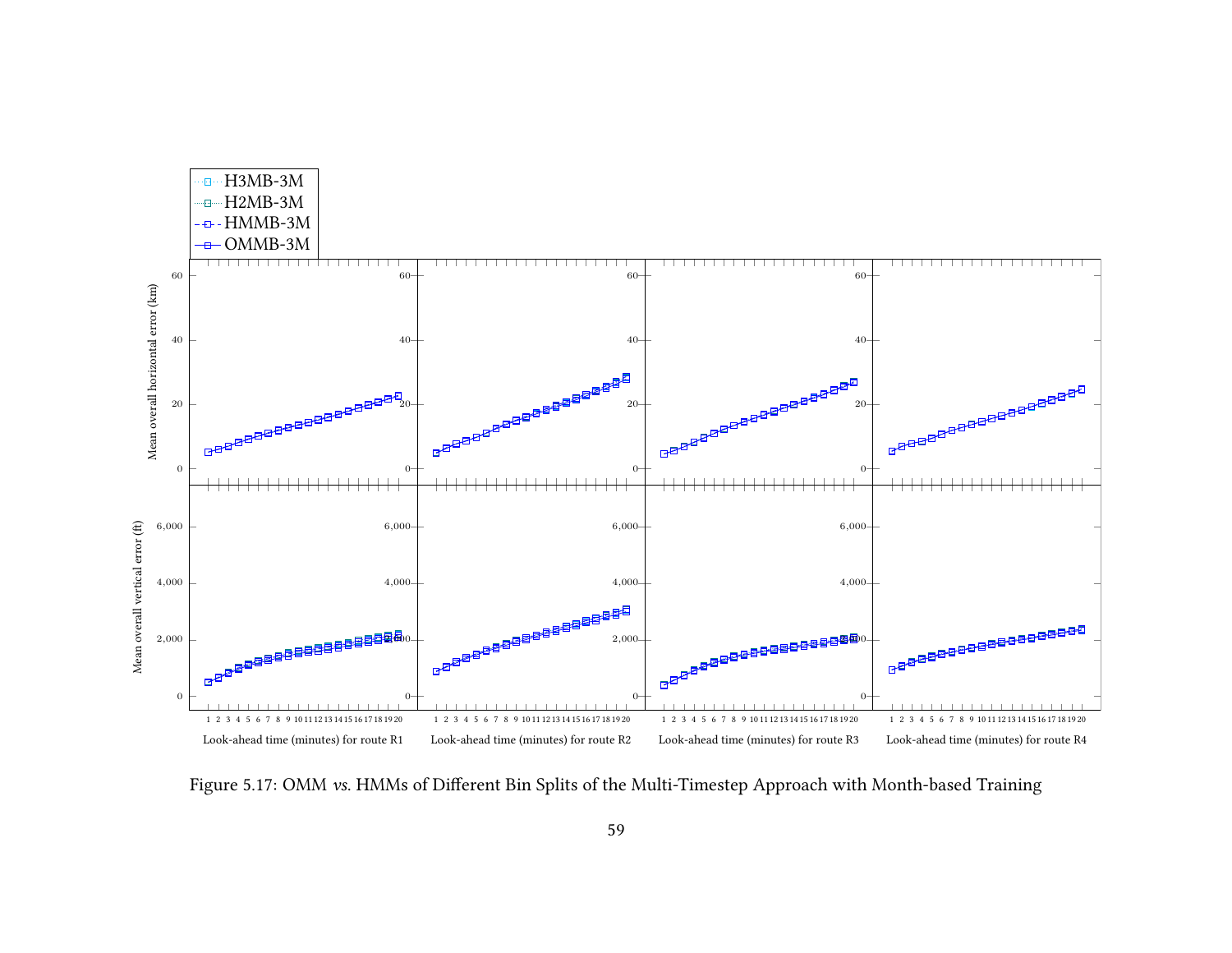

Figure 5.18: OMM vs. HMMs of Different Bin Splits of the Multi-Timestep Approach with Year-based Training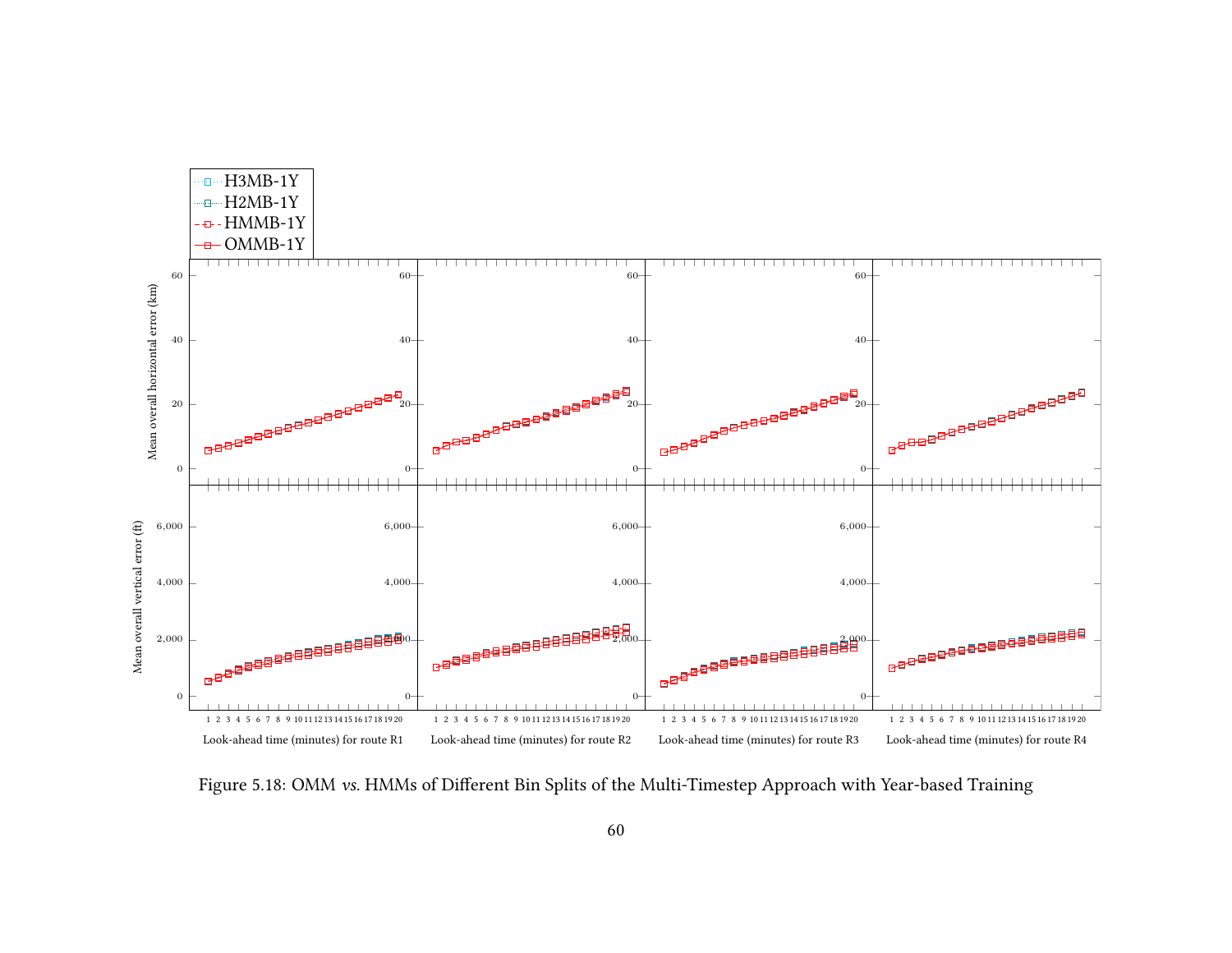

Figure 5.19: OMM vs. HMMs of Different Bin Splits of the Constrained Multi-Timestep Approach with Month-based Training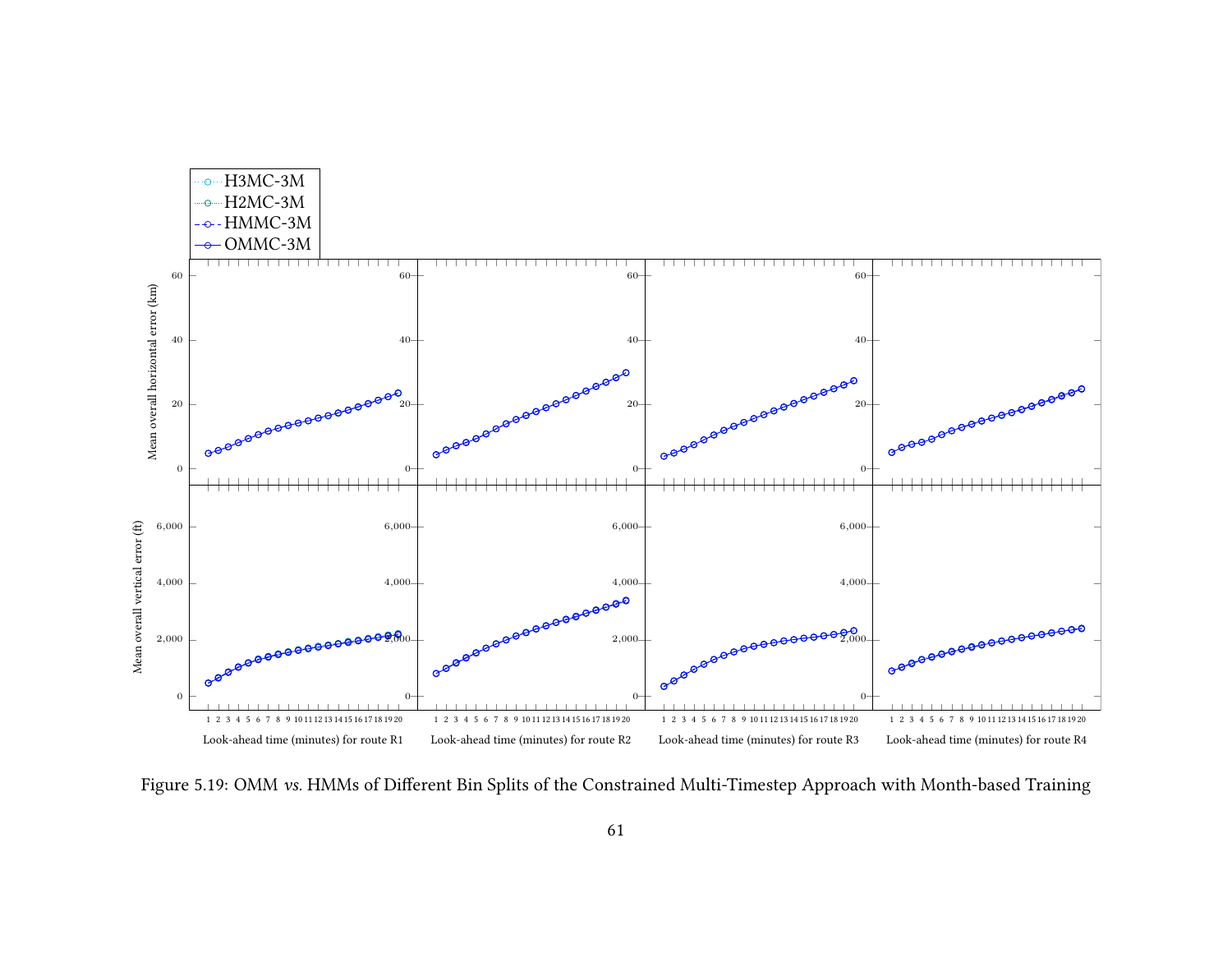

Figure 5.20: OMM vs. HMMs of Different Bin Splits of the Constrained Multi-Timestep Approach with Year-based Training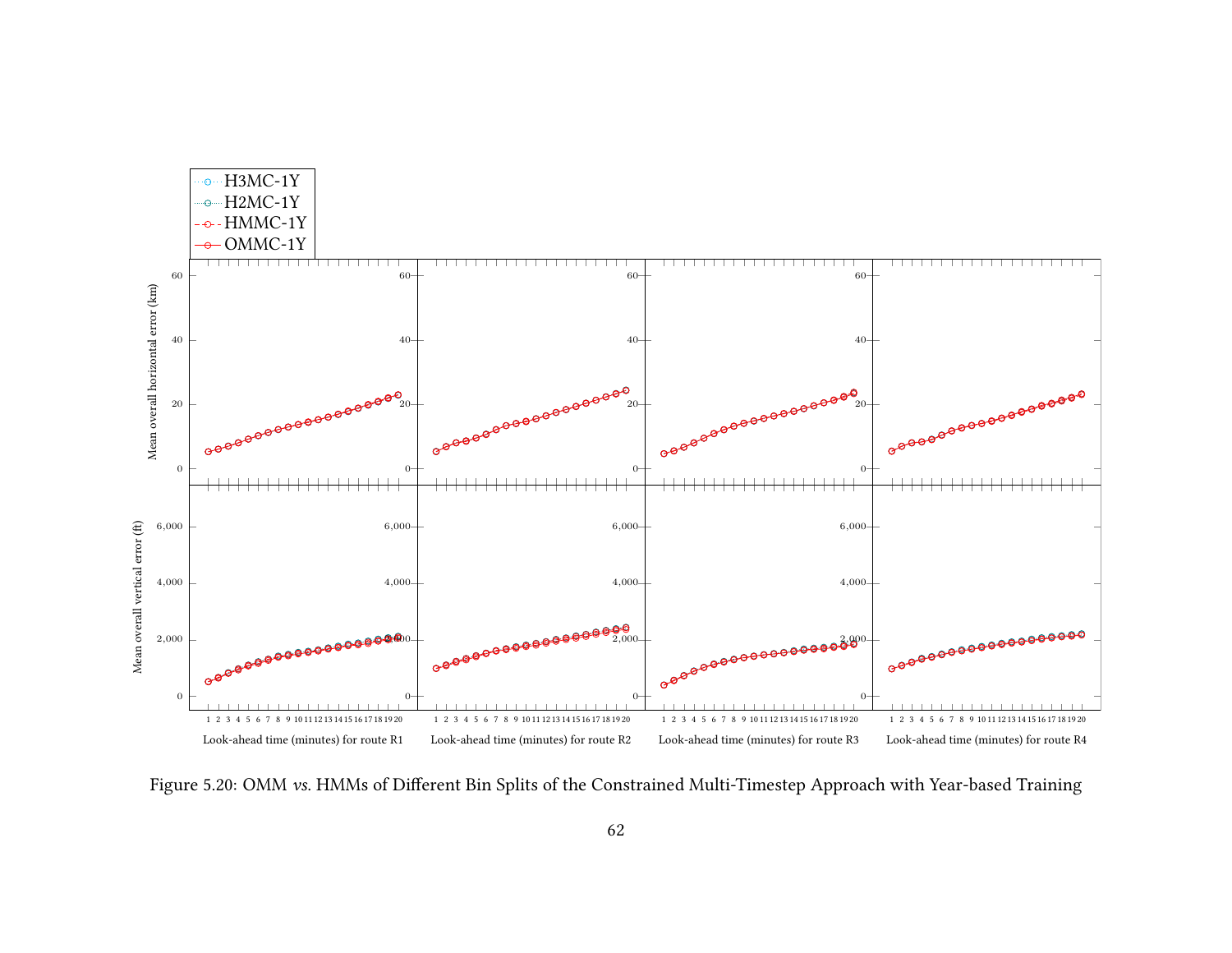## 5.8 Reducing Unsuccessful Predictions

Our proposed Markov Models are unable to make predictions for some test positions, and we deal with such cases by falling back on the KBM model to make predictions so that a fair comparison can be made across all proposed and baseline models. Specifically, this happens when given a test position  $\mathit{pos}_{_{t s_{now}}}$  that maps to start state  $q_{ts_{now}}$ , a Markov Model might have a zero transition probability out of the start state  $q_{ts_{now}} = s_i \in S$  for a particular timestep t, i.e.  $\sum_{s_j \in S} a_t(q_{ts_{now}}, s_j) =$  $\sum_{s_j \in S} a_t(s_i,s_j) = 0.$  This happens when none of the historical trajectories in the training set has ever flown into grid cube  $\mathit{gc}_i$  corresponding to state  $s_i$ , resulting in  $a_t(s_i,s_j)=0$  when Equation 4.1 is applied (actually it results in an error because the denominator is zero, but because such cases occurs very often, for practical purposes they are ignored by assuming zero probability). When we analyze the Constrained Multi-Timestep models (i.e. models based on the best decoding approach), we found that there is a large number of such occurrences, which we call unsuccessful predictions, as shown in Table 5.3. They happen because of the strict constaints imposed by Equation 4.6 requiring non-zero transition probabilities for all timesteps  $t \in [1, L]$  out of the start state, and requiring the states for each minute to have non-zero 1-minute transition probabilities into states for the next minute.

To mitigate this problem, we tried to do the following for unsuccessful predictions:

- We run the prediction again, this time replacing the start state with a set of states formed by the neighbours of the start state, where we define two states to be neighbours when their corresponding grid cube indices in our 3-dimensional reference grid have a difference of 1 or less along all 3 dimensions. Thus, each state has  $3^3 = 27$  neighbouring states, including itself, and we use  $\Gamma(s_i)$  to denote the set of states that are neighbours of state  $s_i.$
- We replace the initialization clause of the Viterbi algorithm with Equation 5.1, such that in the first minute into the future, we assign a Viterbi probability to each state by taking the maximum of the 1-minute transition probabilities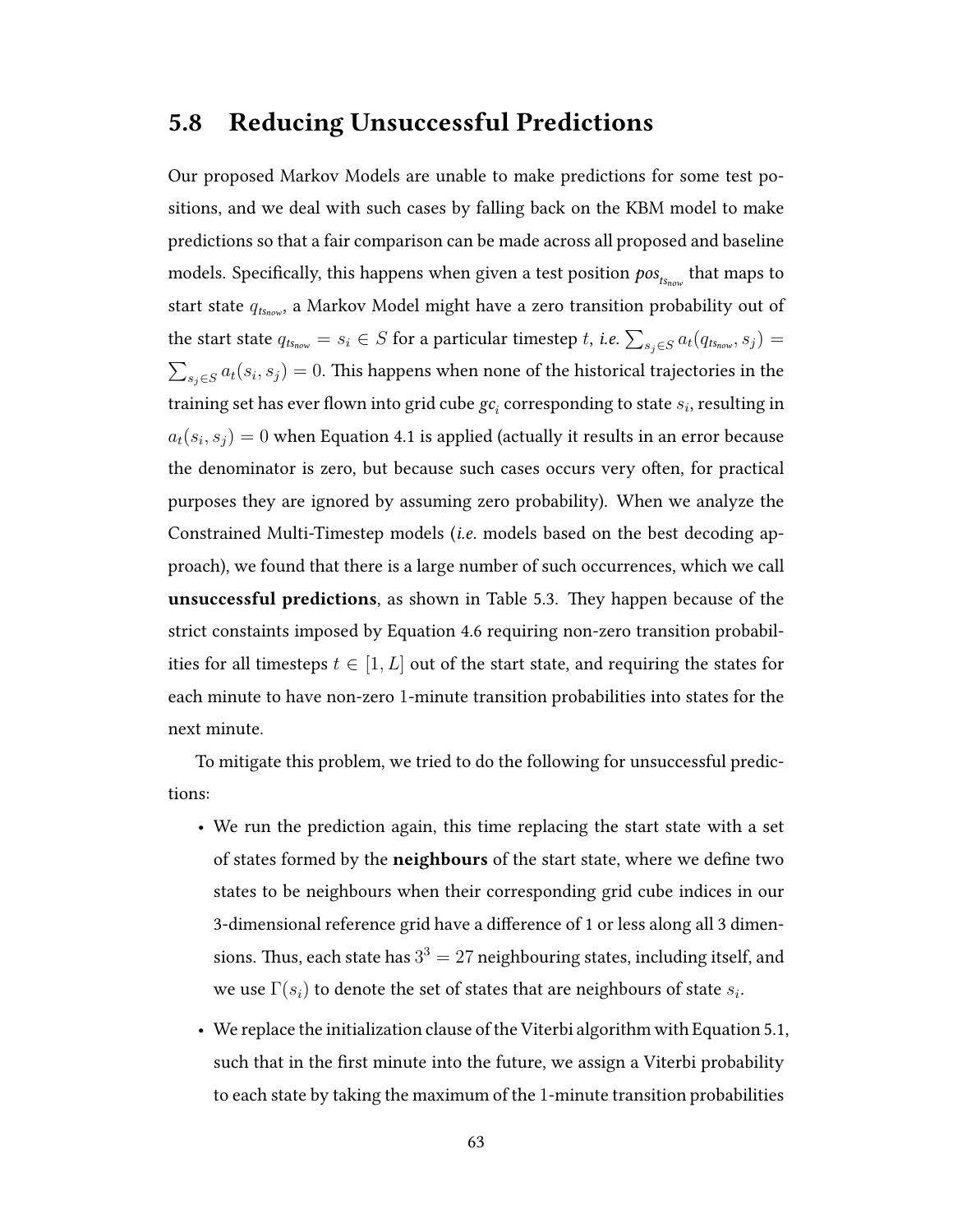from all neighbouring states of the start state.

• We do the same for the recursion clause in Equation 4.6 (for the Hidden Markov Model based on the Constrained Multi-Timestep Approach), replacing it with Equation 5.2.

$$
vt_1(s_j) = b(s_j, o_{j,t}) \times \max_{s_l \in \Gamma(q_{ts_{now}})} (a_1(s_l, s_j)), \forall s_j \in S.
$$
 (5.1)

$$
vt_t(s_j) = b(s_j, o_{j,t}) \times \max_{s_t \in \Gamma(q_{\text{lsnow}})} \left( a_t(s_t, s_j) \right) \times \max_{s_i \in S} \left( vt_{t-1}(s_i) \times sgn\big(a_1(s_i, s_j)\big) \right),
$$
  

$$
\forall s_j \in S, \forall t \in [2, L].
$$
\n(5.2)

As a result of this change (which we call **start state expansion**), we were able to greatly reduce the number of unsuccesful predictions, as shown in Table 5.3, such that the best performing model, OMMC-1Y, only has 10% of predictions being unsuccessful for route R3, and 3.8% or less for the other routes R1, R2, & R3.

We also examined the prediction accuracy resulting from this change, as shown in Figures 5.21  $\&$  5.22, where the code of a model that has gone through start state expansion is appended with a '+' suffix, *i.e.* the modified version of OMMC-1Y is OMMC-1Y+. From the figures, it is obvious that the prediction accuracy of the models has been improved for larger look-ahead times, though prediction accuracy for the first few minutes has dropped due to the uncertainty introduced through start state expansion. The models with a Month-based training approach have seen the greatest improvement, because they have had the largest proportions of unsucessful predictions being reduced (by as much as 20% for Route R3). Also, the prediction accuracy for Route R1 has had the least improvement. This is because Route R1 is the largest dataset, and already has a sufficient amount of training data available even when the Month-based training approach is used. Based on these findings, we believe that this is a reasonable approach in handling unsuccessful predictions by the proposed Markov Models, and is worth exploring further in future experiments.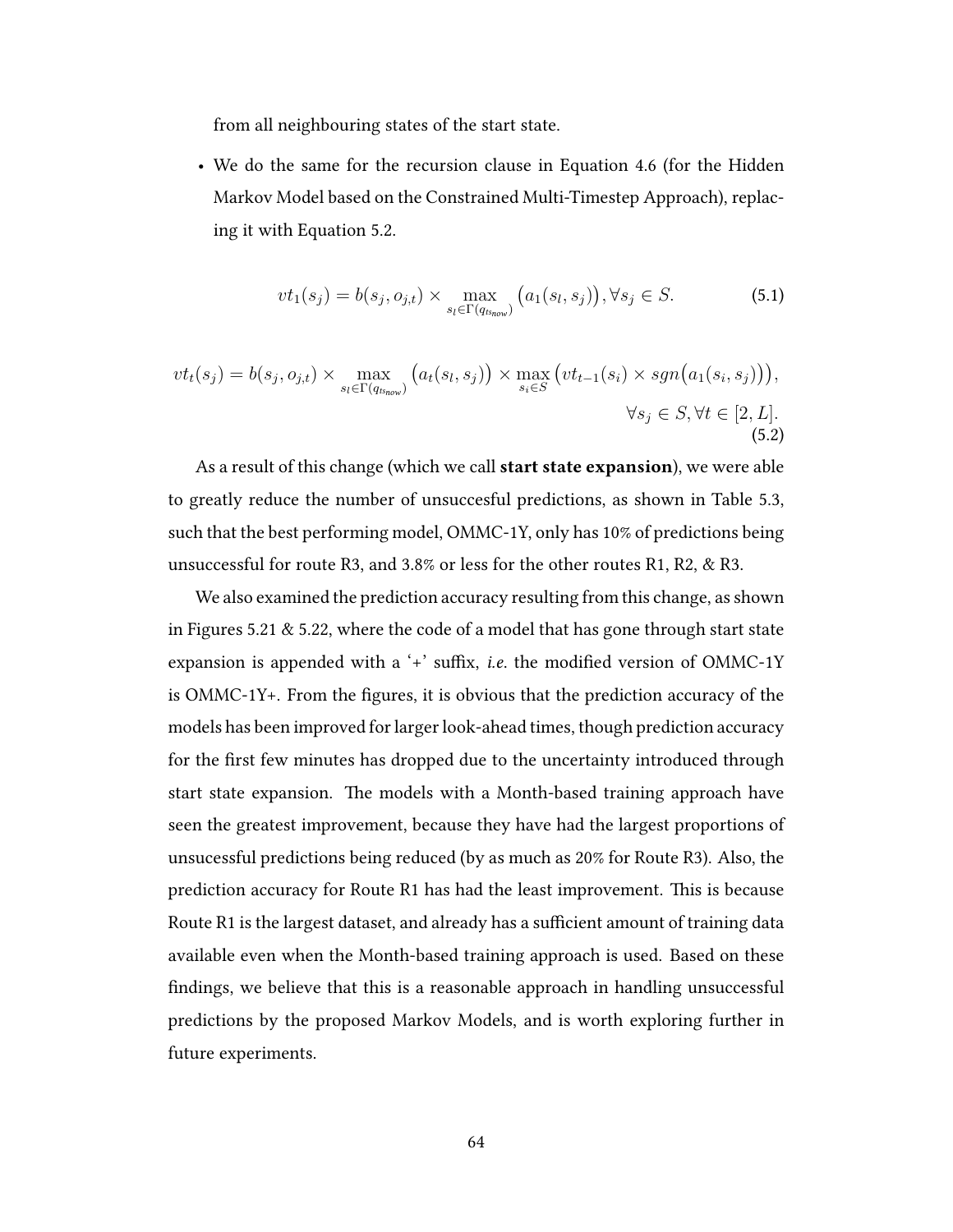Table 5.3: Number of unsuccessful predictions before and after the change

| Model                                             | Number of predictions  | Number of predictions |  |  |  |
|---------------------------------------------------|------------------------|-----------------------|--|--|--|
|                                                   | by KBM (before change) | by KBM (after change) |  |  |  |
| Total number of predictions for Route R1: 514,116 |                        |                       |  |  |  |
| OMMC-3M / HMMC-3M                                 | 120,200 (23.4%)        | 37,501 (7.3%)         |  |  |  |
| OMMC-1Y / HMMC-1Y                                 | 69,166 (13.5%)         | 11,803 (2.3%)         |  |  |  |
| Total number of predictions for Route R2: 223,055 |                        |                       |  |  |  |
| OMMC-3M / HMMC-3M                                 | 75,631 (33.9%)         | 33,214 (14.9%)        |  |  |  |
| OMMC-1Y / HMMC-1Y                                 | 39,389 (17.7%)         | 5,353 (2.4%)          |  |  |  |
| Total number of predictions for Route R3: 271,291 |                        |                       |  |  |  |
| OMMC-3M / HMMC-3M                                 | 105,815 (39.0%)        | 51,503 (19.0%)        |  |  |  |
| OMMC-1Y / HMMC-1Y                                 | 61,681 (22.7%)         | 27,001 (10.0%)        |  |  |  |
| Total number of predictions for Route R4: 132,047 |                        |                       |  |  |  |
| OMMC-3M / HMMC-3M                                 | 32,618 (24.7%)         | 13,785 (10.4%)        |  |  |  |
| OMMC-1Y / HMMC-1Y                                 | 22,295 (16.9%)         | 5,041 (3.8%)          |  |  |  |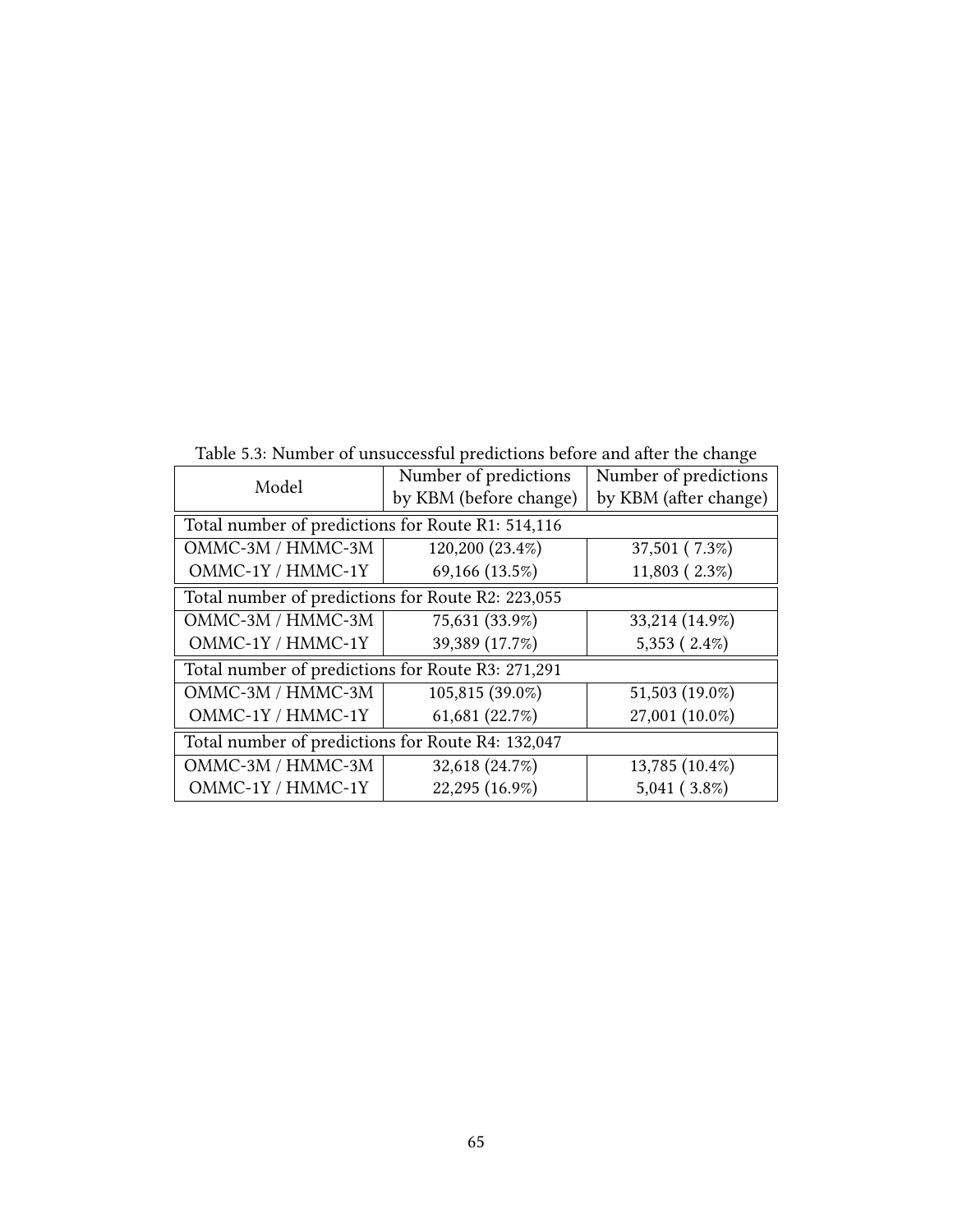

Figure 5.21: OMM vs. OMM+ of the Constrained Multi-Timestep Approach for Both Training Approaches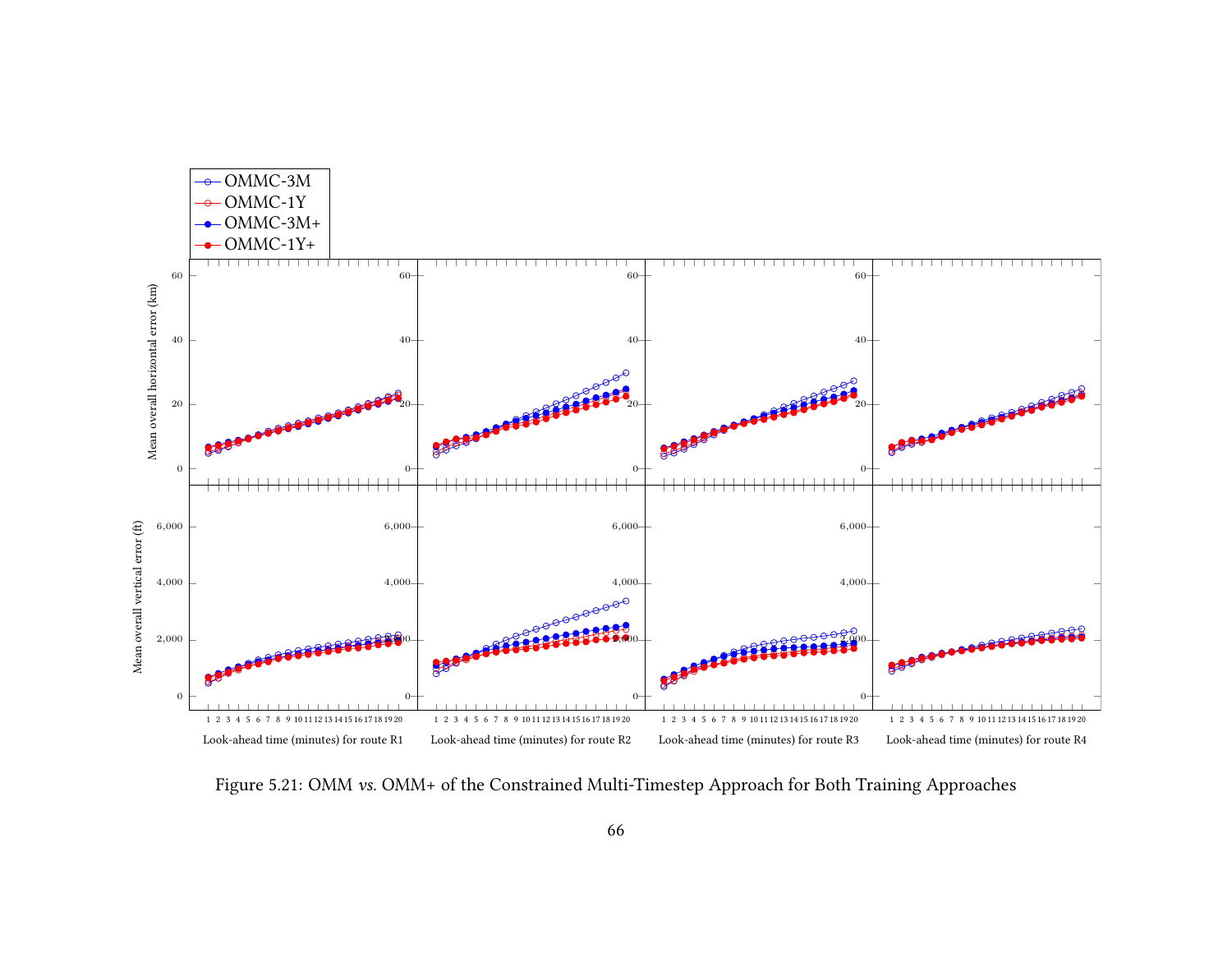

Figure 5.22: HMM vs. HMM+ of the Constrained Multi-Timestep Approach for Both Training Approaches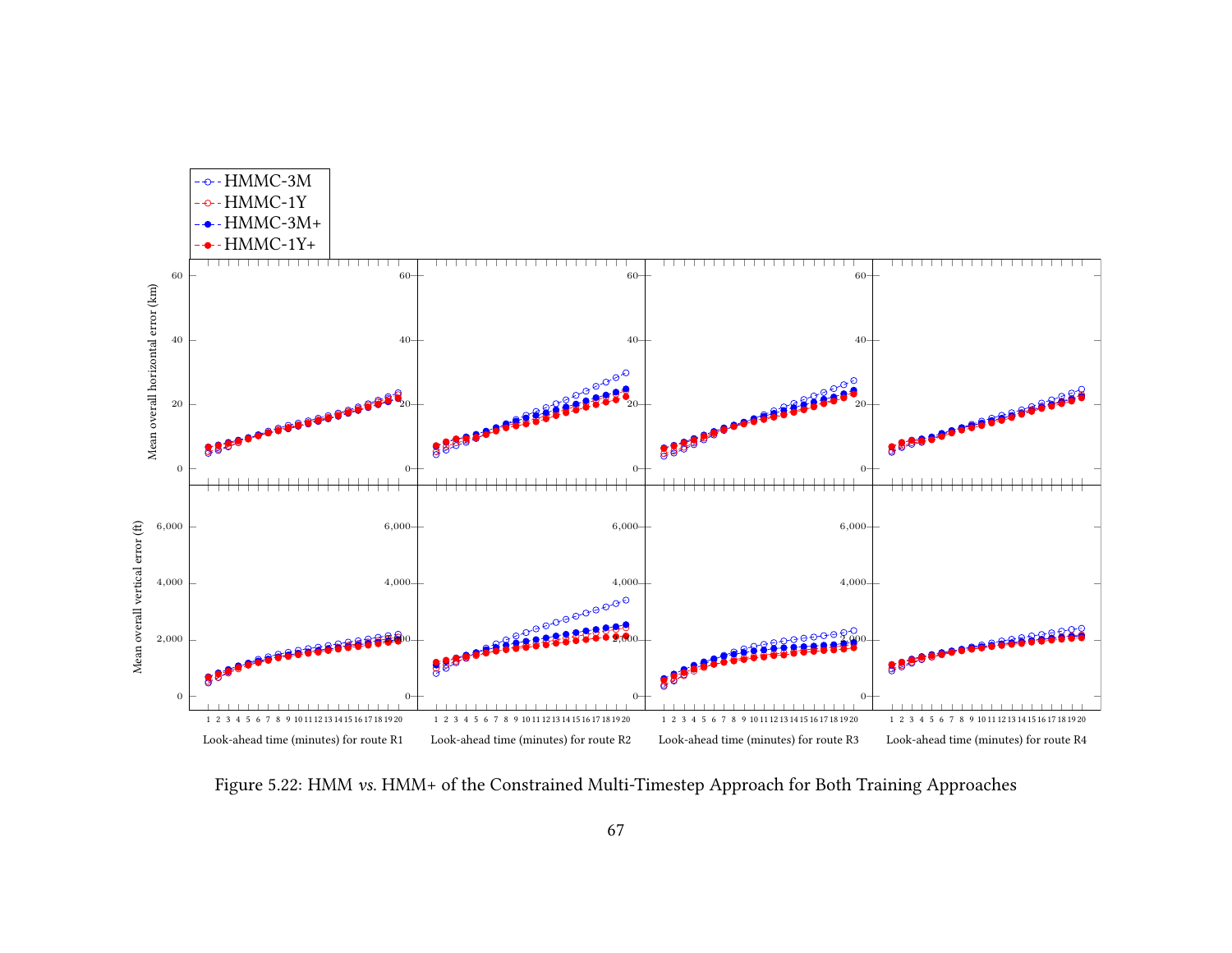## Chapter 6 Conclusion

In this thesis, we have presented a statistical learning approach to the online prediction of mid-flight aircraft trajectories. Through the mapping of the problem onto Hidden Markov Models, we were able to incorporate local weather information for trajectory prediction. We used a rich dataset of historical trajectories and performed extensive experiments for comparing multiple prediction models of various configurations. Using prediction accuracy metrics for both horizontal and vertical errors, we demonstrated that we were able to achieve better prediction accuracy when compared to conventional approaches, especially when we need to predict trajectories further into the future, while not requiring more time to make predictions (all of the work was done on an off-the-shelf laptop computer).

## 6.1 Future Work

Firstly, for our models following the Constrained Multi-Timestep decoding approach, we were unable to achieve a better prediction accuracy by a Hidden Markov Model (HMM) over an Observed Markov Model (OMM) equivalent. We believe this is because we have already achieved a very level of accuracy through the use of multi-timestep transition probabilities, though it is also important to perform experiments on flight routes that go over large bodies of water, such as the North Atlantic Tracks, when data for such flight routes becomes available. It will also be interesting to explore other ways of incorporating weather information, or ways of incorporating other information about the flight in the future.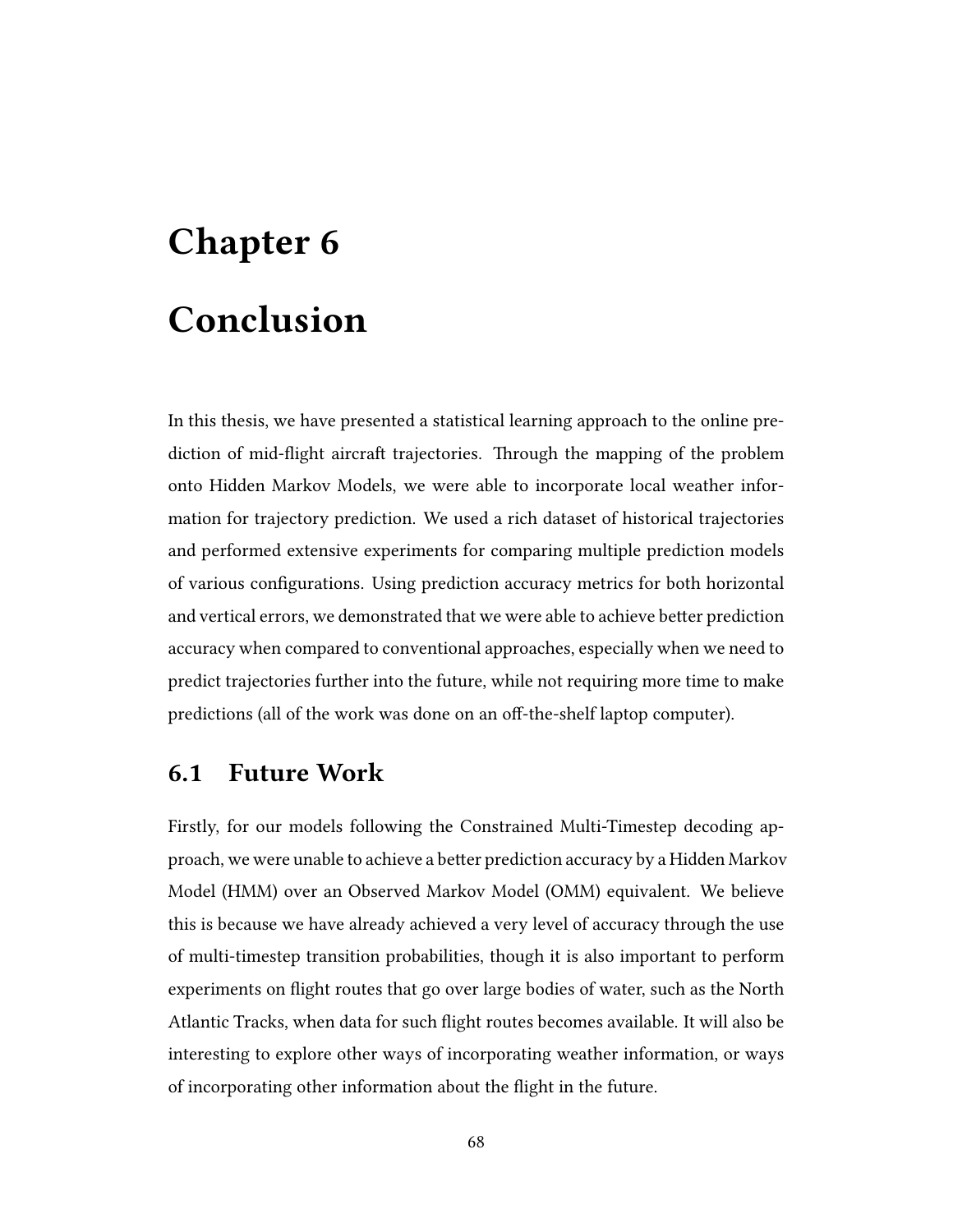Secondly, we pointed out that there is a large number of unsuccessful predictions for our proposed Constrained Multi-Timestep Markov Model. This is due to test positions falling into grid cubes that have not been 'seen' in historical trajectories, and thus there is a lack of training data for the transition probabilities out of states corresponding to these grid cubes. We attempted to solve this using the start state expansion method that we have discussed, and were able to greatly reduce the number of unsuccessful predictions. We believe this idea is worth exploring further, such as through using multiple layers of reference grids, each containing grid cubes of a larger size from the grid cubes of the layer below, such that when a prediction is unsuccessful for the bottom-most layer, another prediction attempt will be triggered using the grid cubes for the layer above.

Thirdly, we designed our Markov Models based on the first-order Markov assumption in order to keep the models computationally simple and fast. This assumption means that the future states *(i.e.* future positions) of the model depends only on the current state (i.e. current position), and not on the states that preceded the current state (*i.e.* past positions), and is obviously untrue for aircraft trajectories as they have inertia (i.e. a certain speed and direction of motion). We believe that prediction accuracy can be improved further through the use of higher-order or variable order Markov Models for the TP problem.

Lastly, we have used very simple ideas for our baseline models based on conventional approaches, so that through comparisons we can have a better understanding of their characteristics. The median trajectory approach is certainly worth exploring further, such as through finding a median trajectory for each grid cube. We could also investigate the use of efficient index structures such that sub-trajectories of historical trajectories that are similar to the past trajectory ( $e.g.$  up to  $5$  minutes before) of the aircraft can be retrieved quickly and be used for trajectory prediction.

69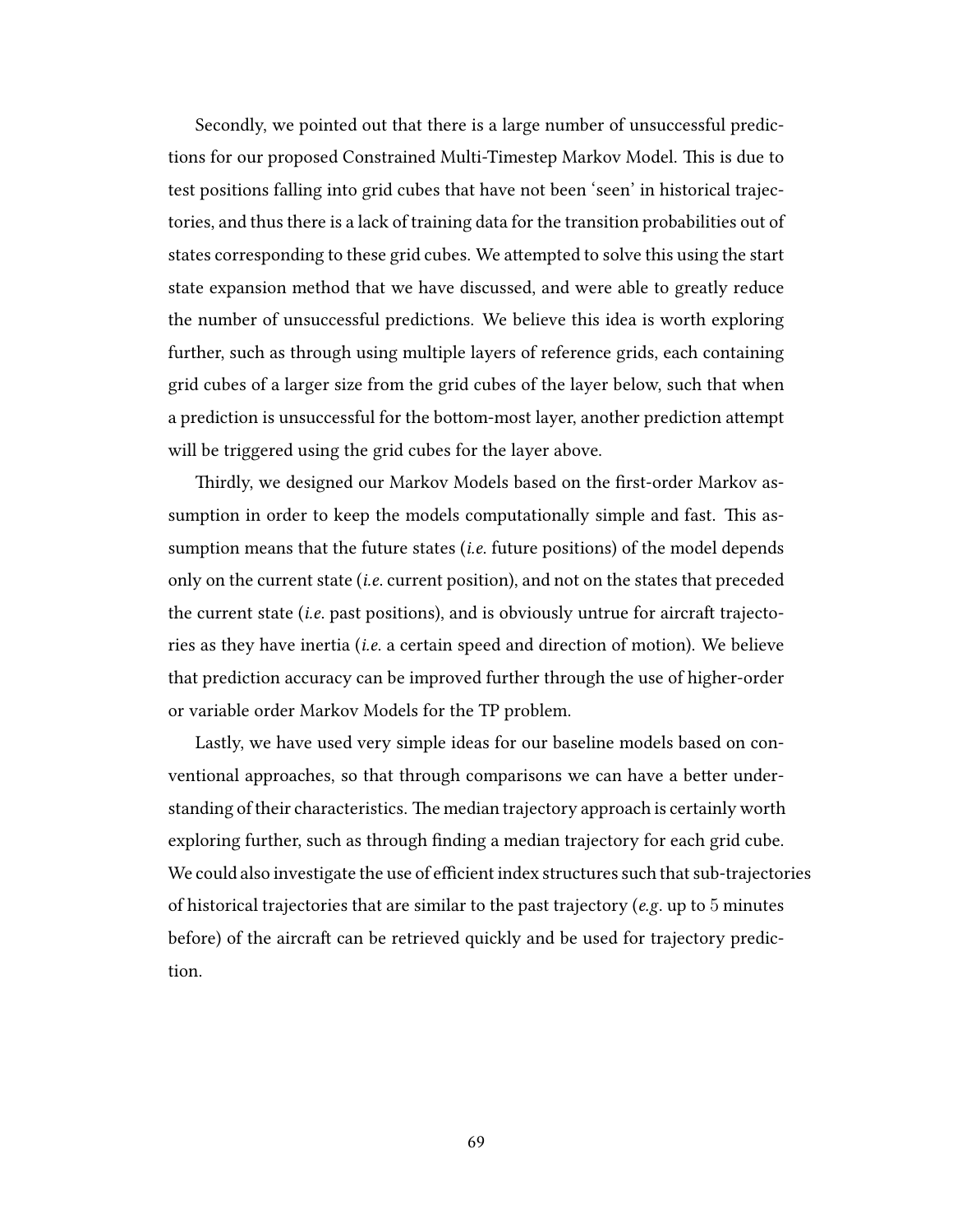## References

- [1] Avionics International. (2019). Space-based ADS-B: Going Live in the North Atlantic Airspace, [Online]. Available: http://interactive.aviationtoday.com/ avionicsmagazine /march - 2019 / space - based - ads - b - going - live - in - the north-atlantic-airspace/. 10
- [2] S. Ayhan, P. Costas, and H. Samet, "Prescriptive analytics system for longrange aircraft conflict detection and resolution," in Proceedings of the 26th ACM SIGSPATIAL International Conference on Advances in Geographic Information Systems - SIGSPATIAL '18, ACM Press, 2018. DOI: 10.1145/3274895. 3274947. [Online]. Available: https://doi.org/10.1145/3274895.3274947. 3
- [3] S. Ayhan and H. Samet, "DICLERGE," in Proceedings of the 8th ACM SIGSPA-TIAL International Workshop on Computational Transportation Science - IWCTS'15, ACM Press, 2015. poi: 10.1145/2834882.2834887. [Online]. Available: https:  $\frac{1}{\sqrt{60}}$ .org/10.1145/2834882.2834887.
- [4] S. Ayhan and H. Samet, "Aircraft Trajectory Prediction Made Easy with Predictive Analytics," in Proceedings of the 22nd ACM SIGKDD International Conference on Knowledge Discovery and Data Mining - KDD '16, ACM Press, 2016. poi: 10.1145/2939672.2939694. [Online]. Available: https://doi.org/10. 1145/2939672.2939694. 10, 11, 13, 14, 32
- [5] S. Ayhan and H. Samet, "Time series clustering of weather observations in predicting climb phase of aircraft trajectories," in Proceedings of the 9th ACM SIGSPATIAL International Workshop on Computational Transportation Science - IWCTS '16, ACM Press, 2016. doi: 10.1145/3003965.3003968. [Online]. Available: https://doi.org/10.1145/3003965.3003968. 11
- [6] L. Basora, J. Morio, and C. Mailhot, "A Trajectory Clustering Framework to Analyse Air Traffic Flows," in Seventh SESAR Innovation Days, 2017.
- [7] S. G. Benjamin, S. S. Weygandt, J. M. Brown, M. Hu, C. R. Alexander, T. G. Smirnova, J. B. Olson, E. P. James, D. C. Dowell, G. A. Grell, H. Lin, S. E. Peckham, T. L. Smith, W. R. Moninger, J. S. Kenyon, and G. S. Manikin, "A North American Hourly Assimilation and Model Forecast Cycle: The Rapid Refresh," Monthly Weather Review, vol. 144, no. 4, pp. 1669–1694, Apr. 2016. doi: 10.1175/mwr-d-15-0242.1. [Online]. Available: https://doi.org/10.1175/ mwr-d-15-0242.1. 15, 16, 31, 36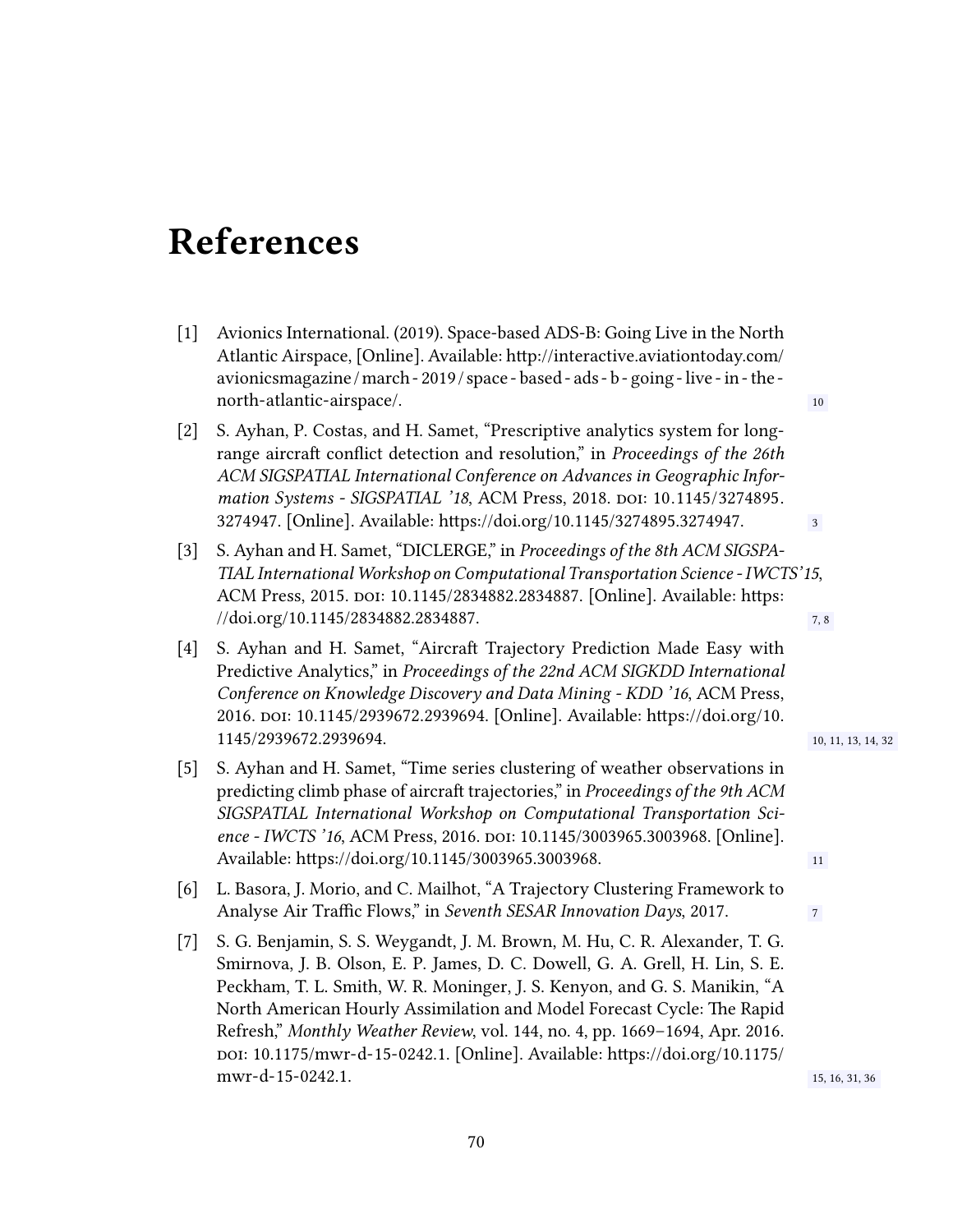| [8]    | A. Benoit, J. Storey, and S. Swierstra, "Introduction of Accurate Aircraft Tra-<br>jectory Predictions in Air Traffic Control," on plans and dev for air traffic<br>control syst, Jan. 1975.                                                                                                                                   | 9              |
|--------|--------------------------------------------------------------------------------------------------------------------------------------------------------------------------------------------------------------------------------------------------------------------------------------------------------------------------------|----------------|
| [9]    | Federal Aviation Administration (FAA). (2016). Pilot's Handbook of Aero-<br>nautical Knowledge, Chapter 11: Aircraft Performance, [Online]. Available:<br>https://www.faa.gov/regulations_policies/handbooks_manuals/aviation/<br>phak/.                                                                                       | 15             |
| $[10]$ | Federal Aviation Administration (FAA). (2018). NextGen: Modernization of<br>U.S. Airspace, [Online]. Available: https://www.faa.gov/nextgen/.                                                                                                                                                                                  | $1\,$          |
| $[11]$ | Federal Aviation Administration (FAA). (2018). Performance Based Naviga-<br>tion, [Online]. Available: https://www.faa.gov/nextgen/how_nextgen_<br>works/new_technology/pbn/in_depth/.                                                                                                                                         | 6              |
| $[12]$ | E. C. Fernández, J. M. Cordero, G. Vouros, N. Pelekis, T. Kravaris, H. Geor-<br>giou, G. Fuchs, N. Andrienko, G. Andrienko, E. Casado, D. Scarlatti, P. Costas,<br>and S. Ayhan, "DART: A Machine-Learning Approach to Trajectory Predic-<br>tion and Demand-Capacity Balancing," in Seventh SESAR Innovation Days,<br>2017.   | 10             |
| $[13]$ | M. Gariel, A. N. Srivastava, and E. Feron, "Trajectory Clustering and an Ap-<br>plication to Airspace Monitoring," IEEE Transactions on Intelligent Trans-<br>portation Systems, vol. 12, no. 4, pp. 1511-1524, Dec. 2011. DOI: 10.1109/tits.<br>2011.2160628. [Online]. Available: https://doi.org/10.1109/tits.2011.2160628. | $7\phantom{.}$ |
| $[14]$ | GeoTools. (2019). GeoTools: The Open Source JAVA GIS Toolkit, [Online].<br>Available: http://www.geotools.org/.                                                                                                                                                                                                                | 32             |
| $[15]$ | C. Gong and D. McNally, "A Methodology for Automated Trajectory Pre-<br>diction Analysis," in AIAA Guidance, Navigation, and Control Conference and<br>Exhibit, American Institute of Aeronautics and Astronautics, Aug. 2004. DOI:<br>10.2514/6.2004-4788. [Online]. Available: https://doi.org/10.2514/6.2004-<br>4788.      | 2, 4, 18       |
|        | [16] International Air Transport Association (IATA). (2018). IATA Forecast Pre-<br>dicts 8.2 billion Air Travelers in 2037, [Online]. Available: https://www.iata.<br>org/pressroom/pr/Pages/2018-10-24-02.aspx.                                                                                                               | $\mathbf{1}$   |
| $[17]$ | International Air Transport Association (IATA). (2018). Traveler Numbers<br>Reach New Heights, [Online]. Available: https://www.iata.org/pressroom/<br>pr/Pages/2018-09-06-01.aspx.                                                                                                                                            | $\mathbf{1}$   |
| $[18]$ | International Air Transport Association (IATA). (2019). Air Traffic Manage-<br>ment, [Online]. Available: https://www.iata.org/whatwedo/ops-infra/air-<br>traffic-management/Pages/index.aspx.                                                                                                                                 | $\mathbf{2}$   |
| $[19]$ | International Civil Aviation Organization (ICAO). (2019). Performance-based<br>Navigation: Overview, [Online]. Available: https://www.icao.int/safety/<br>pbn/Pages/Overview.aspx.                                                                                                                                             | 6              |
|        |                                                                                                                                                                                                                                                                                                                                |                |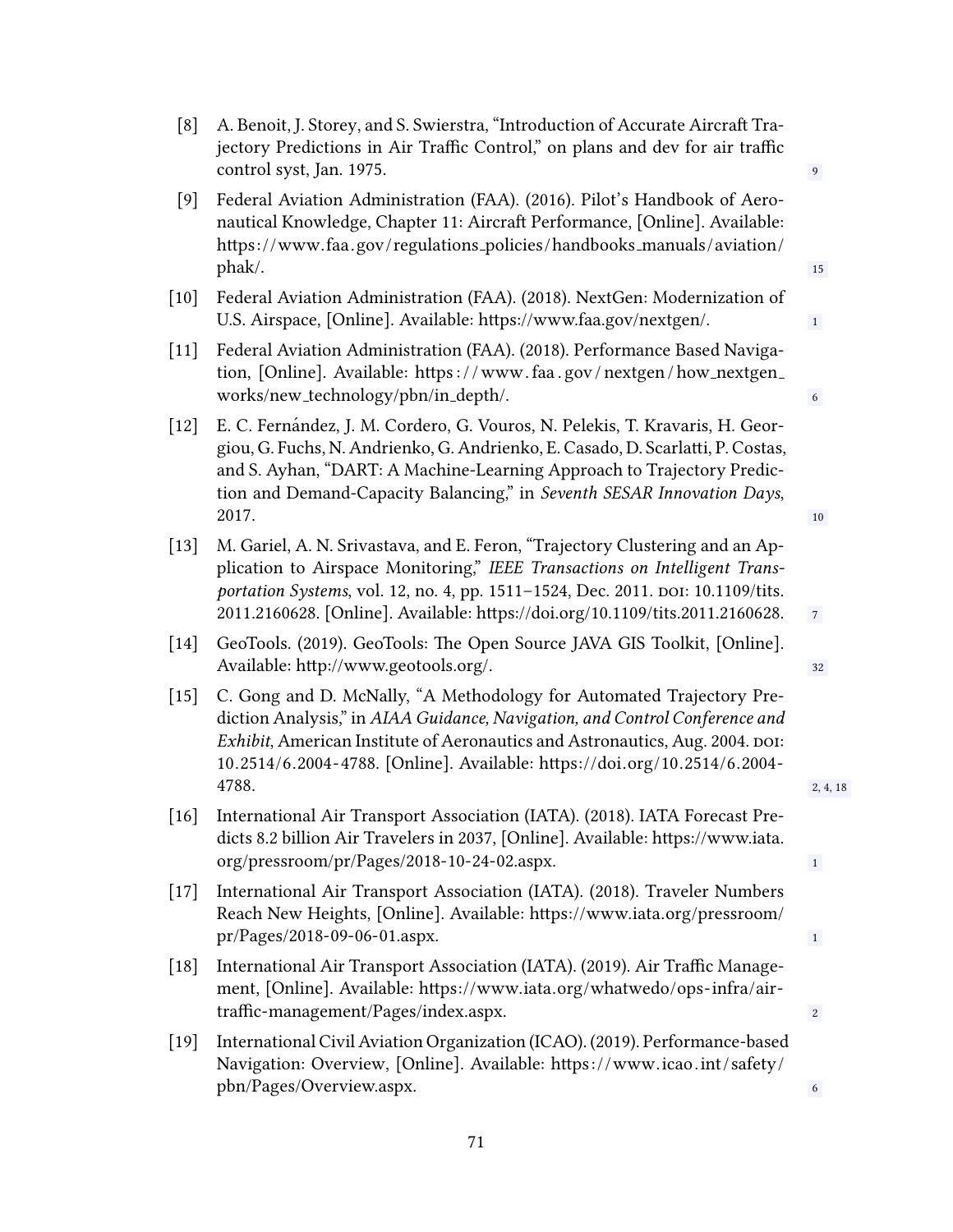| [20]   | B. H. Juang and L. R. Rabiner, "Hidden Markov Models for Speech Recog-<br>nition," Technometrics, vol. 33, no. 3, pp. 251-272, Aug. 1991. DOI: 10.1080/<br>00401706.1991.10484833. [Online]. Available: https://doi.org/10.1080/<br>00401706.1991.10484833.                             | 21             |
|--------|-----------------------------------------------------------------------------------------------------------------------------------------------------------------------------------------------------------------------------------------------------------------------------------------|----------------|
| $[21]$ | D. Jurafsky and J. H. Martin. (2019). Speech and Language Processing (3rd<br>ed.), Draft of 2019 Oct 16, Appendix A: Hidden Markov Models, [Online].<br>Available: https://web.stanford.edu/~jurafsky/slp3/.                                                                            | 24             |
| $[22]$ | D. Jurafsky and J. H. Martin. (2019). Speech and Language Processing (3rd<br>ed.), Draft of 2019 Oct 16, Chapter 8: Part-of-Speech Tagging, [Online]. Avail-<br>able: https://web.stanford.edu/~jurafsky/slp3/.                                                                         | 10, 11, 20     |
| $[23]$ | D. Jurafsky and J. H. Martin. (2019). Speech and Language Processing (3rd<br>ed.), Draft of 2019 Oct 16, Chapter 9: Sequence Processing with Recurrent<br>Networks, [Online]. Available: https://web.stanford.edu/~jurafsky/slp3/.                                                      | 10             |
| $[24]$ | J. Kuchar and L. Yang, "A review of conflict detection and resolution model-<br>ing methods," IEEE Transactions on Intelligent Transportation Systems, vol. 1,<br>no. 4, pp. 179-189, 2000. DOI: 10.1109/6979.898217. [Online]. Available:<br>https://doi.org/10.1109/6979.898217.      | 10             |
| $[25]$ | W. Liu and I. Hwang, "Probabilistic Trajectory Prediction and Conflict De-<br>tection for Air Traffic Control," Journal of Guidance, Control, and Dynamics,<br>vol. 34, no. 6, pp. 1779-1789, Nov. 2011. DOI: 10.2514/1.53645. [Online].<br>Available: https://doi.org/10.2514/1.53645. | 10             |
| $[26]$ | C. D. Manning, P. Raghavan, and H. Schutze, An Introduction to Information<br>Retrieval. Cambridge University Press, 2008. DOI: 10.1017/cbo9780511809071.<br>[Online]. Available: https://doi.org/10.1017/cbo9780511809071.                                                             | 23             |
| $[27]$ | National Weather Service (National Oceanic and Atmospheric Administra-<br>tion). (2019). Formula for calculation of pressure altitude, [Online]. Avail-<br>able: https://www.weather.gov/media/epz/wxcalc/pressureAltitude.pdf.<br>15                                                   |                |
|        | [28] Nav Canada. (2019). Air Traffic Control, [Online]. Available: http://www.<br>navcanada.ca/EN/about-us/Pages/what-we-do-atc.aspx.                                                                                                                                                   | $\sqrt{2}$     |
| [29]   | Nav Canada. (2019). Space-based Automatic Dependent Surveillance-Broadcast<br>(ADS-B), [Online]. Available: http://www.navcanada.ca/EN/products-and-<br>services/Pages/Space-based-ADS-B.aspx.                                                                                          | 10             |
| [30]   | Network Common Data Form (NetCDF). (2019). Network Common Data Form (NetCDF),<br>[Online]. Available: https://www.unidata.ucar.edu/software/netcdf/.                                                                                                                                    | 32             |
| $[31]$ | OAG Punctuality League. (2018). On-time performance for airlines and air-<br>ports and Top 20 busiest routes based on full year data 2017, [Online]. Avail-<br>able: https://www.oag.com/hubfs/Free_Reports/Punctuality_League/2018/                                                    |                |
|        | PunctualityReport2018.pdf.                                                                                                                                                                                                                                                              | $\overline{4}$ |

72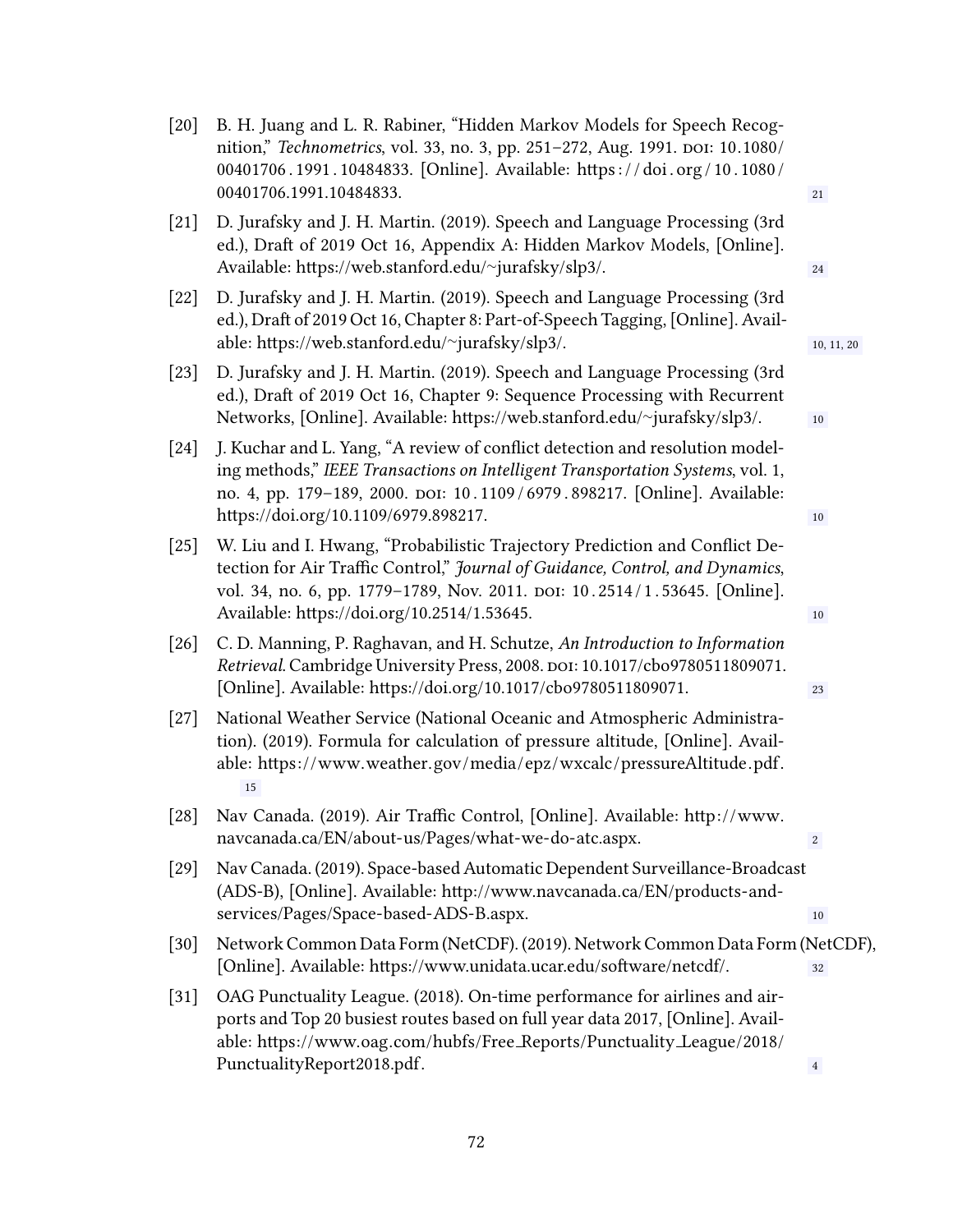| $[32]$ | X. Olive and J. Morio, "Trajectory clustering of air traffic flows around air-<br>ports," Aerospace Science and Technology, vol. 84, pp. 776-781, Jan. 2018. DOI:<br>10.1016/j.ast.2018.11.031. [Online]. Available: https://doi.org/10.1016/j.ast.<br>2018.11.031.                                                                                                                      | 7, 8            |
|--------|------------------------------------------------------------------------------------------------------------------------------------------------------------------------------------------------------------------------------------------------------------------------------------------------------------------------------------------------------------------------------------------|-----------------|
| $[33]$ | M. Paglione and R. Oaks, "Implementation and Metrics for a Trajectory Pre-<br>diction Validation Methodology," in AIAA Guidance, Navigation and Control<br>Conference and Exhibit, American Institute of Aeronautics and Astronautics,<br>Aug. 2007. DOI: 10.2514/6.2007-6517. [Online]. Available: https://doi.org/10.<br>2514/6.2007-6517.                                             | 35              |
| $[34]$ | Y. A. Pan, M. A. Nascimento, and J. Sander, "Online Stochastic Prediction of<br>Mid-Flight Aircraft Trajectories," in Proceedings of the 12th ACM SIGSPATIAL<br>International Workshop on Computational Transportation Science - IWCTS'19,<br>ACM Press, 2019. DOI: 10.1145/3357000.3366144. [Online]. Available: https:<br>//doi.org/10.1145/3357000.3366144.                           | iii, 25, 38     |
| $[35]$ | Pew Research Center. (2019). 28% of American adults use mobile and social<br>location-based services, [Online]. Available: https://www.pewinternet.org/<br>2011/09/06/28-of-american-adults-use-mobile-and-social-location-based-<br>services/.                                                                                                                                          | $5\phantom{.0}$ |
| $[36]$ | Rapid Refresh (RAP). (2019). Rapid Refresh (RAP), [Online]. Available: https:<br>//rapidrefresh.noaa.gov.                                                                                                                                                                                                                                                                                | 31, 36          |
| $[37]$ | M. Schafer, M. Strohmeier, V. Lenders, I. Martinovic, and M. Wilhelm, "Bring-<br>ing up OpenSky: A large-scale ADS-B sensor network for research," in IPSN-<br>14 Proceedings of the 13th International Symposium on Information Processing<br>in Sensor Networks, IEEE, Apr. 2014. DOI: 10.1109/ipsn.2014.6846743. [On-<br>line]. Available: https://doi.org/10.1109/ipsn.2014.6846743. | 31, 36          |
| $[38]$ | Z. Shi, M. Xu, Q. Pan, B. Yan, and H. Zhang, "LSTM-based Flight Trajec-<br>tory Prediction," in 2018 International Joint Conference on Neural Networks<br>(IJCNN), IEEE, Jul. 2018. DOI: 10.1109/ijcnn.2018.8489734. [Online]. Avail-<br>able: https://doi.org/10.1109/ijcnn.2018.8489734.                                                                                               | 10              |
| $[39]$ | Single European Sky ATM Research (SESAR). (2019). Discover SESAR, [On-<br>line]. Available: https://www.sesarju.eu/discover-sesar.                                                                                                                                                                                                                                                       | $\mathbf{2}$    |
| $[40]$ | J. Snyder, "Map Projections - A Working Manual," vol. 1395, Jan. 1987.                                                                                                                                                                                                                                                                                                                   | 15              |
| [41]   | The OpenSky Network. (2019). The OpenSky Network, [Online]. Available:<br>https://opensky-network.org.                                                                                                                                                                                                                                                                                   | 31, 36          |
| $[42]$ | US Government. (2019). GPS Applications, [Online]. Available: https://www.<br>gps.gov/applications/.                                                                                                                                                                                                                                                                                     | 5               |
| [43]   | T. T. Warner, Numerical Weather and Climate Prediction. Cambridge Univer-<br>sity Press, 2009. DOI: 10.1017/cb09780511763243. [Online]. Available: https:<br>//doi.org/10.1017/cbo9780511763243.                                                                                                                                                                                         | 16              |